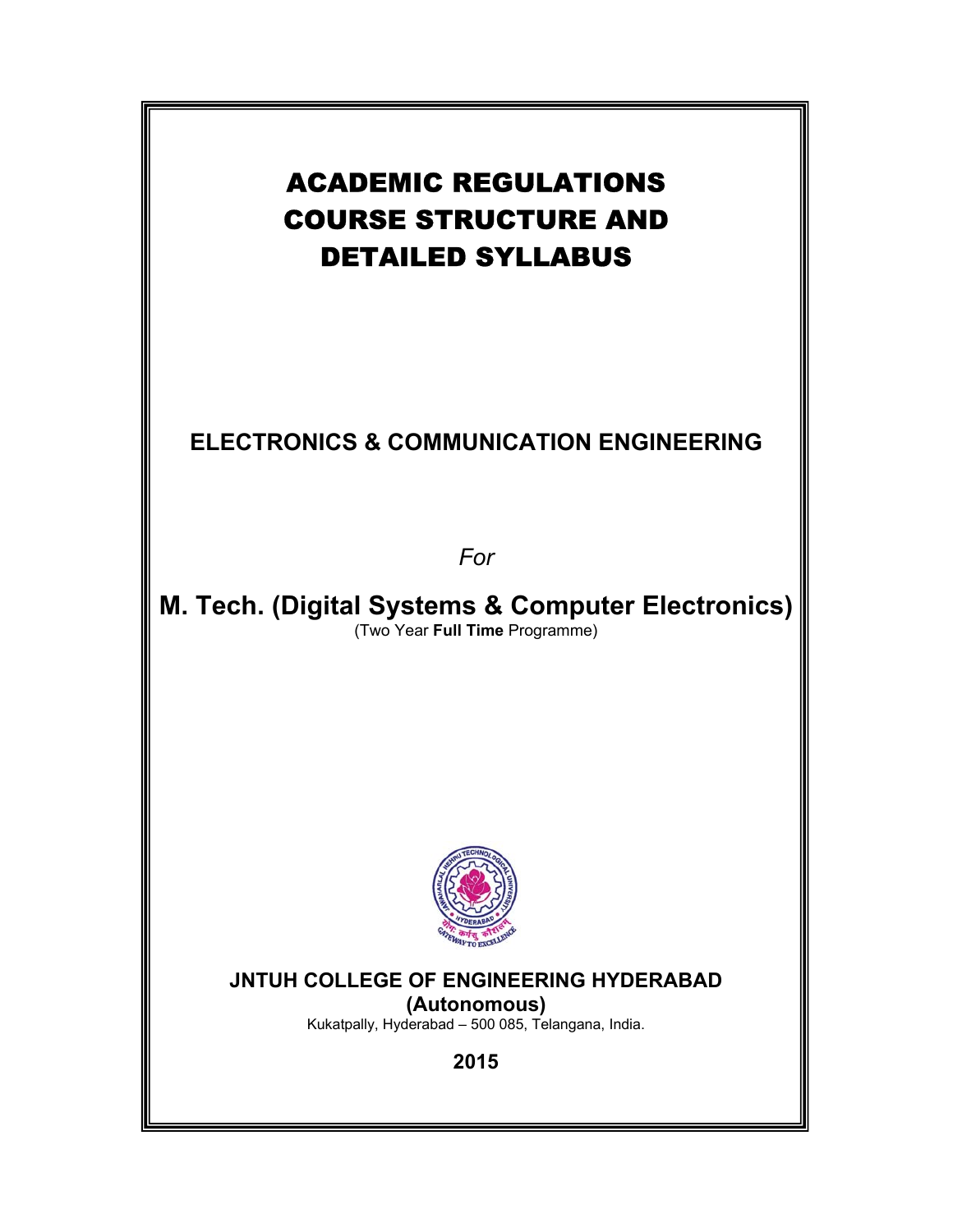## **JNTUH COLLEGE OF ENGINEERING HYDERABAD M.Tech. (Digital Systems & Computer Electronics) – Full Time w.e.f. 2015-16**

## **I – SEMESTER**

| S.No. | <b>Subject</b>                    |   |   | Р | <b>Credits</b> |
|-------|-----------------------------------|---|---|---|----------------|
|       | Digital System Design with PLDs   |   |   | 0 |                |
| 2     | <b>VLSI Technology and Design</b> | 4 |   | 0 |                |
| 3     | Elective-I                        | 4 |   | 0 |                |
|       | Elective-II                       | 4 |   | 0 |                |
| 5     | Elective-III                      | 4 |   | 0 |                |
| 6     | Elective-IV                       | 4 |   | 0 |                |
|       | Digital System Design Laboratory  | 0 | n | 4 | 2              |
| 8     | Seminar                           |   |   | 4 | 2              |
|       | <b>Total Credits</b>              |   |   |   | 28             |

## **II – SEMESTER**

| S.No. | <b>Subject</b>                        |   | Р | <b>Credits</b> |
|-------|---------------------------------------|---|---|----------------|
|       | <b>Advanced Computer Architecture</b> | 0 | 0 |                |
| 2     | Design of Fault Tolerant Systems      | 0 | 0 |                |
| 3     | Elective-V                            | 0 | 0 |                |
|       | Elective-VI                           |   | 0 |                |
| 5     | Elective-VII                          | Ω | 0 |                |
| 6     | Elective-VIII                         | 0 | 0 |                |
|       | <b>Embedded Systems Laboratory</b>    | 0 | 4 | 2              |
| 8     | Soft Skills Lab                       | 0 | 4 | 2              |
|       | <b>Total Credits</b>                  |   |   | 28             |

### **III – SEMESTER**

| S.No. | <b>Subject</b>          |  | D | <b>Credits</b>       |
|-------|-------------------------|--|---|----------------------|
|       | Comprehensive Viva Voce |  |   |                      |
|       | Project Phase -I        |  |   | $\ddot{\phantom{1}}$ |
|       | <b>Total Credits</b>    |  |   | 16                   |

## **IV – SEMESTER**

| S.No. | Subject                                    |  | <b>Credits</b> |
|-------|--------------------------------------------|--|----------------|
|       | <b>Project Phase-II &amp; Dissertation</b> |  | 18             |
|       | <b>Total credits</b>                       |  | 18             |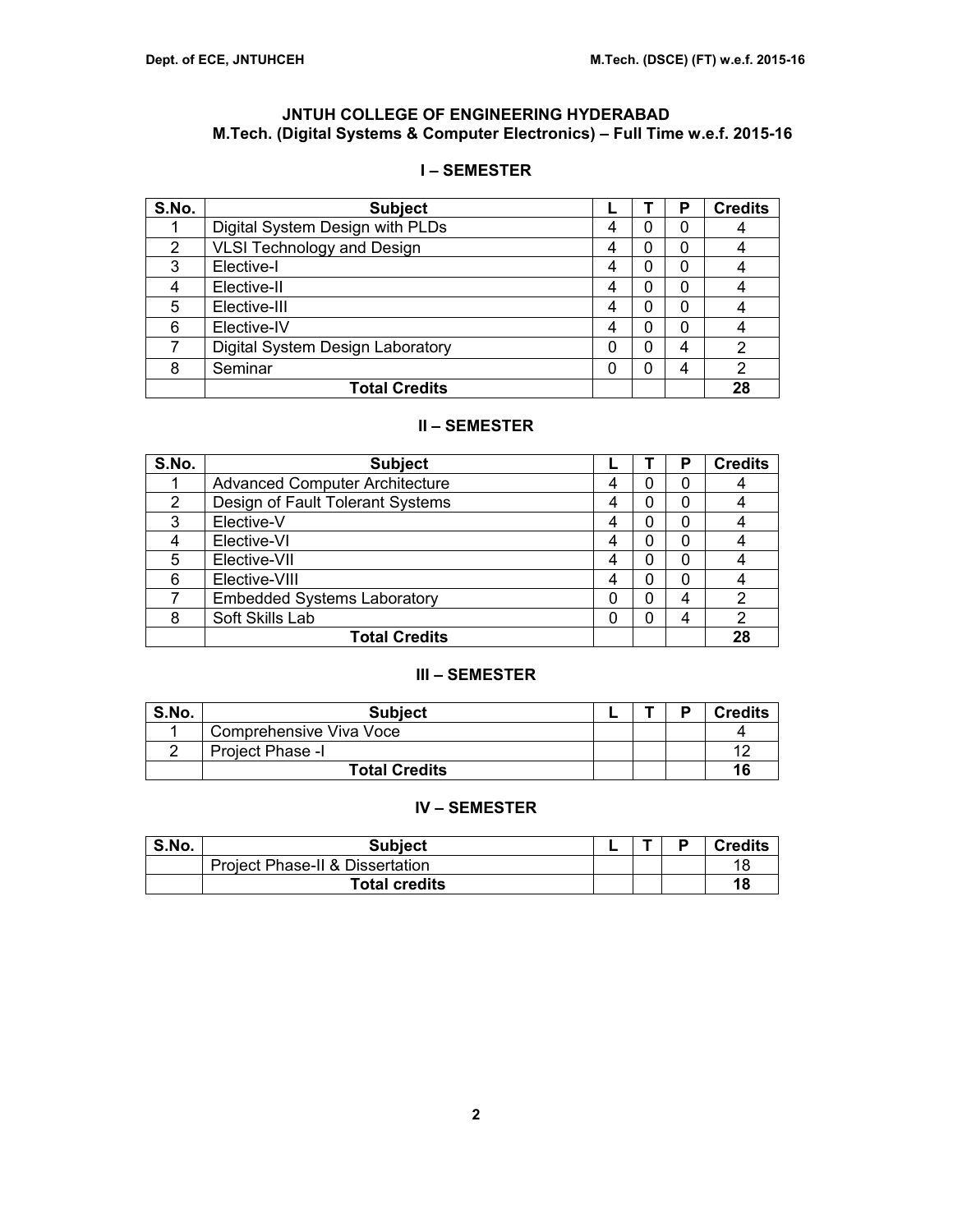## **JNTUH COLLEGE OF ENGINEERING HYDERABAD M.Tech. (Digital Systems & Computer Electronics) – Full Time w.e.f. 2015-16**

### **Elective – I**

- 1. Advanced Data Communications.
- 2. Embedded System Design.
- 3. Network Security and Cryptography.

### **Elective – II**

- 1. TCP / IP and ATM Networks.
- 2. CMOS Analog Integrated Circuit Design
- 3. Coding Theory and Techniques

#### **Elective – III**

- 1. Wireless Communication and Networks.
- 2. Digital Control Systems.
- 3. Soft Computing Techniques

### **Elective – IV**

- 1. Embedded Real Time Operating Systems.
- 2. Speech and Audio Signal Processing.
- 3. Scripting Languages.

### **Elective – V**

- 1. Advanced Computer Networks
- 2. System on Chip Architecture
- 3. Low Power VLSI Design

## **Elective – VI**

- 1. Ad-hoc and Wireless Sensor Networks.
- 2. CMOS Mixed Signal Design.
- 3. Algorithms for VLSI Design Automation.

#### **Elective – VII**

- 1. High Speed Networks
- 2. Digital Signal Processors and Controllers
- 3. Image and Video Processing

### **Elective – VIII**

- 1. Embedded Networks.
- 2. Software Defined Radio
- 3. Hardware Software Co-Design.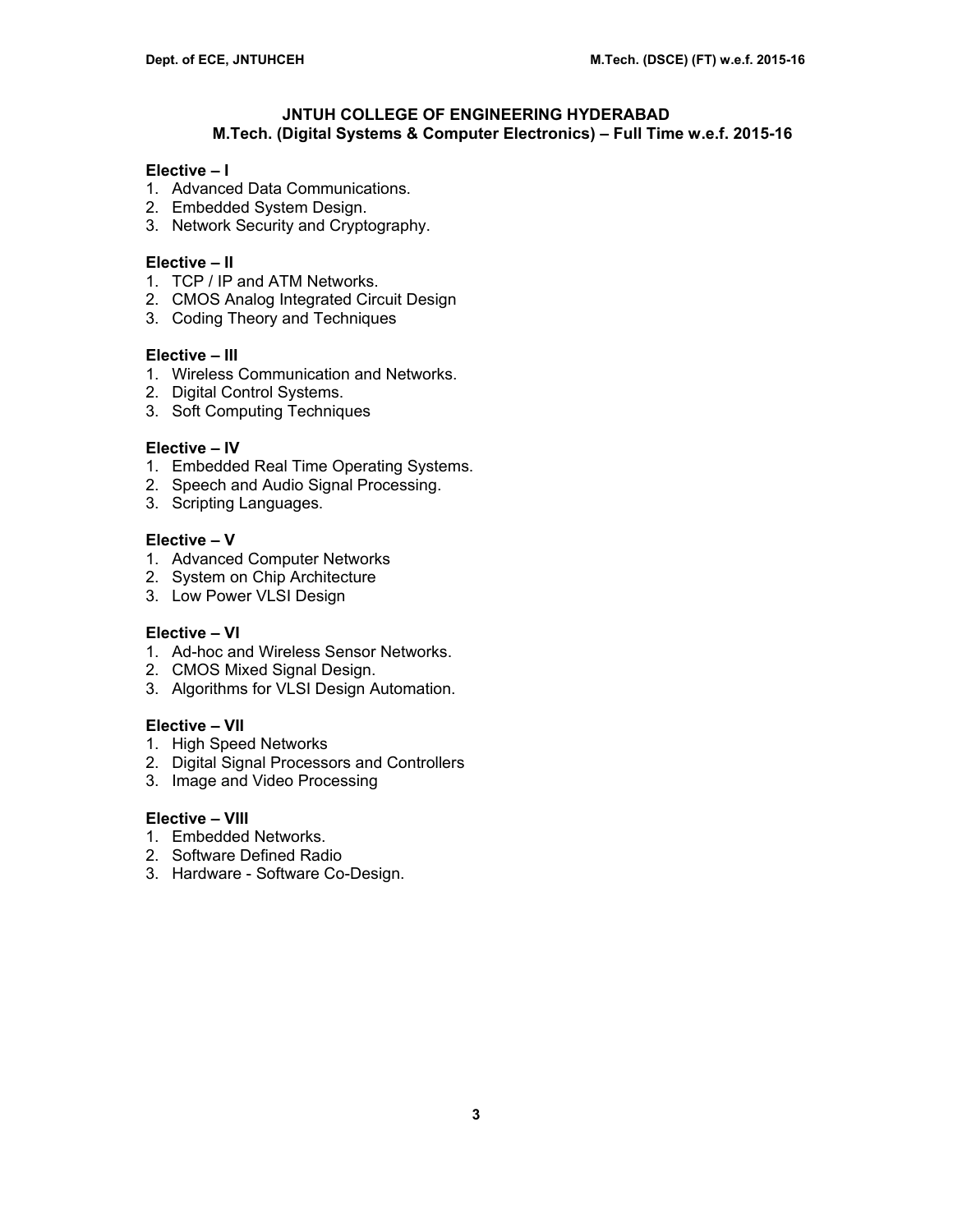**M.Tech. I Year I-Sem (Digital Systems & Computer Electronics) L T P C** 

 **4 0 0 4** 

## **DIGITAL SYSTEM DESIGN WITH PLDs**

**Prerequisite:** Switching Theory and Logic Design

### **Course Objectives:**

- 1) To provide extended knowledge of digital logic circuits in the form of state model approach.
- 2) To provide an overview of system design approach using programmable logic devices.
- 3) To provide and understand of fault models and test methods.
- 4) To get exposed to the various architectural features of CPLDS and FPGAS.
- 5) To learn the methods and techniques of CPLD & FPGA design with EDA tools.
- 6) To expose software tools used for design process with the help of case studies.

## **Course Outcomes:**

- 1) To understands the minimization of Finite state machine.
- 2) To exposes the design approaches using ROM's, PAL's and PLA's.
- 3) To provide in depth understanding of Fault models.
- 4) To understands test pattern generation techniques for fault detection.
- 5) To design fault diagnosis in sequential circuits.
- 6) To provide exposure to various CPLDS and FPGAS available in market.
- 7) To acquire knowledge in one hot state machine design applicable to FPGA.
- 8) To get exposure to EDA tools.
- 9) To provide understanding in the design of flow using case studies.

### **UNIT-I:**

### **Programmable Logic Devices:**

The concept of programmable Logic Devices, SPLDs, PAL devices, PLA devices, GAL devices, CPLD-Architecture, Xilinx CPLDs- Altera CPLDs, FPGAs-FPGA technology, architecture, virtex CLB and slice- Stratix LAB and ALM-RAM Blocks, DSP Blocks, Clock Management, I/O standards, Additional features. [TEXTBOOK-1]

### **UNIT-II:**

### **Analysis and derivation of clocked sequential circuits with state graphs and tables:**

A sequential parity checker, Analysis by signal tracing and timing charts-state tables and graphs-general models for sequential circuits, Design of a sequence detector, More Complex design problems, Guidelines for construction of state graphs, serial data conversion, Alphanumeric state graph notation. [TEXTBOOK-2]

### **UNIT-III:**

### **Sequential circuit Design:**

Design procedure for sequential circuits-design example, Code converter, Design of Iterative circuits, Design of a comparator, Design of sequential circuits using ROMs and PLAs, Sequential circuit design using CPLDs, Sequential circuit design using FPGAs, Simulation and testing of Sequential circuits, Overview of computer Aided Design. [TEXTBOOK-2]

### **UNIT-IV:**

### **Fault Modeling and Test Pattern Generation:**

Logic Fault Model, Fault detection & redundancy, Fault equivalence and fault location, Fault dominance, Single stuck at fault model, multiple Stuck at Fault models, Bridging Fault model.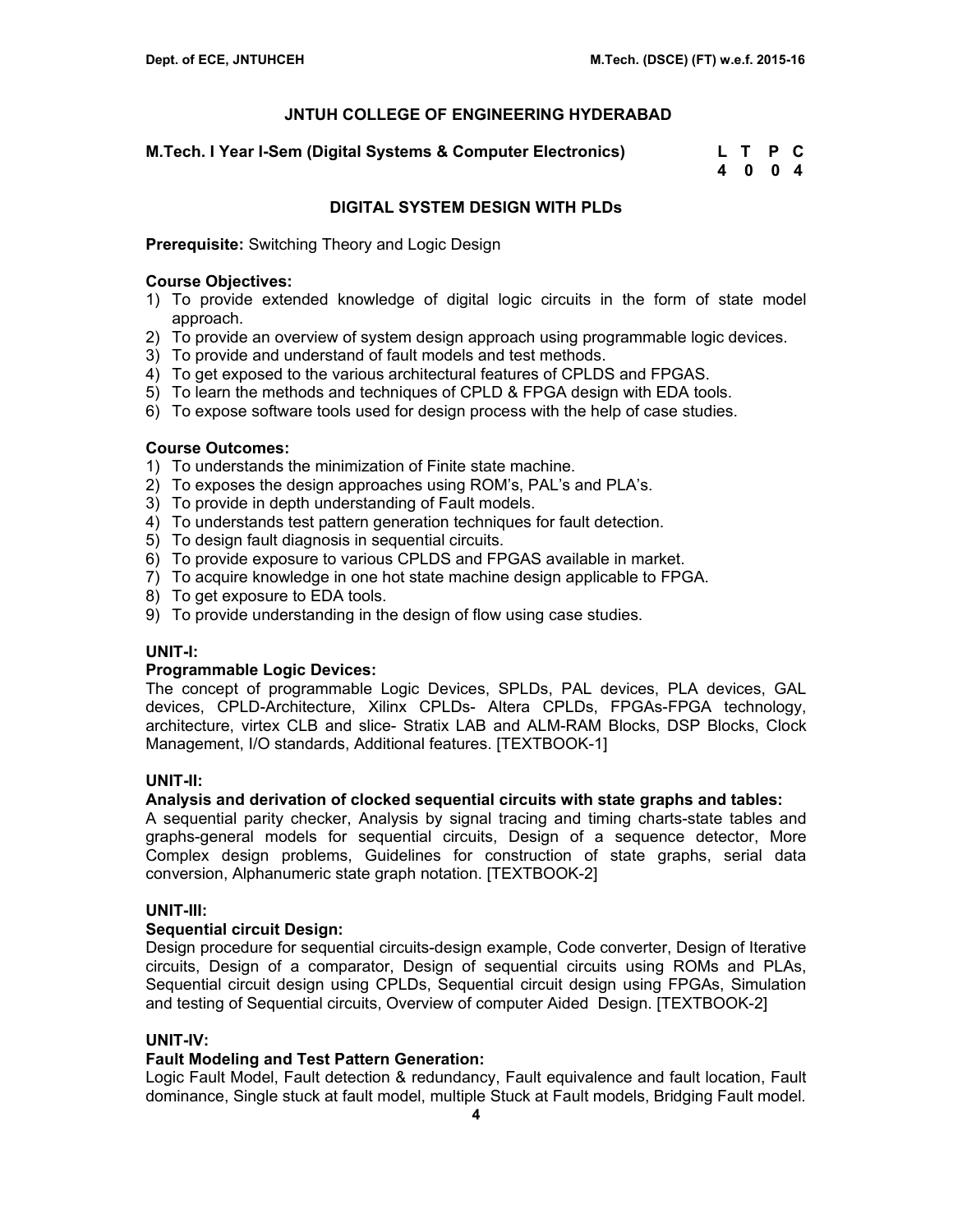Fault diagnosis of combinational circuits by conventional methods, path sensitization techniques, Boolean difference method, KOHAVI algorithm, Test algorithms-D algorithm, Random testing, transition count testing, signature analysis and test bridging faults. [TEXTBOOK-3 & Ref.1]

## **UNIT-V:**

### **Fault Diagnosis in sequential circuits:**

Circuit Test Approach, Transition check Approach, State identification and fault detection experiment, Machine identification, Design of fault detection experiment. [Ref.1]

### **TEXTBOOKS:**

- 1. Digital Electronics and design with VHDL- Volnei A. Pedroni, Elsevier publications.
- 2. Fundamentals of Logic Design-Charles H.Roth, Jr. -5<sup>th</sup> Ed., Cengage Learning.
- 3. Logic Design Theory-N.N.Biswas,PHI

### **REFERENCES:**

- 1. Digital Circuits and Logic Design-Samuel C.LEE,PHI 2008
- 2. Digital System Design using programmable logic devices- Parag K.Lala, BS publications.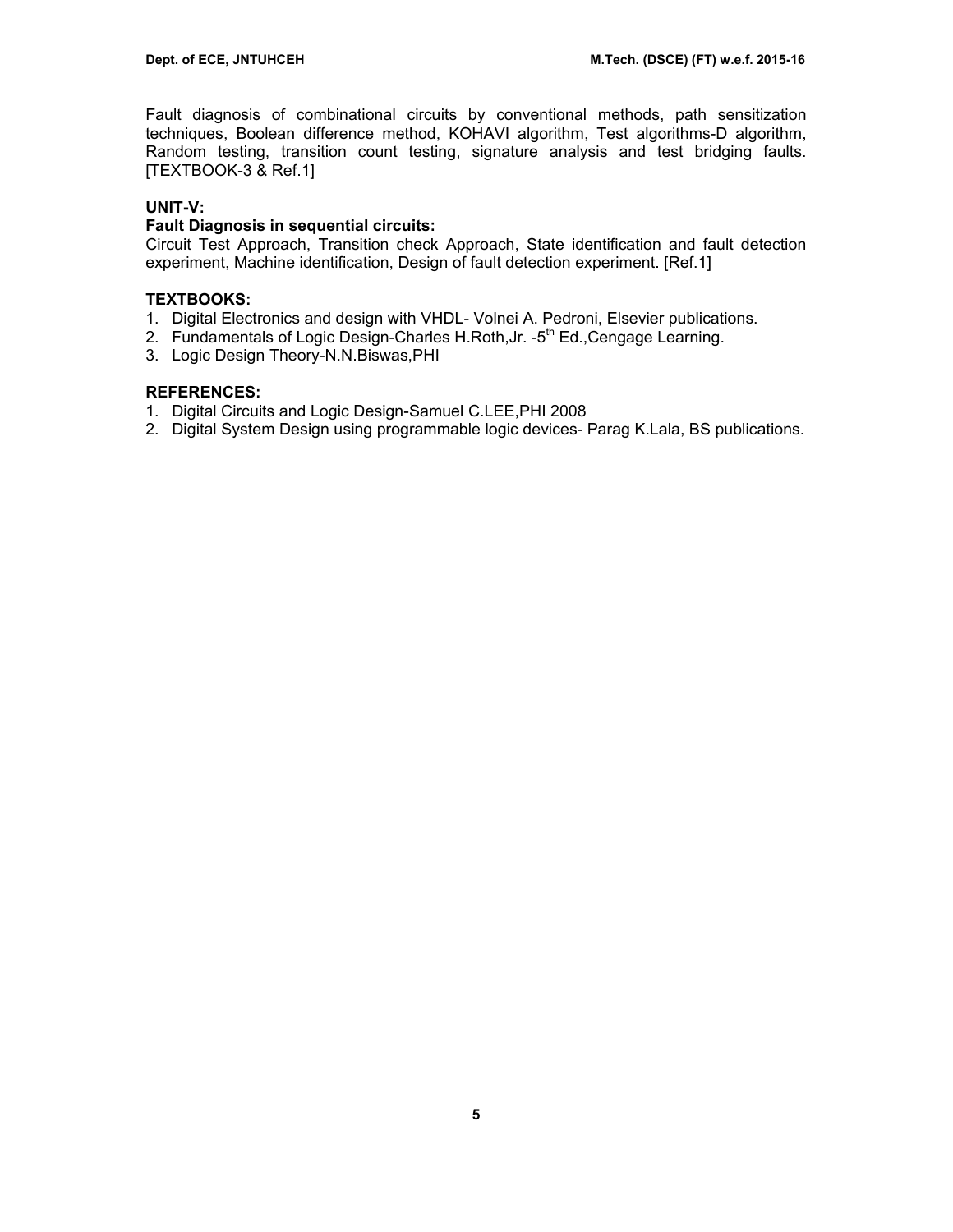**M.Tech. I Year I-Sem (Digital Systems & Computer Electronics) L T P C** 

 **4 0 0 4** 

## **VLSI TECHNOLOGY AND DESIGN**

#### **Prerequisite:** VLSI, ICA

### **Course Objectives:**

- 1) Students from other engineering background to get familiarize with large scale integration technology.
- 2) To expose fabrication methods, layout and design rules.
- 3) Learn methods to improve Digital VLSI system's performance.
- 4) To know about VLSI Design constraints.
- 5) Visualize CMOS Digital Chip Design.

#### **Course Outcomes:**

- 1) Review of FET fundamentals for VLSI design.
- 2) To acquire knowledge about stick diagrams and layouts.
- 3) Enable to design the subsystems based on VLSI concepts.

### **UNIT –I: Review of Microelectronics and Introduction to MOS Technologies:**

MOS, CMOS, BiCMOS Technology. Basic Electrical Properties of MOS, CMOS & BiCMOS Circuits: Ids – Vds relationships, Threshold Voltage VT, Gm, Gds and ωo, Pass Transistor, MOS, CMOS & Bi CMOS Inverters, Zpu/Zpd, MOS Transistor circuit model, Latch-up in CMOS circuits.

### **UNIT –II: Layout Design and Tools:**

Transistor structures, Wires and Vias, Scalable Design rules, Layout Design tools.

#### **Logic Gates & Layouts:**

Static Complementary Gates, Switch Logic, Alternative Gate circuits, Low power gates, Resistive and Inductive interconnect delays.

#### **UNIT –III: Combinational Logic Networks:**

Layouts, Simulation, Network delay, Interconnect design, Power optimization, Switch logic networks, Gate and Network testing.

#### **UNIT –IV: Sequential Systems:**

Memory cells and Arrays, Clocking disciplines, Design, Power optimization, Design validation and testing.

#### **UNIT –V: Floor Planning:**

Floor planning methods, Global Interconnect, Floor Plan Design, Off-chip connections.

### **TEXT BOOKS:**

- 1. Essentials of VLSI Circuits and Systems, K. Eshraghian Eshraghian. D, A. Pucknell, 2005, PHI.
- 2. Modern VLSI Design Wayne Wolf, 3rd Ed., 1997, Pearson Education.

- 1. Introduction to VLSI Systems: A Logic, Circuit and System Perspective Ming-BO Lin, CRC Press, 2011.
- 2. Principals of CMOS VLSI Design N.H.E Weste, K. Eshraghian, 2nd Ed., Addison Wesley.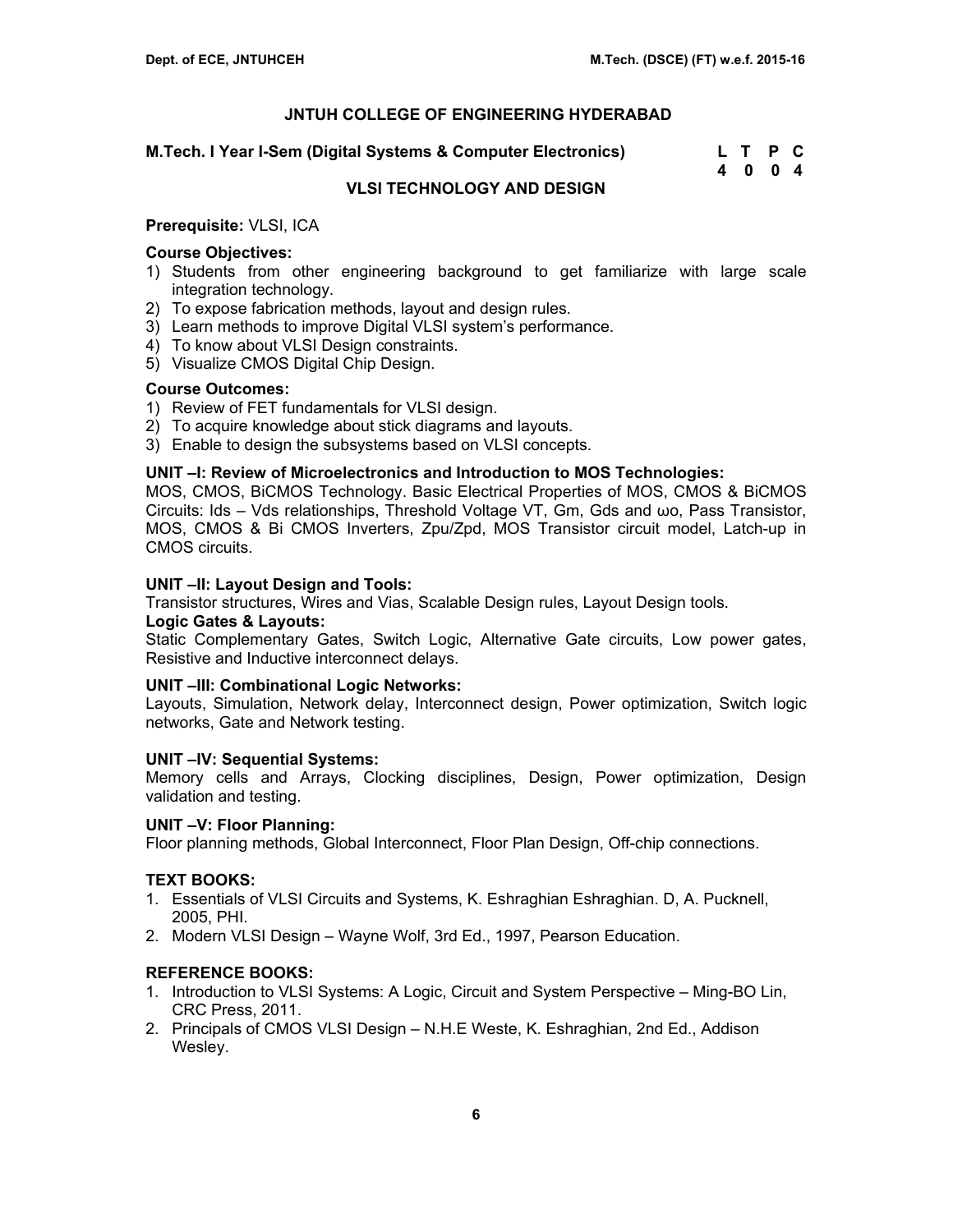**M.Tech. I Year I-Sem (Digital Systems & Computer Electronics) L T P C** 

 **4 0 0 4** 

## **ADVANCED DATA COMMUNICATIONS**

**(Elective – I)** 

**Prerequisite:** Digital Communications

## **Course Objectives:**

- 1. To learn about basics of Data Communication networks, different protocols, standards and layering concepts.
- 2. To study about error detection and correction techniques.
- 3. Know about link layer protocol and point to point protocols.
- 4. To understand Medium Access Control sub layer protocols
- 5. To know about Switching circuits, Multiplexing and Spectrum Spreading techniques for data transmission.
- 6. To study Wired LANs different Ethernet standards

## **Course Outcomes:**

At the end of the course, the student will be able to:

- 1. Understand the concepts of Data Communication networks, different protocols, standards and layering.
- 2. Acquire the knowledge of error detection, forward and reverse error correction techniques.
- 3. Analyze link layer protocol and point to point protocols
- 4. Explain and compare the performance of different MAC protocols like Aloha, CSMA, CSMA/CA, TDMA, FDMA & CDMA.
- 5. Understand the features and the significance of Switching circuits, Multiplexing and Spectrum Spreading for data transmission .
- 6. Understand the characteristics of Wired LANs and also the operation and applications of Connecting Devices
- 7. Understand the services and functions of Network layer protocols.

## **Unit I**

Data Communications, Networks and Network Types, Internet History, Standards and Administration, Protocol Layering, TCP/IP protocol suite, OSI Model. Digital Data Transmission, DTE-DCE interface.

### **Data Link Layer**

Introduction, Data Link Layer, Nodes and Links, Services, Categories of Links, sub layers, Link Layer Addressing, Address Resolution Protocol.

## **Unit II**

**Error Detection and Correction**: Types of Errors, Redundancy, detection versus correction, Coding Block Coding: Error Detection, Vertical redundancy cheeks, longitudinal redundancy cheeks, Error Correction, Error correction single bit, Hamming code.

**Cyclic Codes**: Cyclic Redundancy Check, Polynomials, Cyclic Code Encoder Using Polynomials, Cyclic Code Analysis, Advantage of Cyclic Codes, Checksum

**Data Link Control**: DLC Services, Data Link Layer Protocols, HDLC, Point to Point Protocol

## **Unit III**

### **Media Access Control (MAC) Sub Layer**

Random Access, Aloha, Carrier Sense Multiple Access (CSMA), Carrier Sense Multiple Access with Collision Avoidance (CSMA/CA), Controlled Access- Reservation, Polling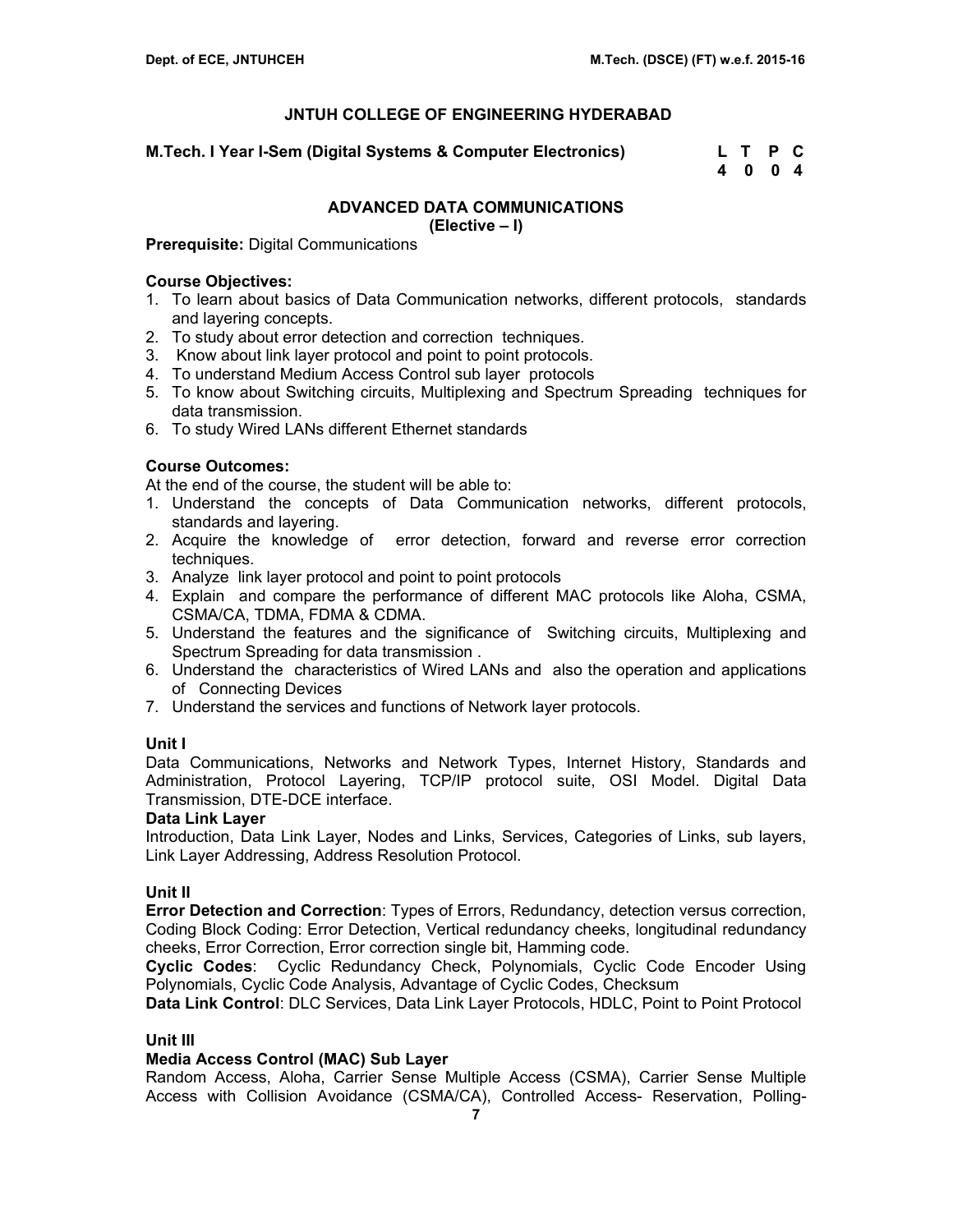Token Passing, Channelization - Frequency Division Multiple Access (FDMA), Time - Division Multiple Access (TDMA), Code - Division Multiple Access (CDMA).

### **Unit IV**

**Switching:** Introduction to Switching, Circuit Switched Networks, Packet Switching, Structure of switch

**Multiplexing and Spectrum Spreading:** Multiplexing, Frequency Division Multiplexing, Time Division Multiplexing, Spread Spectrum -Frequency Hopping Spread Spectrum and Direct Sequence Spread Spectrum.

### **Unit V**

**Wired LANS:** Ethernet Protocol, Standard Ethernet, Fast Ethernet, Gigabit Ethernet, 10 Giga bit Ethernet

**Connecting Devices:** Hubs, Link Layer Switches, Routers

**Networks Layer:** Packetizing, Routing and Forwarding, Packet Switching, Network Layer Performance, IPv4 Address, Address Space, Classful Addressing, Classless Addressing, Dynamic Host Configuration Protocol (DHCP), Network Address Resolution(NATF), Forwarding of IP Packets, Forwarding based on Destination Address, Forwarding based on Label, Routing as Packet Switches.

### **TEXT BOOKS:**

1. Data Communications and Networking - B. A. Forouzan, 5<sup>th</sup>, 2013, TMH.

2. Data and Computer Communications - William Stallings, 8<sup>th</sup> ed., 2007, PHI.

- 1. Data Communications and Computer Networks Prakash C. Gupta, 2006, PHI.
- 2. Data Communications and Networking B. A. Forouzan,  $2^{nd}$ , 2013, TMH.
- 3. Data Communications and Computer Networks- Brijendra Singh, 2<sup>nd</sup> ed., 2005, PHI.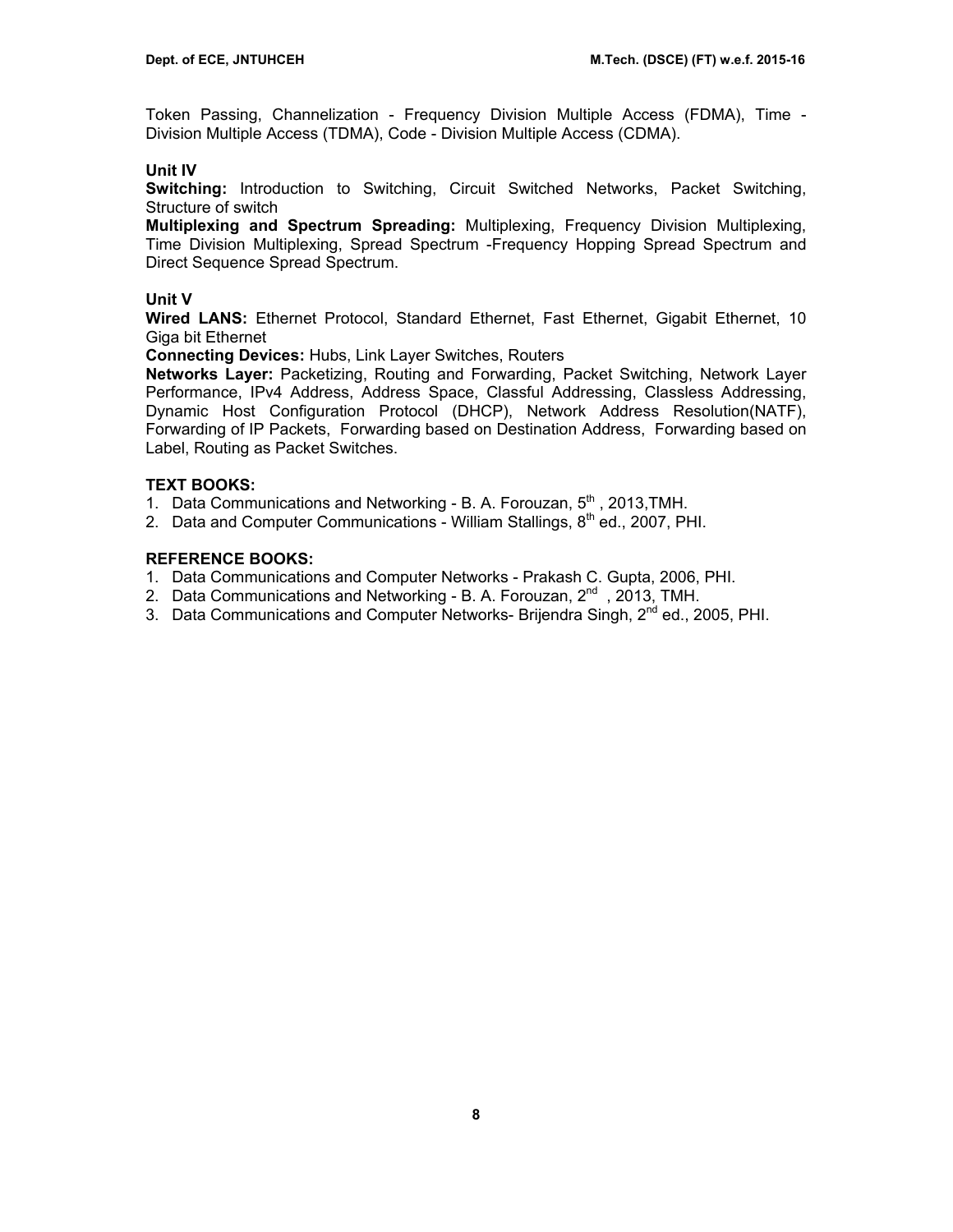**M.Tech. I Year I-Sem (Digital Systems & Computer Electronics) L T P C** 

 **4 0 0 4** 

### **EMBEDDED SYSTEMS DESIGN (Elective – I)**

#### **Prerequisite:** Microprocessor and Microcontrollers

### **Course Objectives:**

- 1. To differentiate between a General purpose and an Embedded System.
- 2. To provide knowledge on the building blocks of Embedded System.
- 3. To understand the requirement of Embedded firmware and its role in API.

### **Course Outcomes:**

- 1. Expected to differentiate the design requirements between General Purpose and Embedded Systems.
- 2. Expected to acquire the knowledge of firmware design principles.
- 3. Expected to understand the role of Real Time Operating System in Embedded Design..
- 4. To acquire the knowledge and experience of task level Communication in any Embedded System.

#### **UNIT -I: Introduction to Embedded Systems:**

Definition of Embedded System, Embedded Systems Vs General Computing Systems, History of

Embedded Systems, Classification, Major Application Areas, Purpose of Embedded Systems,

Characteristics and Quality Attributes of Embedded Systems.

#### **UNIT -II: Typical Embedded System:**

Core of the Embedded System: General Purpose and Domain Specific Processors, ASICs, PLDs, Commercial Off-The-Shelf Components (COTS), Memory: ROM, RAM, Memory according to the type of Interface, Memory Shadowing, Memory selection for Embedded Systems, Sensors and Actuators, Communication Interface: Onboard and External Communication Interfaces.

#### **UNIT -III: Embedded Firmware**:

Reset Circuit, Brown-out Protection Circuit, Oscillator Unit, Real Time Clock, Watchdog Timer, Embedded Firmware Design Approaches and Development Languages.

### **UNIT -IV: RTOS Based Embedded System Design:**

Operating System Basics, Types of Operating Systems, Tasks, Process and Threads, Multiprocessing and Multitasking, Task Scheduling.

#### **UNIT -V: Task Communication:**

Shared Memory, Message Passing, Remote Procedure Call and Sockets, Task Synchronization: Task Communication/Synchronization Issues, Task Synchronization Techniques, Device Drivers, How to Choose an RTOS.

#### **TEXT BOOKS:**

1. Introduction to Embedded Systems - Shibu K.V, Mc Graw Hill.

- 1. Embedded Systems Raj Kamal, TMH.
- 2. Embedded System Design Frank Vahid, Tony Givargis, John Wiley.
- 3. Embedded Systems Lyla, Pearson, 2013
- 4. An Embedded Software Primer David E. Simon, Pearson Education.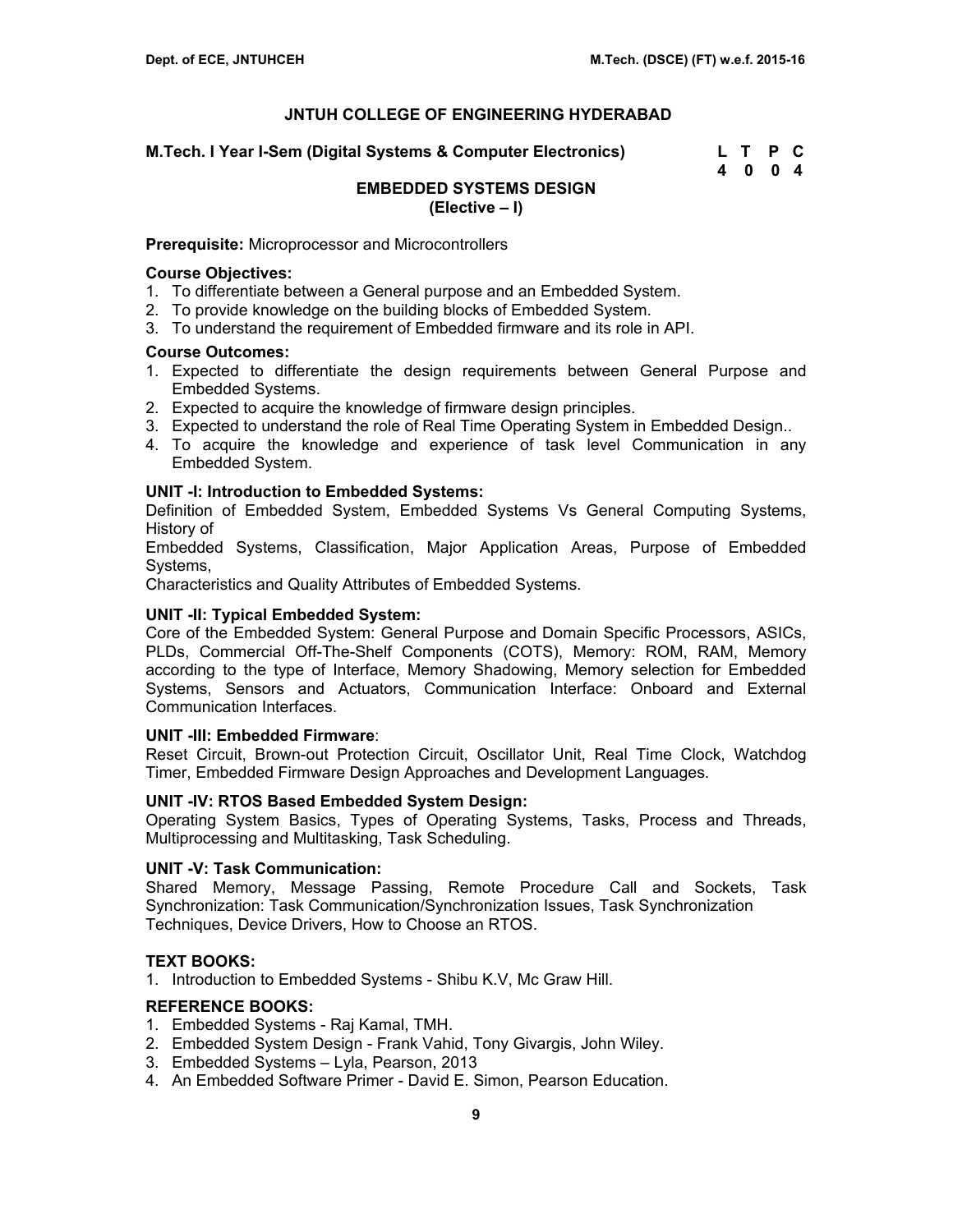**M.Tech. I Year I-Sem (Digital Systems & Computer Electronics) L T P C** 

 **4 0 0 4** 

# **NETWORK SECURITY AND CRYPTOGRAPHY**

**(Elective - I)** 

## **Prerequisite:** None

## **Course Objectives:**

- 1. Understand the basic concept of Cryptography and Network Security, their mathematical models
- 2. To provide deeper understanding of application to network security, threats/vulnerabilities to networks and countermeasures
- 3. To create an understanding of Authentication functions the manner in which Message Authentication Codes and Hash Functions works
- 4. To provide familiarity in Intrusion detection and Firewall Design Principles

## **Course Outcomes:**

After completion of this course, the student shall be able to:

- 1. Describe computer and network security fundamental concepts and principles
- 2. Identify and assess different types of threats, malware, spyware, viruses, vulnerabilities
- 3. Encrypt and decrypt messages using block ciphers
- 4. Describe the inner-workings of today's remote exploitation and penetration techniques
- 5. Describe the inner-workings of popular encryption algorithms, digital signatures, certificates, anti-cracking techniques, and copy-right protections
- 6. Demonstrate the ability to select among available network security technology and protocols such as IDS, IPS, firewalls, SSL, SSH, IPSec, TLS, VPNs, etc.
- 7. Analyze key agreement algorithms to identify their weaknesses

**UNIT- I: Introduction :** Attacks, Services and Mechanisms, Security attacks, Security services, A Model for Internetwork security, Classical Techniques: Conventional Encryption model, Steganography, Classical Encryption Techniques.

**Modern Techniques :** Simplified DES, Block Cipher Principles, Data Encryption standard, Strength of DES, Block Cipher Design Principles.

**UNIT- II: Encryption :** Triple DES, International Data Encryption algorithm, Blowfish, RC5, Characteristics of Advanced Symmetric block cifers.

### **Conventional Encryption**

Placement of Encryption function, Traffic confidentiality, Key distribution, Random Number Generation.

## **UNIT - III: Public Key Cryptography**

Principles, RSA Algorithm, Key Management, Diffie-Hellman Key exchange, Elliptic Curve Cryptograpy.

### **Number Theory**

Prime and Relatively prime numbers, Modular arithmetic, Fermat's and Euler's theorems, Testing for primality, Euclid's Algorithm, the Chinese remainder theorem, Discrete logarithms.

### **UNIT- IV: Message Authentication and Hash Functions**

Authentication requirements and functions, Message Authentication, Hash functions, Security of Hash functions and MACs.

### **Hash and Mac Algorithms**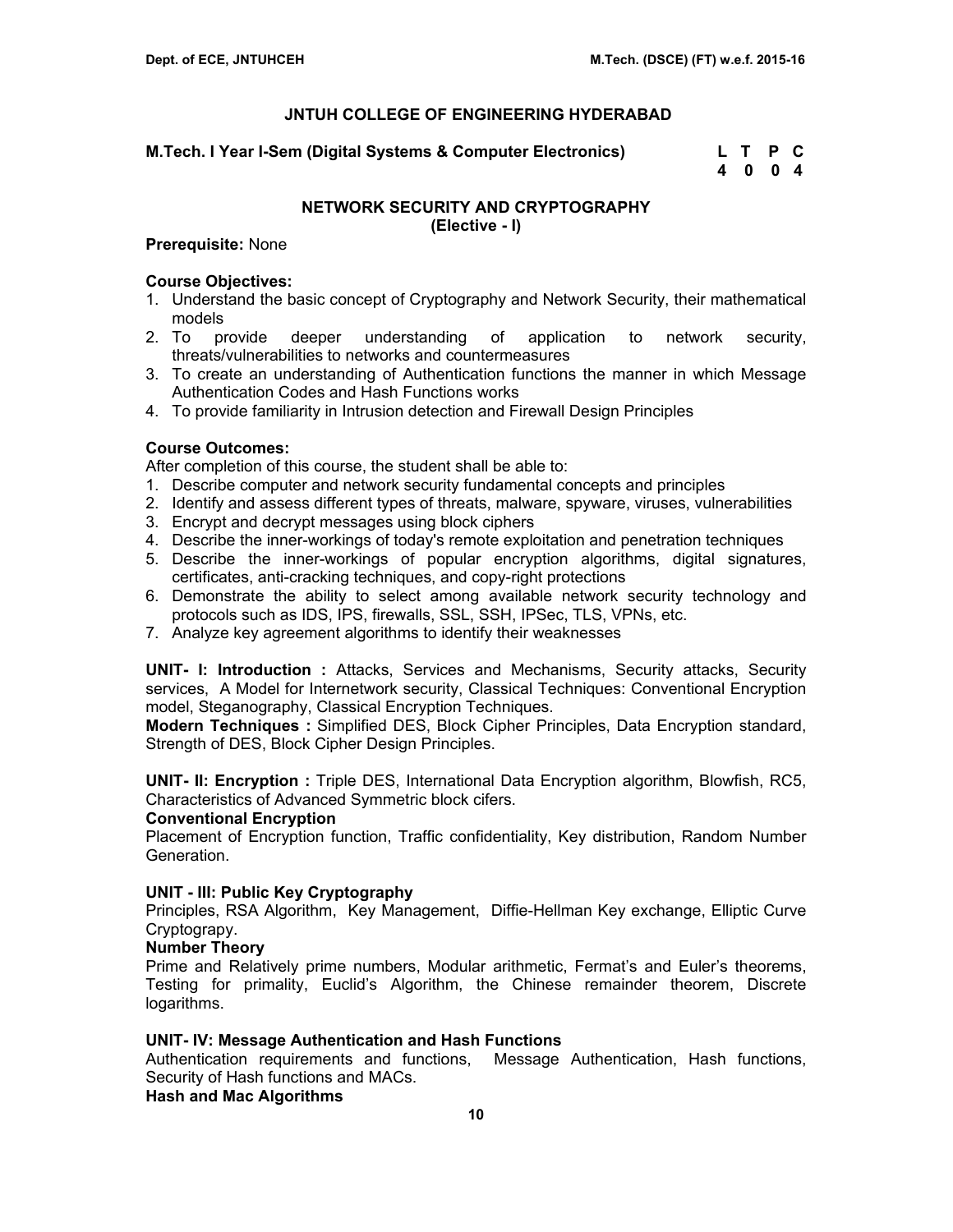MD File, Message digest Algorithm, Secure Hash Algorithm.

Digital signatures and Authentication protocols: Digital signatures, Authentication Protocols, Digital signature standards.

## **Authentication Applications**

Kerberos, Electronic Mail Security: Pretty Good Privacy, S/MIME.

## **UNIT – V: IP Security**

Overview, Architecture, Authentication, Encapsulating Security Payload, Key Management. Web Security: Web Security requirements, Secure sockets layer and Transport layer security, Secure Electronic Transaction.

**Intruders, Viruses and Worms:** Intruders, Viruses and Related threats.

**Fire Walls:** Fire wall Design Principles, Trusted systems.

## **TEXT BOOKS:**

- 1. Cryptography and Network Security: Principles and Practice William Stallings, Pearson Education.
- 2. Network Security Essentials (Applications and Standards) by William Stallings Pearson Education.

- 1. Fundamentals of Network Security by Eric Maiwald (Dreamtech press)
- 2. Network Security Private Communication in a Public World by Charlie Kaufman, Radia Perlman and Mike Speciner, Pearson/PHI.
- 3. Principles of Information Security, Whitman, Thomson.
- 4. Network Security: The complete reference, Robert Bragg, Mark Rhodes, TMH
- 5. Introduction to Cryptography, Buchmann, Springer.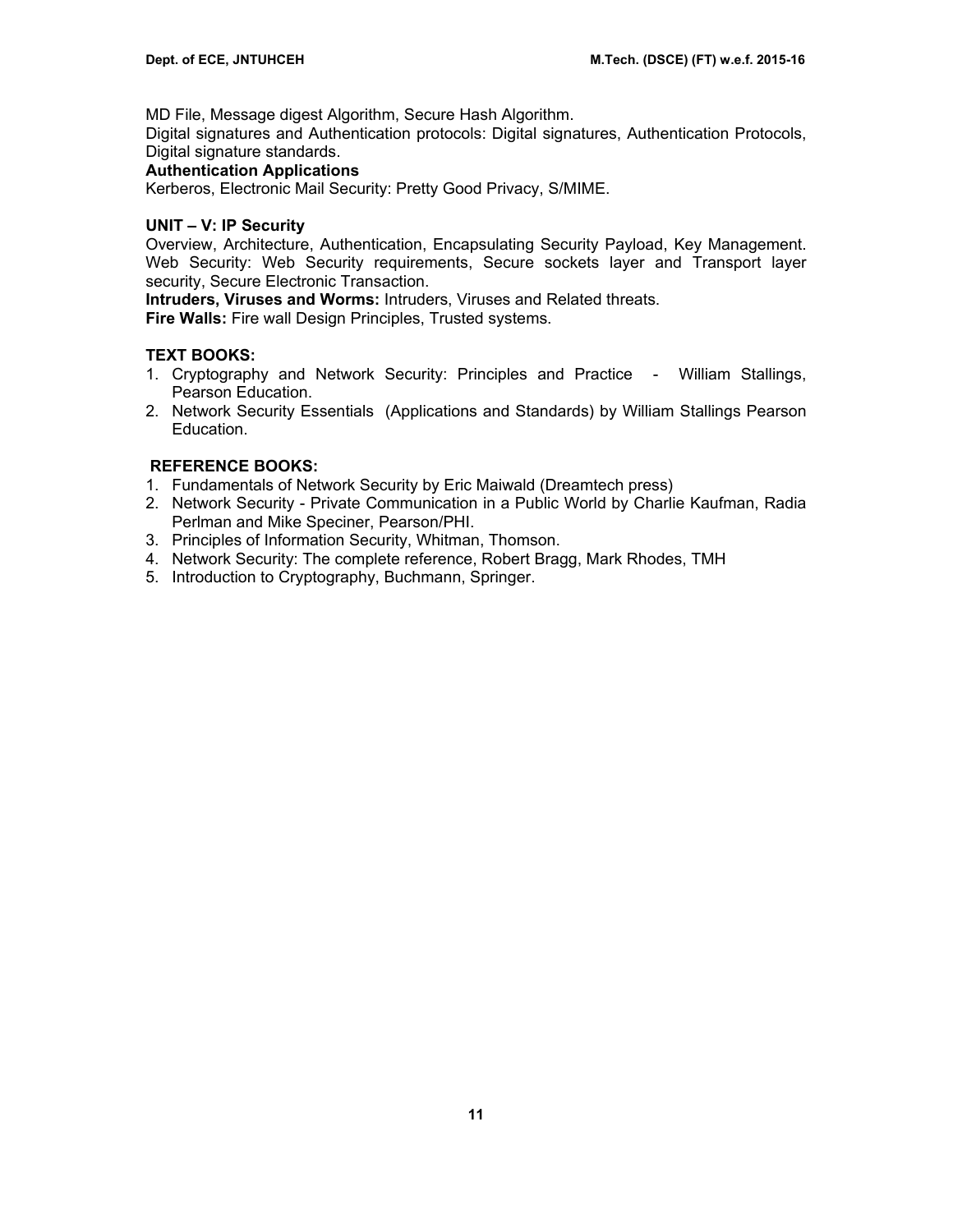**M.Tech. I Year I-Sem (Digital Systems & Computer Electronics) L T P C** 

 **4 0 0 4** 

## **TCP/IP AND ATM NETWORKS (Elective - II)**

## **Prerequisite:** Computer Networks

## **Course Objectives:**

- 1. To study Network Layer Protocols, Next Generation IP protocols
- 2. To learn about User Datagram Protocol, Transmission Control Protocol and stream control Transmission protocol.
- 3. To understand techniques to improve QoS
- 4. To learn about the features of ATM networks. .
- **5.** To study the various Interconnection Networks

## **Course Outcomes:**

At the end of the course, the student will be able to:

- 1. Get the concept of Network Layer Protocols and Transport Layer Protocols.
- 2. Understand and analyze about UDP, TCP AND SCTP protocols, flow and error control techniques.
- 3. Learn congestion control mechanisms and techniques to improve Quality of Service in switched networks
- 4. To understand features of Virtual circuit networks like ATM networks and their applications
- 5. Design and analyze various types of Inter connection Networks, understand the functioning of Folding , Benes, Lopping bit allocation algorithms and their significance.

### **Unit I**

**Network Layer Protocols**: Internet Protocol (IP), ICMPv4, Mobile IP

**Next Generation IP**: IPv6, Addressing IPv6 Protocol, ICMPV6 Protocol, Transition from IPV4 to IPV6

**Transport Layer**: Introduction to Transport Layer, Transport Layer Protocols: Simple Protocols, Stop and Wait Protocols, Go Back N Protocol, Selective Repeat Protocol, Bidirectional Protocols: Piggybacking Transport layer protocols Services and Port Numbers.

### **Unit II**

**User Datagram Protocol:** User Datagram, UDP Services, UDP Applications

**Transmission Control Protocol**: TCP Services, TCP Features, Segments, TCP Connection, State Transition Diagram, Windows in TCP, Flow and Error Control ,TCP Congestion Control, TCP Timers,

**SCTP:** SCTP Services, SCTP Features, Packet Format, An SCTP Association SCTP Flow and Error Control, TCP in Wireless Domain.

## **Unit III**

**Congestion Control and Quality of Service:** Data Traffic, Congestion, Congestion Control, Quality of Service, Techniques to Improve QoS, Integrated Services, Differentiated Services, QoS in Switched Networks

**Queue Management:** Passive-Drop trial, Drop front, Random drop, Active- early Random drop, Random Early detection.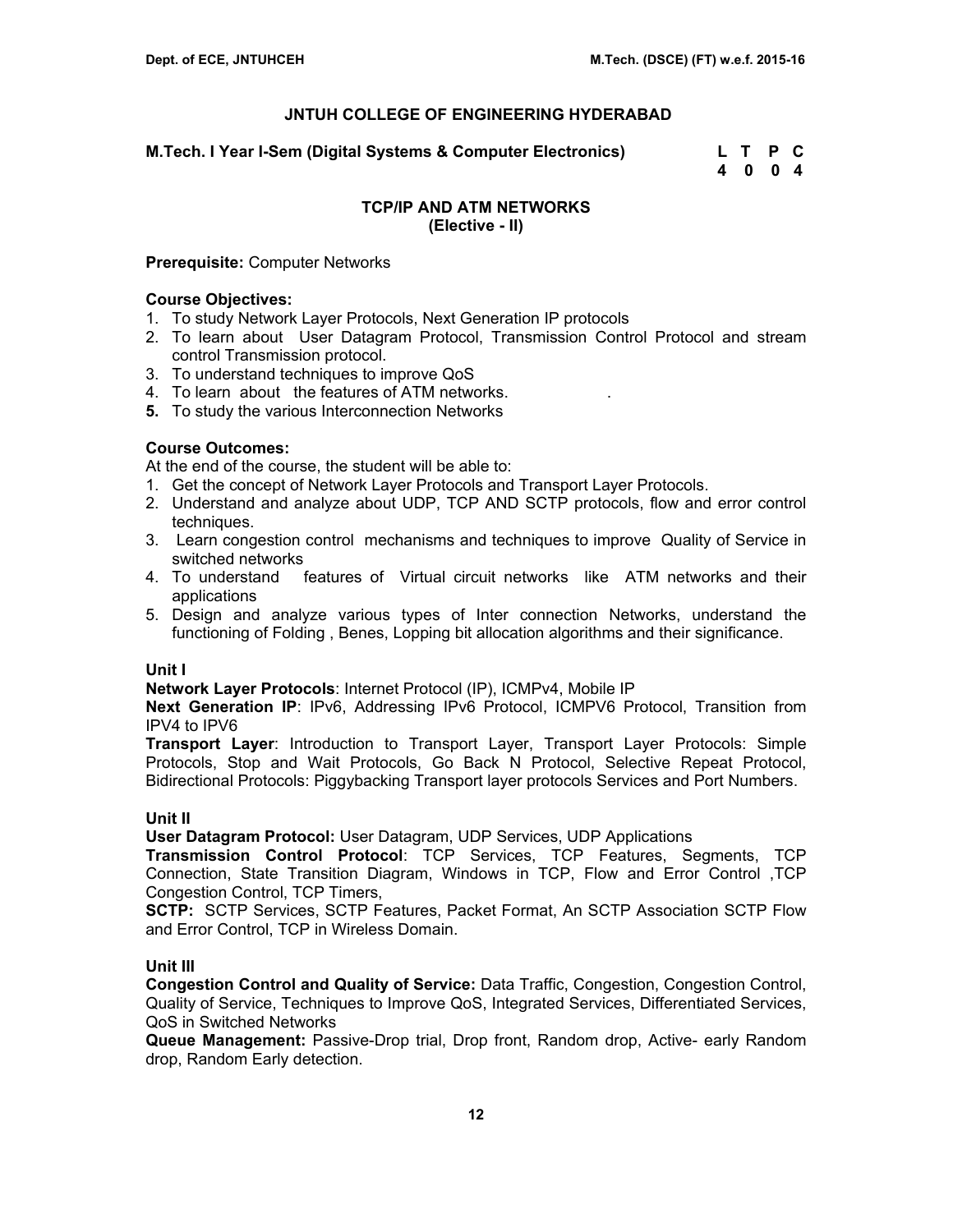## **Unit IV**

**Virtual-Circuit Networks:** Introduction, Frame relay Operation, Frame relay Layers, Congestion Control, Leaky Bucket algorithm.

**ATM**: Design Goals, ATM Architecture, Switching, Switch Fabric, ATM Layers, Service Classes, ATM Application.

SONET/SDH: Architecture, SONET Layers, SONET Frames, STS Multiplexing, SONET **Networks** 

### **Unit V**

### **Interconnection Networks**

Introduction, Banyan Networks, Properties, Crossbar switch, Three stage Class networks, Rearrangeble Networks, Folding algorithm, Benes Networks, Lopping algorithm, Bit allocation algorithm.

### **TEXT BOOKS:**

- 1. Data Communications and Networking B. A. Forouzan,  $5<sup>th</sup>$  edition, 2013, TMH.
- 2. High Performance TCP/IP Networking –Mahabub Hassan and Raj Jain ,PHI,2005

- 1. ATM Fundamentals –N.N Biswas, Adventure Books,1998
- 2. Data Communications and Computer Networks Prakash C. Gupta, 2006, PHI.
- 3. Data and Computer Communications William Stallings, 8th ed., 2007, PHI.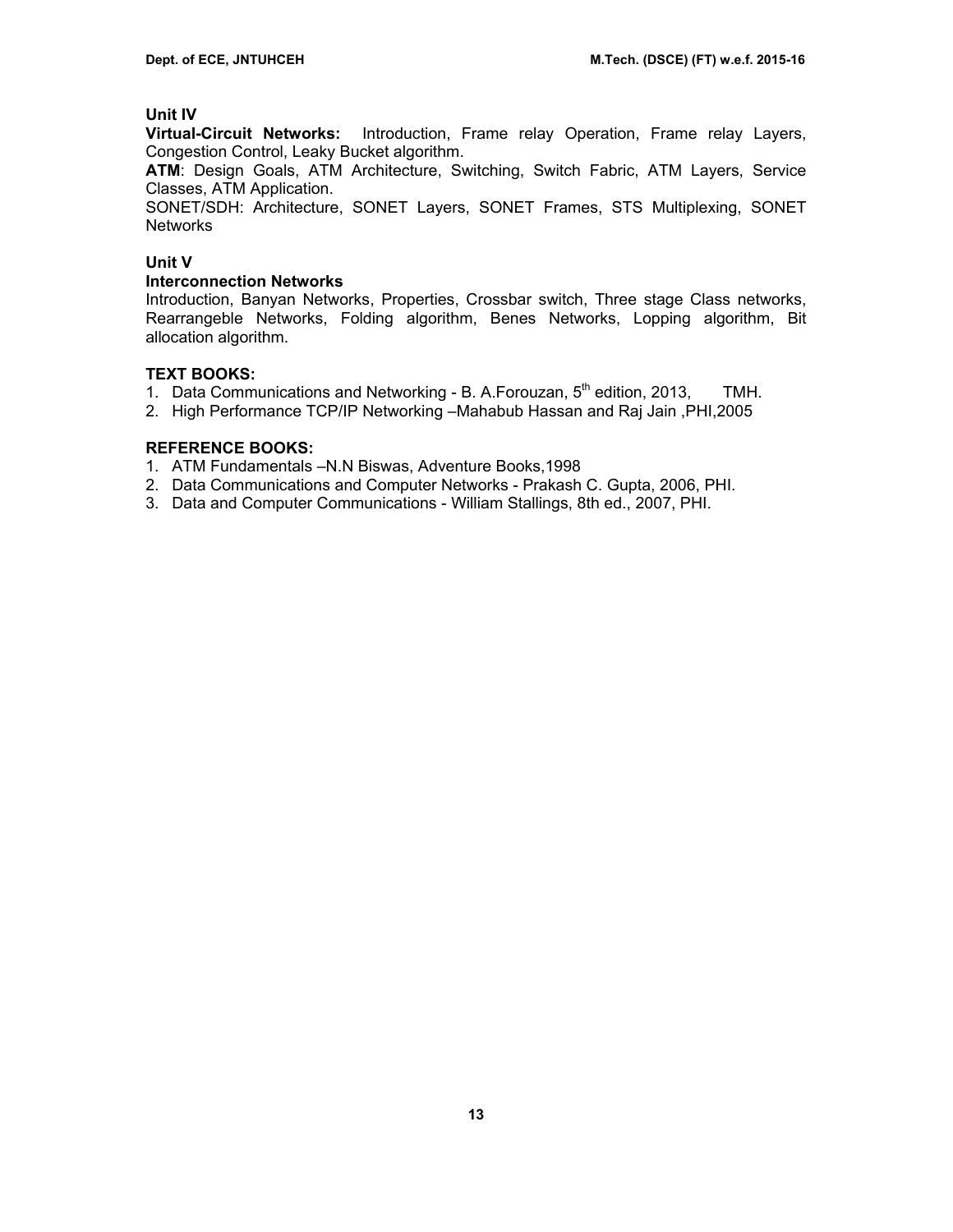**M.Tech. I Year I-Sem (Digital Systems & Computer Electronics) L T P C** 

 **4 0 0 4** 

## **CMOS ANALOG INTEGRATED CIRCUIT DESIGN (Elective – II)**

**Prerequisite:** Analog Electronics

## **Course Objectives:**

Analog circuits play a very crucial role in all electronic systems and due to continued miniaturization, many of the analog blocks are not getting realized in CMOS technology.

- 1. To understand most important building blocks of all CMOS analog ICs
- 2. To study the basic principle of operation, the circuit choices and the tradeoffs involved in the MOS transistor level design common to all analog CMOS ICs.
- 3. To understand specific design issues related to single and multistage voltage, current and differential amplifiers, their output and impedance issues, bandwidth, feedback and stability.
- 4. To understand the design of differential amplifiers, current amplifiers and OP AMPs.

## **Course Outcomes:**

After studying the course, each student is expected to be able to:

- 1. Design basic building blocks of CMOS analog ICs.
- 2. Carry out the design of single and two stage operational amplifiers and voltage references.
- 3. Determine the device dimensions of each MOSFETs involved.
- 4. Design various amplifiers like differential, current and operational amplifiers.

## **UNIT -I:**

## **MOS Devices and Modeling:**

The MOS Transistor, Passive Components- Capacitor & Resistor, Integrated circuit Layout, CMOS Device Modeling - Simple MOS Large-Signal Model, Other Model Parameters, Small-Signal Model for the MOS Transistor, Computer Simulation Models, Sub-threshold MOS Model.

## **UNIT -II:**

## **Analog CMOS Sub-Circuits:**

MOS Switch, MOS Diode, MOS Active Resistor, Current Sinks and Sources, Current Mirrors-Current mirror with Beta Helper, Degeneration, Cascode current Mirror and Wilson Current Mirror, Current and Voltage References, Band gap Reference.

## **UNIT -III:**

### **CMOS Amplifiers:**

Inverters, Differential Amplifiers, Cascode Amplifiers, Current Amplifiers, Output Amplifiers, High Gain Amplifiers Architectures.

## **UNIT -IV:**

### **CMOS Operational Amplifiers:**

Design of CMOS Op Amps, Compensation of Op Amps, Design of Two-Stage Op Amps, Power- Supply Rejection Ratio of Two-Stage Op Amps, Cascode Op Amps, Measurement Techniques of OP Amp.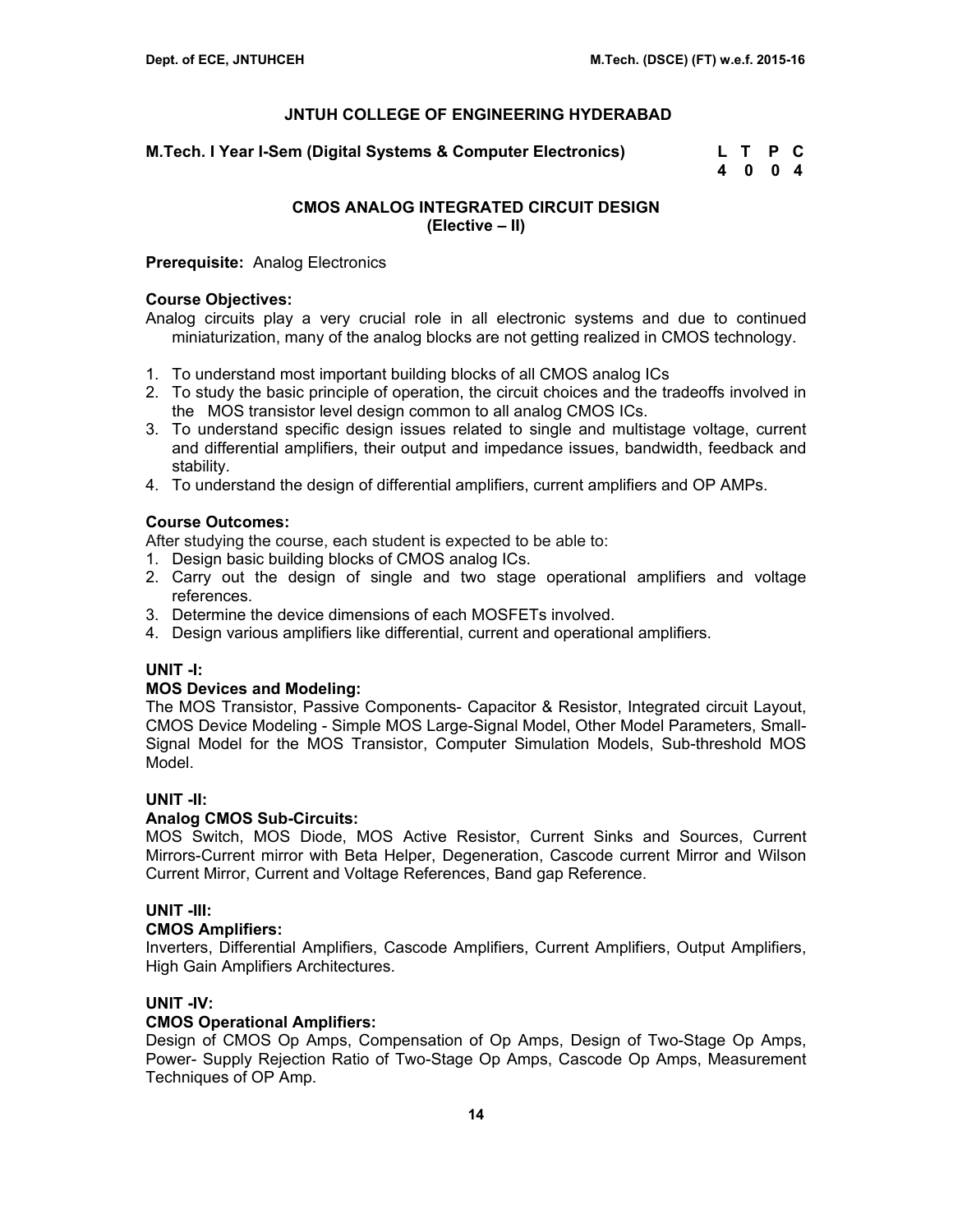## **UNIT -V:**

### **Comparators:**

Characterization of Comparator, Two-Stage, Open-Loop Comparators, Other Open-Loop Comparators, Improving the Performance of Open-Loop Comparators, Discrete-Time Comparators.

## **TEXT BOOKS:**

- 1. CMOS Analog Circuit Design Philip E. Allen and Douglas R. Holberg, Oxford University Press, International Second Edition/Indian Edition, 2010.
- 2. Analysis and Design of Analog Integrated Circuits- Paul R. Gray, Paul J. Hurst, S. Lewis and R. G. Meyer, Wiley India, Fifth Edition, 2010.

- 1. Analog Integrated Circuit Design- David A. Johns, Ken Martin, Wiley Student Edn, 2013.
- 2. Design of Analog CMOS Integrated Circuits- Behzad Razavi, TMH Edition.
- 3. CMOS: Circuit Design, Layout and Simulation- Baker, Li and Boyce, PHI.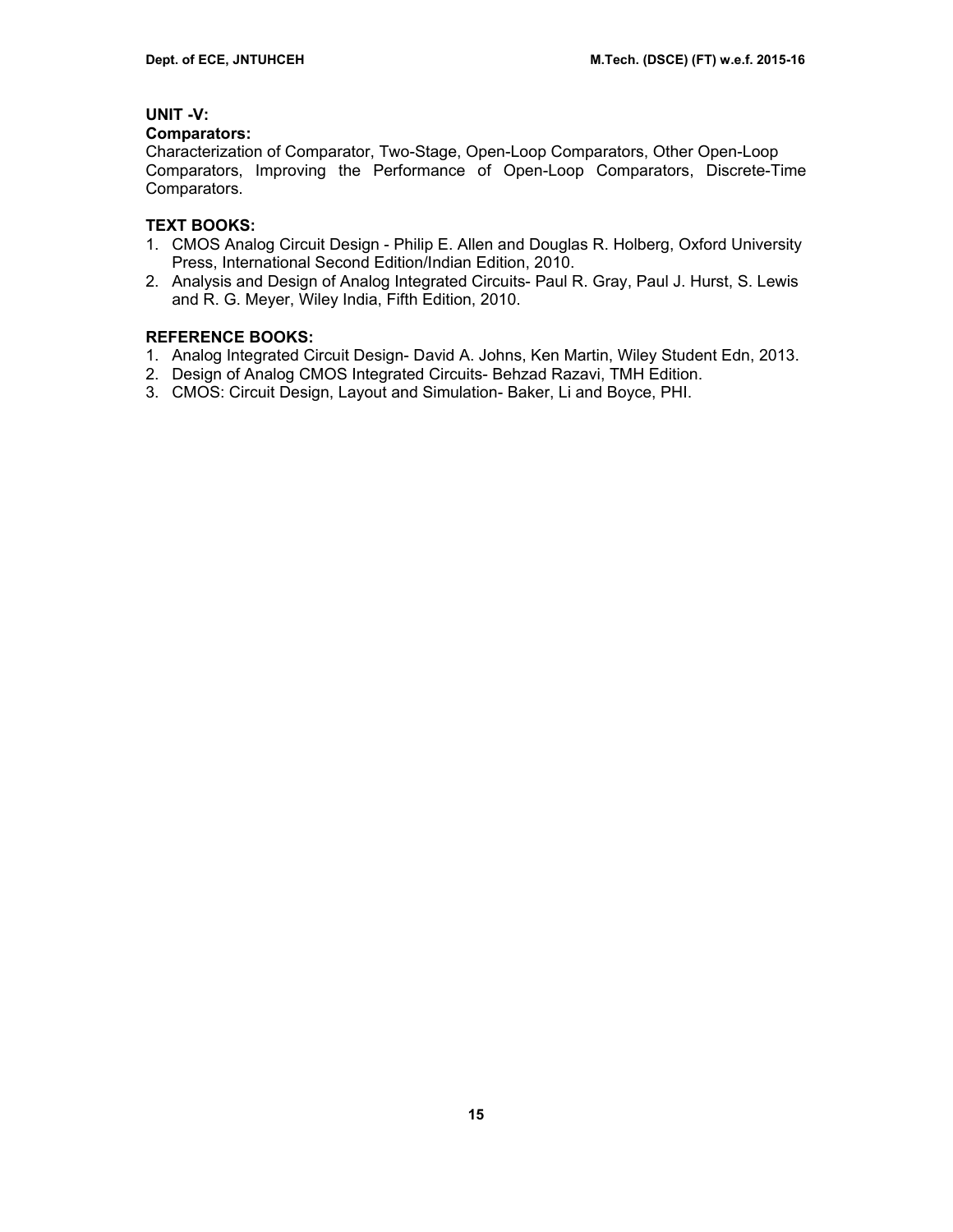**M.Tech. I Year I-Sem (Digital Systems & Computer Electronics) L T P C** 

 **4 0 0 4** 

## **CODING THEORY AND TECHNIQUES (Elective - II)**

## **Prerequisite:** Digital Communications

### **Course Objectives:**

- 1. To acquire the knowledge in measurement of information and errors.
- 2. T study the generation of various code methods.
- 3. To study the various application of codes.

## **Course Outcomes:**

- 1. Learning the measurement of information and errors.
- 2. Obtain knowledge in designing various codes like block codes, cyclic codes, convolution codes, turbo codes and space codes.

## **UNIT – I:**

## **Coding for Reliable Digital Transmission and storage**

Mathematical model of Information, A Logarithmic Measure of Information, Average and Mutual Information and Entropy, Types of Errors, Error Control Strategies.

**Linear Block Codes:** Introduction to Linear Block Codes, Syndrome and Error Detection, Minimum Distance of a Block code, Error-Detecting and Error-correcting Capabilities of a Block code, Standard array and Syndrome Decoding, Probability of an undetected error for Linear Codes over a BSC, Hamming Codes. Applications of Block codes for Error control in data storage system

## **UNIT - II:**

### **Cyclic Codes**

Description, Generator and Parity-check Matrices, Encoding, Syndrome Computation and Error Detection, Decoding ,Cyclic Hamming Codes, Shortened cyclic codes, Error-trapping decoding for cyclic codes, Majority logic decoding for cyclic codes.

### **UNIT – III:**

## **Convolutional Codes**

Encoding of Convolutional Codes, Structural and Distance Properties, maximum likelihood decoding, Sequential decoding, Majority- logic decoding of Convolution codes. Application of Viterbi Decoding and Sequential Decoding, Applications of Convolutional codes in ARQ system.

## **UNIT – IV:**

### **Turbo Codes**

LDPC Codes- Codes based on sparse graphs, Decoding for binary erasure channel, Loglikelihood algebra, Brief propagation, Product codes, Iterative decoding of product codes, Concatenated convolutional codes- Parallel concatenation, The UMTS Turbo code, Serial concatenation, Parallel concatenation, Turbo decoding

## **UNIT - V: Space-Time Codes**

Introduction, Digital modulation schemes, Diversity, Orthogonal space- Time Block codes, Alamouti's schemes, Extension to more than Two Transmit Antennas, Simulation Results, Spatial Multiplexing : General Concept, Iterative APP Preprocessing and Per-layer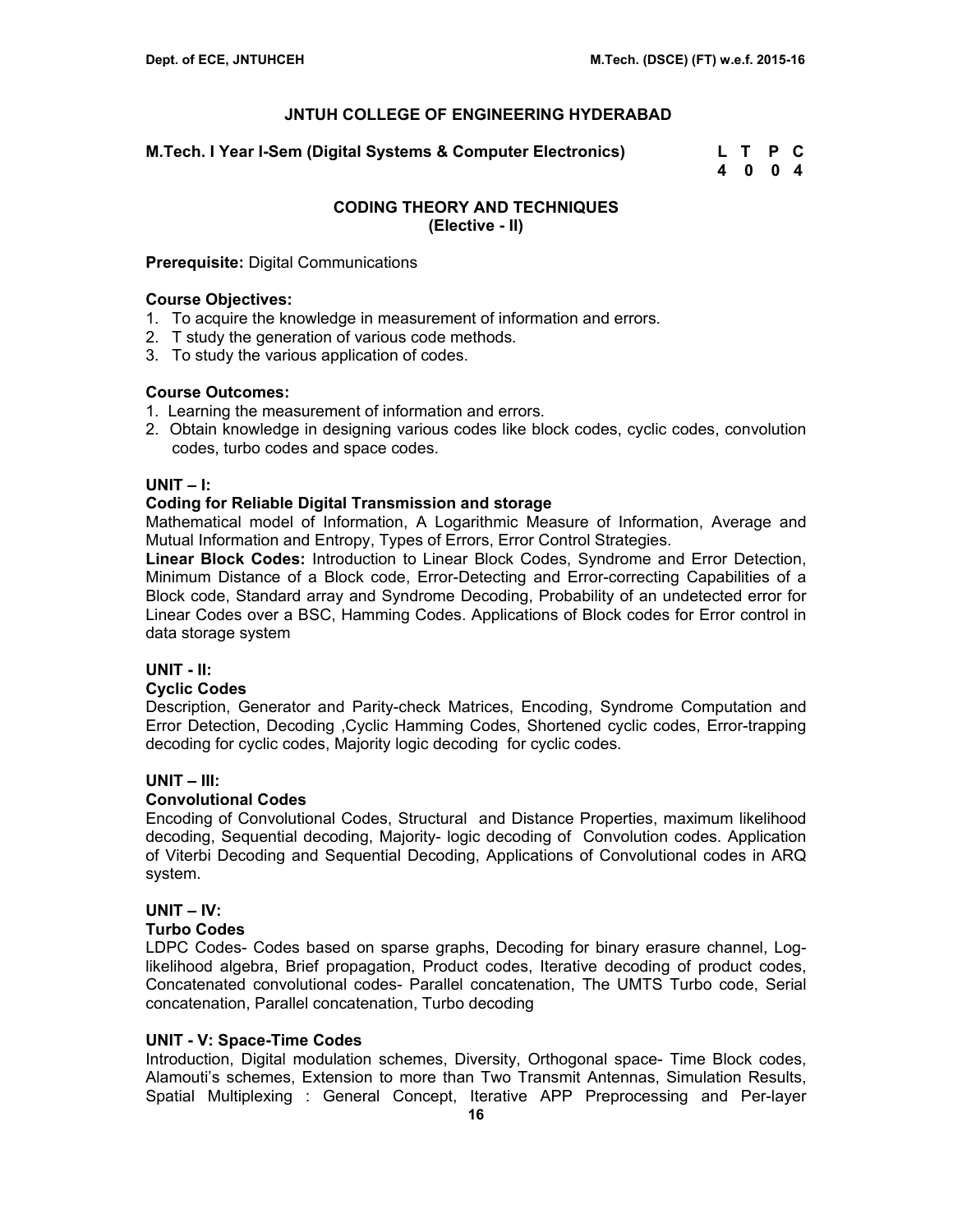Decoding, Linear Multilayer Detection, Original BLAST Detection, QL Decomposition and Interface Cancellation, Performance of Multi – Layer Detection Schemes, Unified Description by Linear Dispersion Codes.

## **TEXT BOOKS:**

- 1. Error Control Coding- Fundamentals and Applications –Shu Lin, Daniel J.Costello,Jr, Prentice Hall, Inc.
- 2. Error Correcting Coding Theory-Man Young Rhee- 1989, McGraw-Hill

- 1. Error Correcting Coding Theory-Man Young Rhee-1989,McGraw Hill Publishing,19
- 2. Digital Communications-Fundamental and Application Bernard Sklar, PE.
- 3. Digital Communications- John G. Proakis, 5th ed., 2008, TMH.
- 4. Introduction to Error Control Codes-Salvatore Gravano-oxford
- 5. Error Correction Coding Mathematical Methods and Algorithms Todd K.Moon, 2006, Wiley India.
- 6. Information Theory, Coding and Cryptography Ranjan Bose, 2<sup>nd</sup> Edition, 2009, TMH.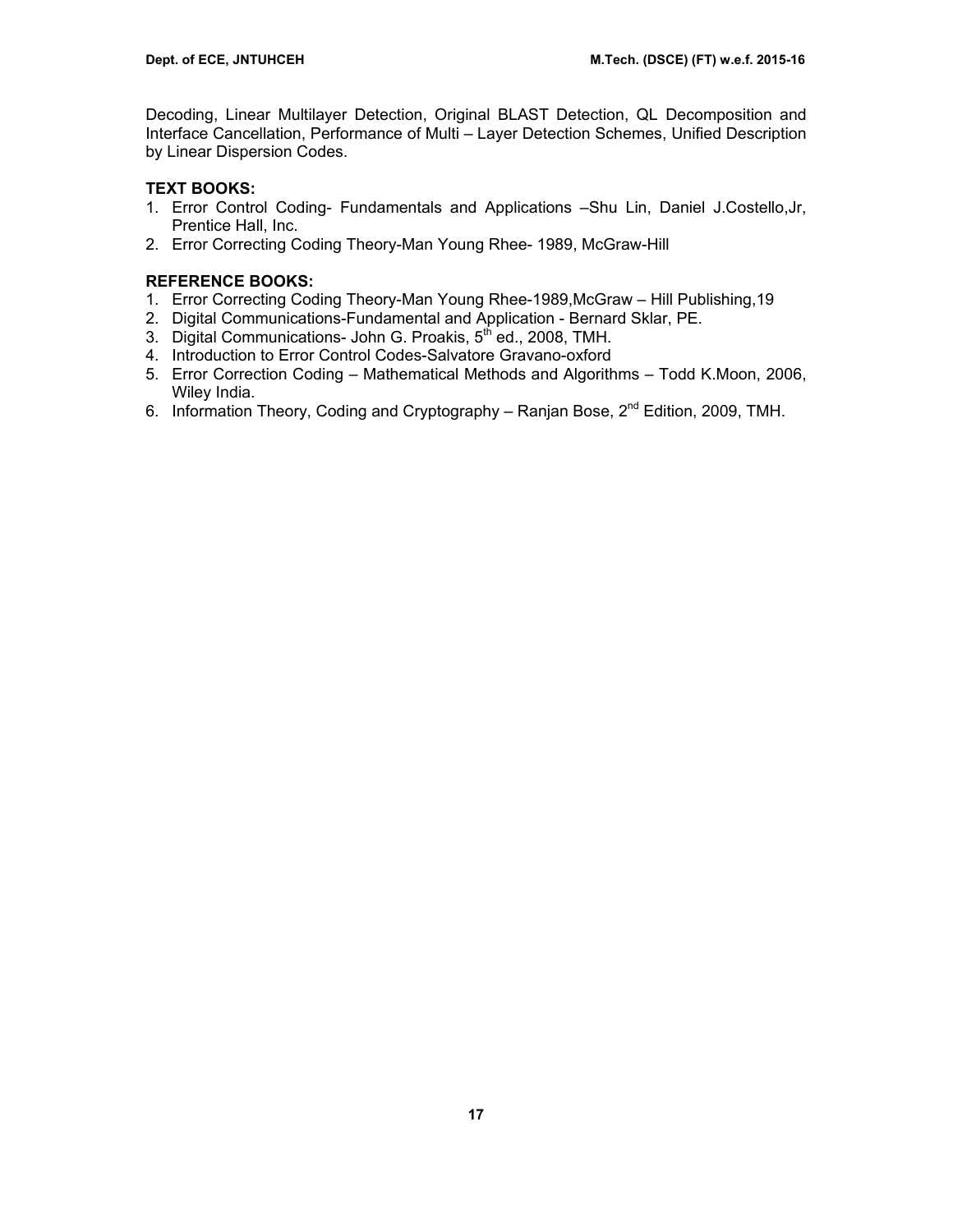**M.Tech. I Year I-Sem (Digital Systems & Computer Electronics) L T P C** 

 **4 0 0 4** 

## **WIRELESS COMMUNICATIONS AND NETWORKS (Elective – III)**

## **Prerequisite:** Digital Communications

## **Course objectives:**

The course objectives are:

- 1. To provide the students with the fundamental treatment about many practical and theoretical concepts that forms basic of wireless communications.
- 2. To equip the students with various kinds of wireless networks and its operations.
- 3. To prepare students to understand the concept of frequency reuse, and be able to apply it in the design of mobile cellular system.
- 4. To prepare students to understand various modulation schemes and multiple access techniques that are used in wireless communications,
- 5. To provide an analytical perspective on the design and analysis of the traditional and emerging wireless networks, and to discuss the nature of, and solution methods to, the fundamental problems in wireless networking.
- 6. To train students to understand the architecture and operation of various wireless wide area networks such as GSM, IS-95, GPRS and SMS.
- 7. To train students to understand wireless LAN architectures and operation.
- 8. To prepare students to understand the emerging technique OFDM and its importance in the wireless communications.

## **Course Outcomes:**

Upon completion of the course, the student will be able to:

- 1. Understand the principles of wireless communications.
- 2. Understand fundamentals of wireless networking
- 3. Understand cellular system design concepts.
- 4. Analyze various multiple access schemes used in wireless communication.
- 5. Understand wireless wide area networks and their performance analysis.
- 6. Demonstrate wireless local area networks and their specifications.
- 7. Familiar with some of the existing and emerging wireless standards.
- 8. Understand the concept of orthogonal frequency division multiplexing.

### **UNIT -I:**

## **The Cellular Concept-System Design Fundamentals**

Introduction, Frequency Reuse, Channel Assignment Strategies, Handoff Strategies-Prioritizing Handoffs, Practical Handoff Considerations, Interference and system capacity – Co channel Interference and system capacity, Channel planning for Wireless Systems, Adjacent Channel interference , Power Control for Reducing interference, Trunking and Grade of Service, Improving Coverage & Capacity in Cellular Systems- Cell Splitting, Sectoring .

### **UNIT –II:**

## **Mobile Radio Propagation: Large-Scale Path Loss**

Introduction to Radio Wave Propagation, Free Space Propagation Model, Relating Power to Electric Field, The Three Basic Propagation Mechanisms, Reflection-Reflection from Dielectrics, Brewster Angle, Reflection from prefect conductors, Ground Reflection (Two-Ray) Model, Diffraction-Fresnel Zone Geometry, Knife-edge Diffraction Model, Multiple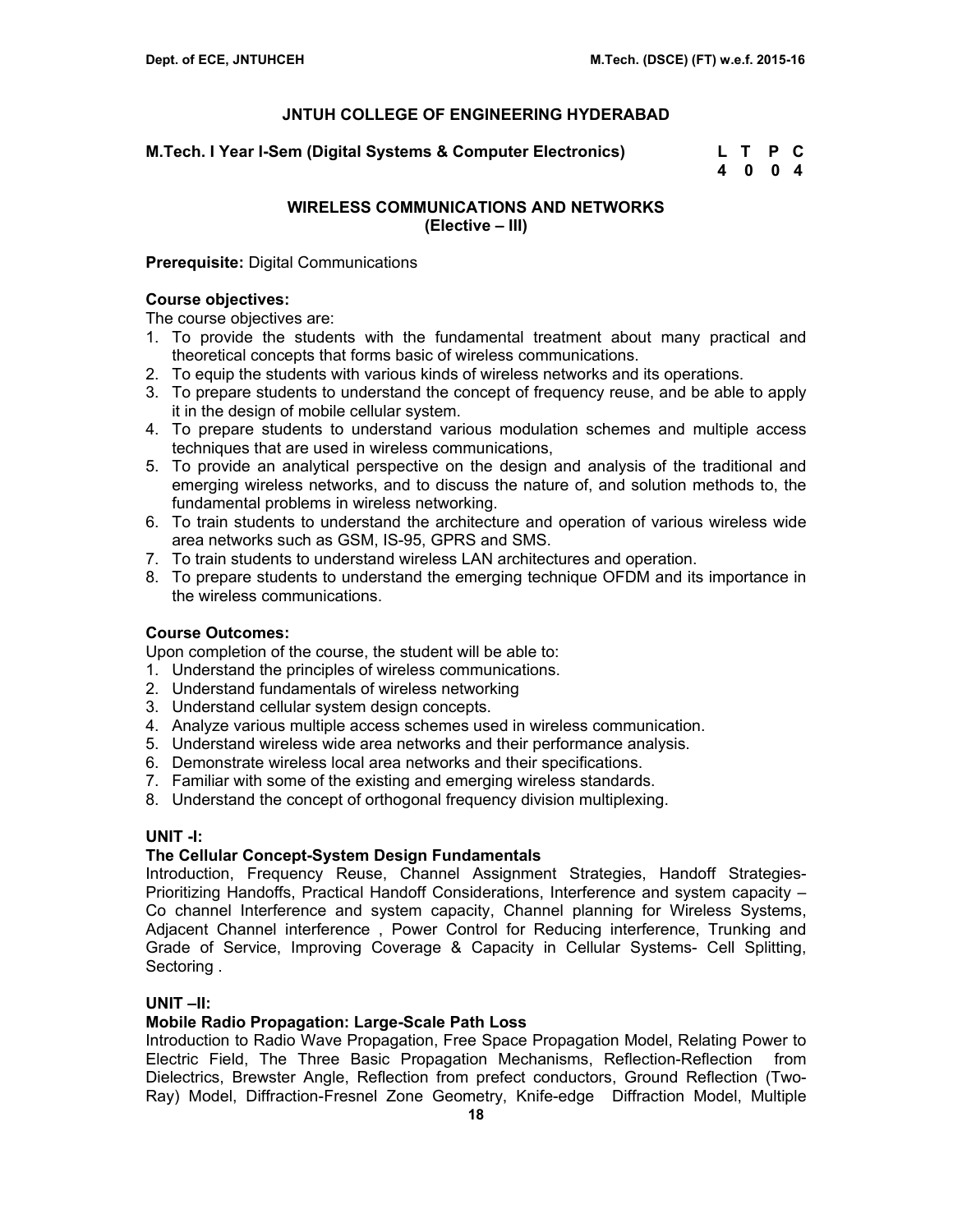knife-edge Diffraction, Scattering, Outdoor Propagation Models- Longley-Ryce Model, Okumura Model, Hata Model, PCS Extension to Hata Model, Walfisch and Bertoni Model, Wideband PCS Microcell Model, Indoor Propagation Models-Partition losses (Same Floor), Partition losses between Floors, Log-distance path loss model, Ericsson Multiple Breakpoint Model, Attenuation Factor Model, Signal penetration into buildings, Ray Tracing and Site Specific Modeling.

### **UNIT –III:**

## **Mobile Radio Propagation: Small –Scale Fading and Multipath**

Small Scale Multipath propagation-Factors influencing small scale fading, Doppler shift, Impulse Response Model of a multipath channel- Relationship between Bandwidth and Received power, Small-Scale Multipath Measurements-Direct RF Pulse System, Spread Spectrum Sliding Correlator Channel Sounding, Frequency Domain Channels Sounding, Parameters of Mobile Multipath Channels-Time Dispersion Parameters, Coherence Bandwidth, Doppler Spread and Coherence Time, Types of Small-Scale Fading-Fading effects Due to Multipath Time Delay Spread, Flat fading, Frequency selective fading, Fading effects Due to Doppler Spread-Fast fading, slow fading, Statistical Models for multipath Fading Channels-Clarke's model for flat fading, spectral shape due to Doppler spread in Clarke's model, Simulation of Clarke and Gans Fading Model, Level crossing and fading statistics, Two-ray Rayleigh Fading Model.

### **UNIT -IV:**

### **Equalization and Diversity**

Introduction, Fundamentals of Equalization, Training A Generic Adaptive Equalizer, Equalizers in a communication Receiver, Linear Equalizers, Non linear Equalization-Decision Feedback Equalization (DFE), Maximum Likelihood Sequence Estimation (MLSE) Equalizer, Algorithms for adaptive equalization-Zero Forcing Algorithm, Least Mean Square Algorithm, Recursive least squares algorithm. Diversity Techniques-Derivation of selection Diversity improvement, Derivation of Maximal Ratio Combining improvement, Practical Space Diversity Consideration-Selection Diversity, Feedback or Scanning Diversity, Maximal Ratio Combining, Equal Gain Combining, Polarization Diversity, Frequency Diversity, Time Diversity, RAKE Receiver.

### **UNIT -V:**

### **Wireless Networks**

Introduction to wireless Networks, Advantages and disadvantages of Wireless Local Area Networks, WLAN Topologies, WLAN Standard IEEE 802.11,IEEE 802.11 Medium Access Control, Comparision of IEEE 802.11 a,b,g and n standards, IEEE 802.16 and its enhancements, Wireless PANs, Hiper Lan, WLL.

### **TEXT BOOKS:**

- 1. Wireless Communications, Principles, Practice Theodore, S. Rappaport, 2<sup>nd</sup> Ed., 2002, PHI.
- 2. Wireless Communications-Andrea Goldsmith, 2005 Cambridge University Press.
- 3. Principles of Wireless Networks Kaveh Pah Laven and P. Krishna Murthy, 2002, PE
- 4. Mobile Cellular Communication Gottapu Sasibhushana Rao, Pearson Education, 2012.

- 1. Wireless Digital Communications Kamilo Feher, 1999, PHI.
- 2. Wireless Communication and Networking William Stallings, 2003, PHI.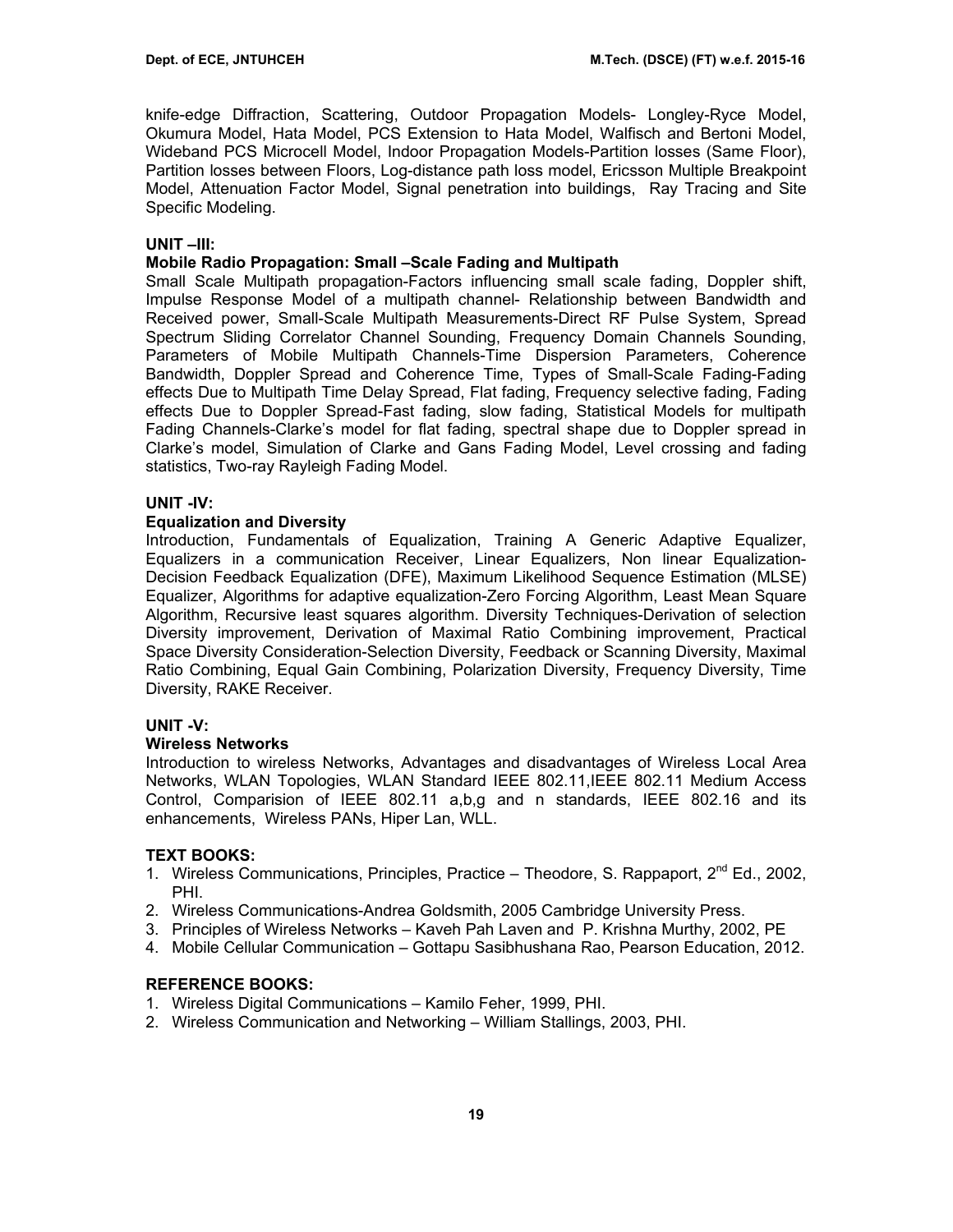**M.Tech. I Year I-Sem (Digital Systems & Computer Electronics) L T P C** 

 **4 0 0 4** 

## **DIGITAL CONTROL SYSTEMS (Elective - III)**

### **Prerequisite:** Control Systems

### **Course Objectives:**

- To explain basic and digital control system for the real time analysis and design of control systems.
- To apply the knowledge state variable analysis in the design of discrete systems.
- To explain the concept of stability analysis and design of discrete time systems.

## **Course Outcomes:**

Upon the completion of this course, the student will be able to

- Apply the concepts of Digital control systems.
- Analyze and design of discrete systems in state variable analysis.
- To relate the concepts of stability analysis and design of discrete time systems.

## **UNIT – I: Concept & Representation of Discrete time Systems**

Block Diagram of typical control system- advantages of sampling in control systems – examples of discrete data and digital systems – data conversion and quantization – sample and hold devices – D/A and A/D conversion – sampling theorem – reconstruction of sampled signals.

**Z-transform:** Definition of Z-transforms – mapping between s-plane and z-plane – inverse ztransform – properties of z-transforms - ROC of z-transforms –pulse transfer function –relation between  $G(s)$  and  $G(z)$  – signal flow graph method applied to digital control systems.

## **UNIT- II: STATE SPACE ANALYSIS:**

State space modeling of discrete time systems – state transition equation of discrete time invariant systems – solution of time invariant discrete state equations: recursive method and the Z-Transformation method – conversion of pulse transfer function to the state model & viceversa – Eigen values – Eigen vectors of discrete time system-matrix (A) – Realization of pulse transformation in state space form, discretization of continuous time systems, Computation of state transition matrix and its properties. Response of sample data system between sampling instants.

## **UNIT – III: Controllability, Observability & Stability tests**

Concept of controllability, stabilizability, observability and reachability - Controllability and observability tests, Transformation of discrete time systems into controllable and observable forms.

Stability: Definition of stability – stability tests – The second method of Liapunov.

### **UNIT- IV: Design of discrete time Controllers and observers**

Design of discrete time controller with bilinear transformation – Realizatiion of digital PID controller-Design of deadbeat controller; Pole placement through state feedback.

## **UNIT-V: STATE OBSERVERS:**

Design of - Full order and reduced order observers. Study of observer based control design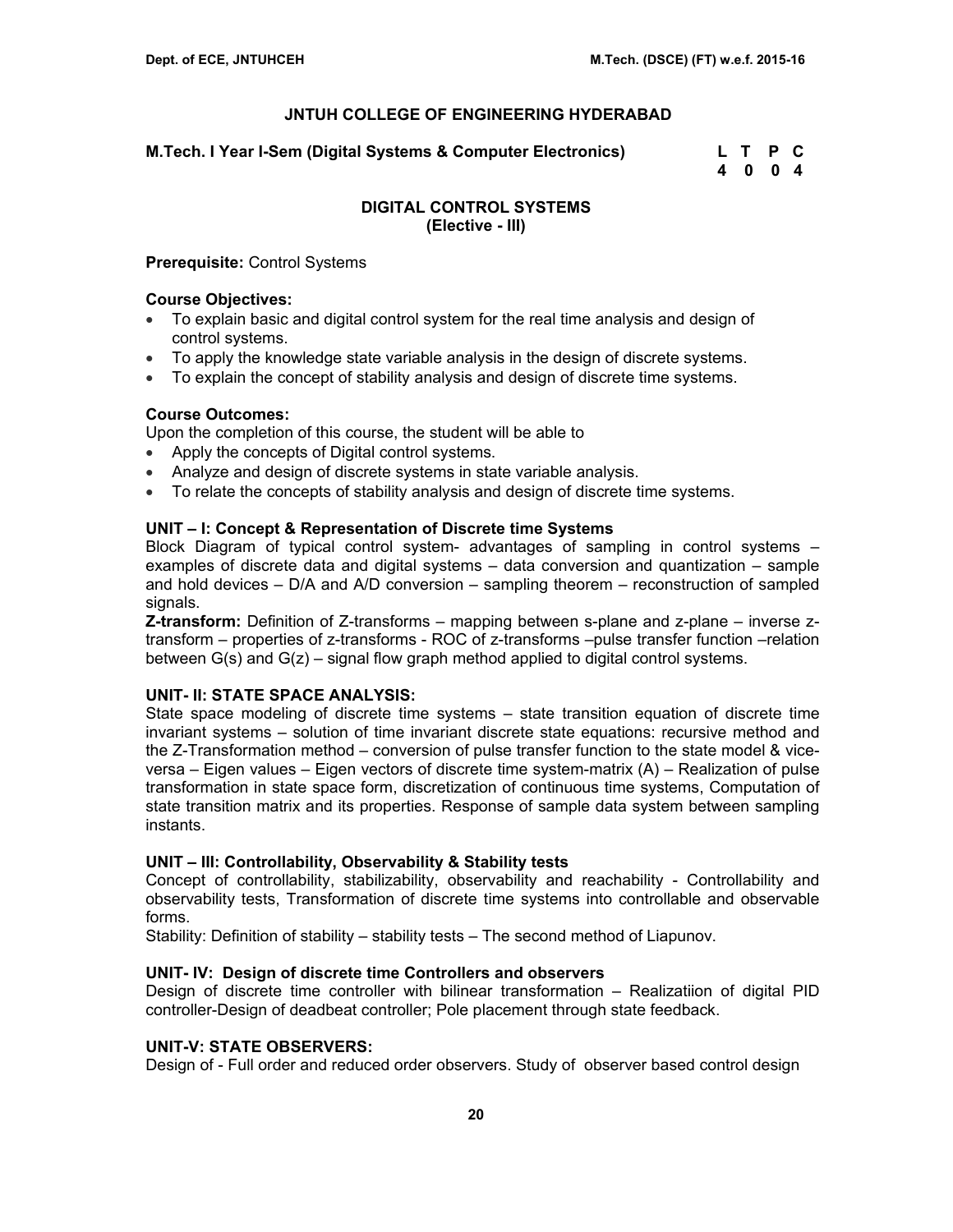## **TEXT BOOKS:**

- 1. K. Ogata , Discrete-Time Control systems, Pearson Education/PHI, 2nd Edition.
- 2. V. I. George, C. P. Kurian, Digital Control Systems, Cengage Learning.
- 3. M.Gopal, Digital Control Engineering, New Age Int. Pvt. Ltd., 2014

## **REFERENCES:**

- 1. Kuo, Digital Control Systems, Oxford University Press, 2nd Edition, 2003.
- 2. M.Gopal , Digital Control and State Variable Methods, TMH.
- 3. M. Sami Fadali Antonio Visioli, Digital Control Engineering Analysis and Design, Academic Press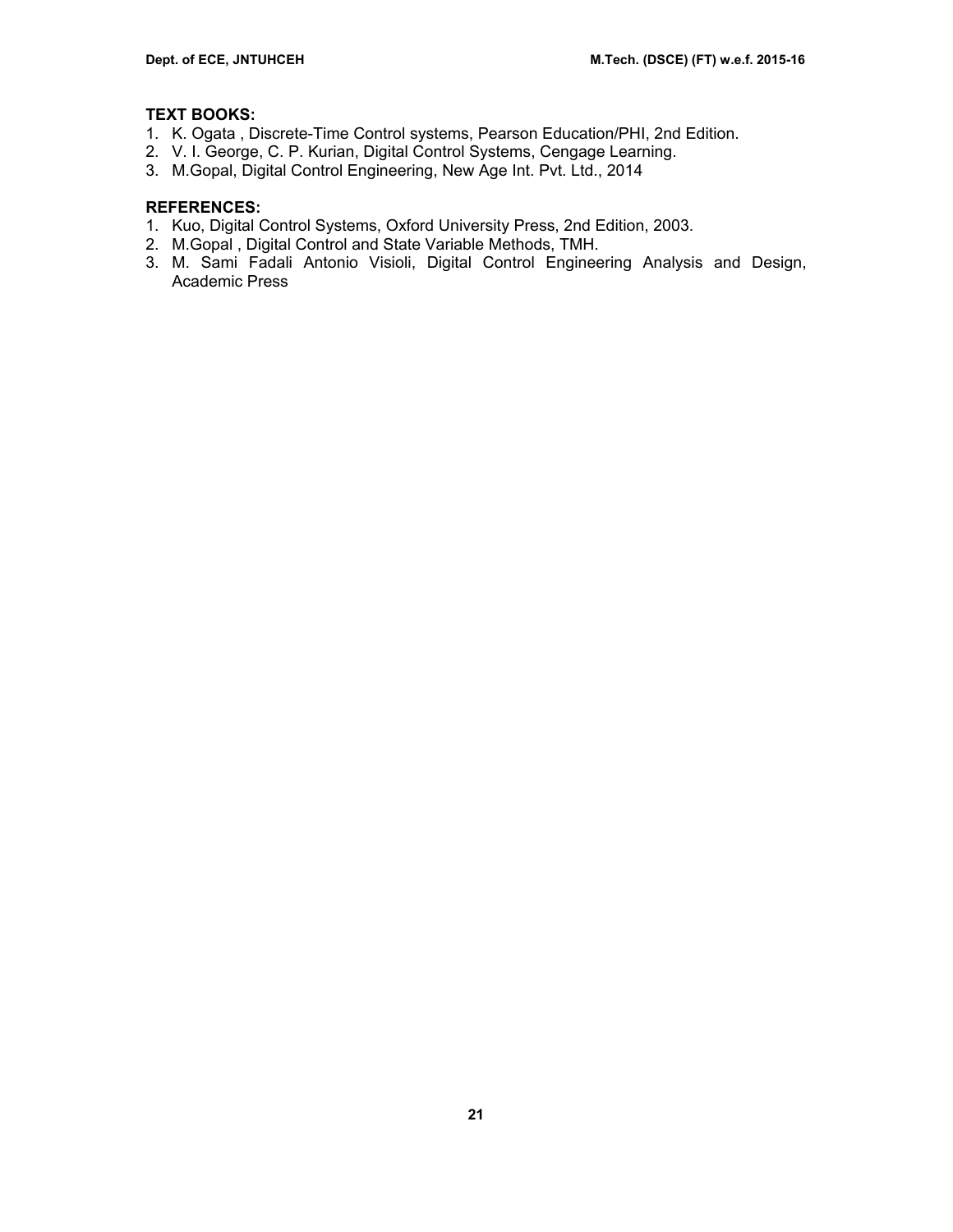**M.Tech. I Year I-Sem (Digital Systems & Computer Electronics) L T P C** 

 **4 0 0 4** 

### **SOFT COMPUTING TECHNIQUES (Elective - III)**

#### **Prerequisite:** None.

### **Course Objectives:**

This course makes the students to Understand

- 1. Fundamentals of Neural Networks & Feed Forward Networks.
- 2. Associative Memories & ART Neural Networks.
- 3. Fuzzy Logic & Systems.
- 4. Genetic Algorithms and Hybrid Systems.

### **Course Outcomes:**

On completion of this course the students will be able to

- 1. Identify and employ suitable soft computing techniques in classification and optimization problems.
- 2. Design hybrid systems to suit a given real life problem.

### **UNIT – I: Fundamentals of Neural Networks & Feed Forward Networks**

Basic Concept of Neural Networks, Human Brain, Models of an Artificial Neuron, Learning Methods, Neural Networks Architectures, Signal Layer Feed Forward Neural Network :The Perceptron Model, Multilayer Feed Forward Neural Network :Architecture of a Back Propagation Network(BPN), The Solution, Backpropagation Learning, Selection of various Parameters in BPN. Application of Back propagation Networks in Pattern Recognition & Image Processing.

#### **UNIT – II: Associative Memories & ART Neural Networks**

Basic concepts of Linear Associator, Basic concepts of Dynamical systems, Mathematical Foundation of Discrete-Time Hop field Networks(HPF), Mathematical Foundation of Gradient-Type Hopfield Networks, Transient response of Continuous Time Networks, Applications of HPF in Solution of Optimization Problem: Minimization of the Traveling salesman tour length, Summing networks with digital outputs, Solving Simultaneous Linear Equations, Bidirectional Associative Memory Networks; Cluster Structure, Vector Quantization, Classical ART Networks, Simplified ART Architecture.

### **UNIT – III: Fuzzy Logic & Systems**

Fuzzy sets, Crisp Relations, Fuzzy Relations, Crisp Logic, Predicate Logic, Fuzzy Logic, Fuzzy Rule based system, Defuzzification Methods, Applications: Greg Viot's Fuzzy Cruise Controller, Air Conditioner Controller.

#### **UNIT – IV: Genetic Algorithms**

Basic Concepts of Genetic Algorithms (GA), Biological background, Creation of Offsprings, Working Principle, Encoding, Fitness Function, Reproduction, Inheritance Operators, Cross Over, Inversion and Deletion, Mutation Operator, Bit-wise Operators used in GA, Generational Cycle, Convergence of Genetic Algorithm.

#### **UNIT – V: Hybrid Systems**

Types of Hybrid Systems, Neural Networks, Fuzzy Logic, and Genetic Algorithms Hybrid, Genetic Algorithm based BPN: GA Based weight Determination, Fuzzy Back Propagation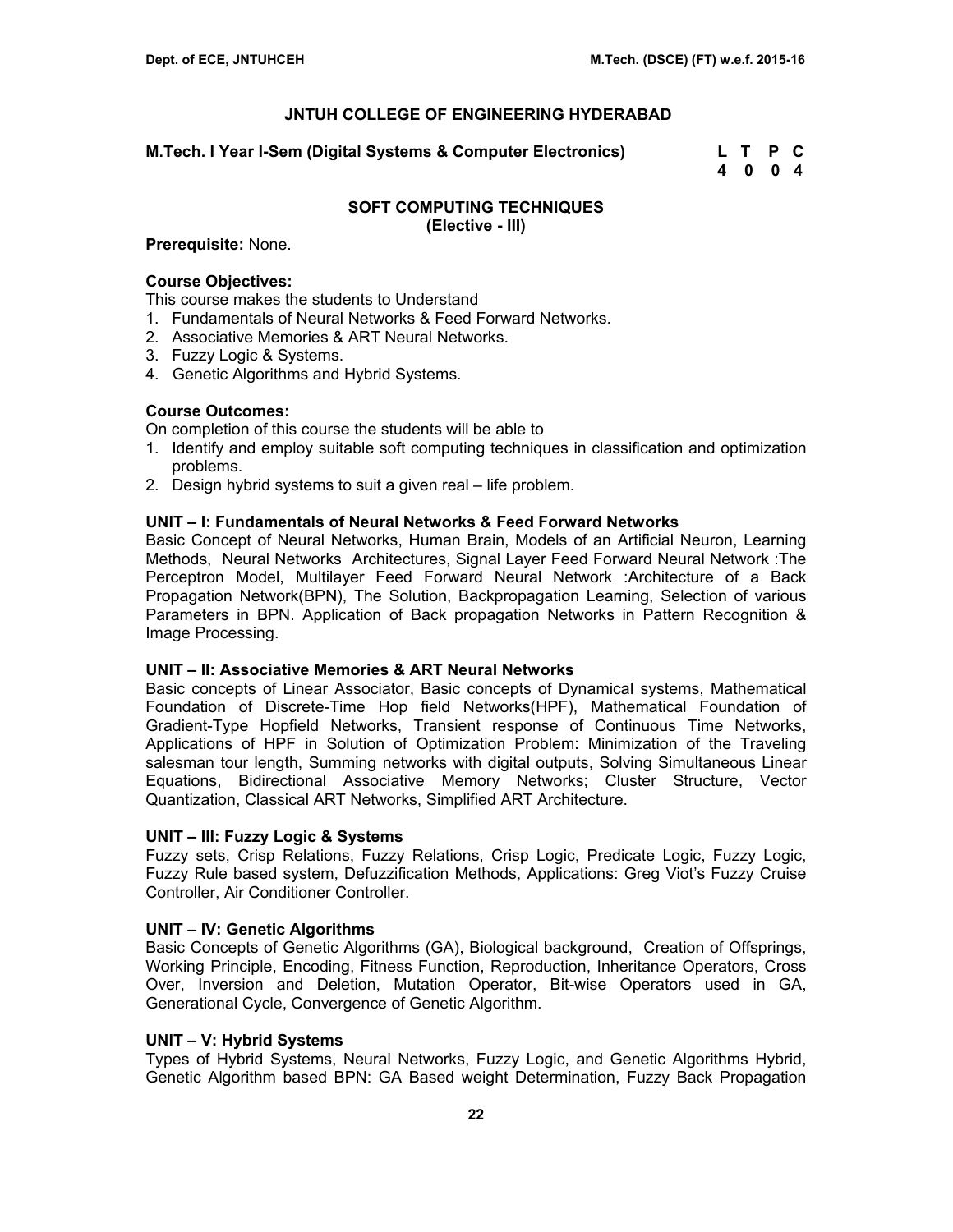Networks: LR-type fuzzy numbers, Fuzzy Neuron, Fuzzy BP Architecture, Learning in Fuzzy BPN, Inference by fuzzy BPN.

## **TEXT BOOKS:**

- 1. Introduction to Artificial Neural Systems J.M.Zurada, Jaico Publishers
- 2. Neural Networks, Fuzzy Logic & Genetic Algorithms: Synthesis & Applications S.Rajasekaran, G.A. Vijayalakshmi Pai, July 2011, PHI, New Delhi.
- 3. Genetic Algorithms by David E. Gold Berg, Pearson Education India, 2006.
- 4. Neural Networks & Fuzzy Sytems- Kosko.B., PHI, Delhi,1994.

- 1. Artificial Neural Networks Dr. B. Yagananarayana, 1999, PHI, New Delhi.
- 2. An introduction to Genetic Algorithms Mitchell Melanie, MIT Press, 1998
- 3. Fuzzy Sets, Uncertainty and Information- Klir G.J. & Folger. T. A., PHI, Delhi, 1993.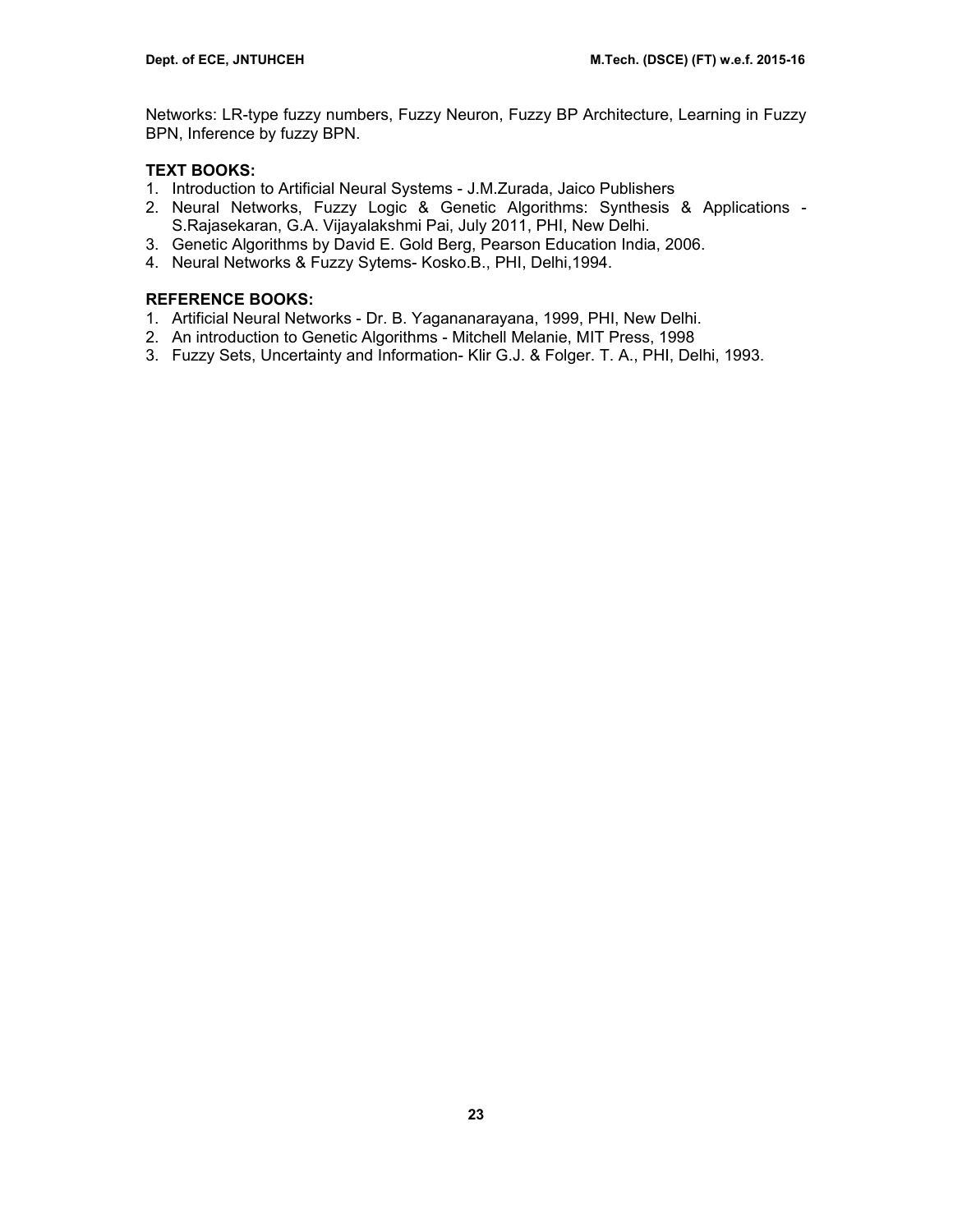**M.Tech. I Year I-Sem (Digital Systems & Computer Electronics) L T P C** 

 **4 0 0 4** 

## **EMBEDDED REAL TIME OPERATING SYSTEMS (Elective – IV)**

**Prerequisite:** Computer Organization and Operating Systems.

## **Course Objectives :**

- 1. To provide broad understanding of the requirements of Real Time Operating Systems.
- 2. To make the student understand, applications of these Real Time features using case studies.

## **Course Outcomes :**

- 1. To acquire knowledge on Real Time features of UNIX and LINUX.
- 2. To understand the basic building blocks of Real Time Operating Systems in terms of scheduling , context switching and ISR.
- 3. Elaborative understanding on Real Time applications using Real Time Linux, ucos2, VX works, Embedded Linux, e.t.c.

## **UNIT – I: Introduction**

Introduction to UNIX/LINUX, Overview of Commands, File I/O,( open, create, close, lseek, read, write), Process Control ( fork, vfork, exit, wait, waitpid, exec).

## **UNIT - II: Real Time Operating Systems**

Brief History of OS, Defining RTOS, The Scheduler, Objects, Services, Characteristics of RTOS, Defining a Task, asks States and Scheduling, Task Operations, Structure, Synchronization, Communication and Concurrency.

Defining Semaphores, Operations and Use, Defining Message Queue, States, Content, Storage, Operations and Use

### **UNIT - III: Objects, Services and I/O**

Pipes, Event Registers, Signals, Other Building Blocks, Component Configuration, Basic I/O Concepts, I/O Subsystem

### **UNIT - IV: Exceptions, Interrupts and Timers**

Exceptions, Interrupts, Applications, Processing of Exceptions and Spurious Interrupts, Real Time Clocks, Programmable Timers, Timer Interrupt Service Routines (ISR), Soft Timers, Operations.

## **UNIT - V: Case Studies of RTOS**

RT Linux, MicroC/OS-II, Vx Works, Embedded Linux, and Tiny OS.

### **TEXT BOOKS:**

1. Real Time Concepts for Embedded Systems – Qing Li, Elsevier, 2011

- 1. Embedded Systems- Architecture, Programming and Design by Rajkamal, 2007, TMH.
- 2. Advanced UNIX Programming, Richard Stevens
- 3. Embedded Linux: Hardware, Software and Interfacing Dr. Craig Hollabaugh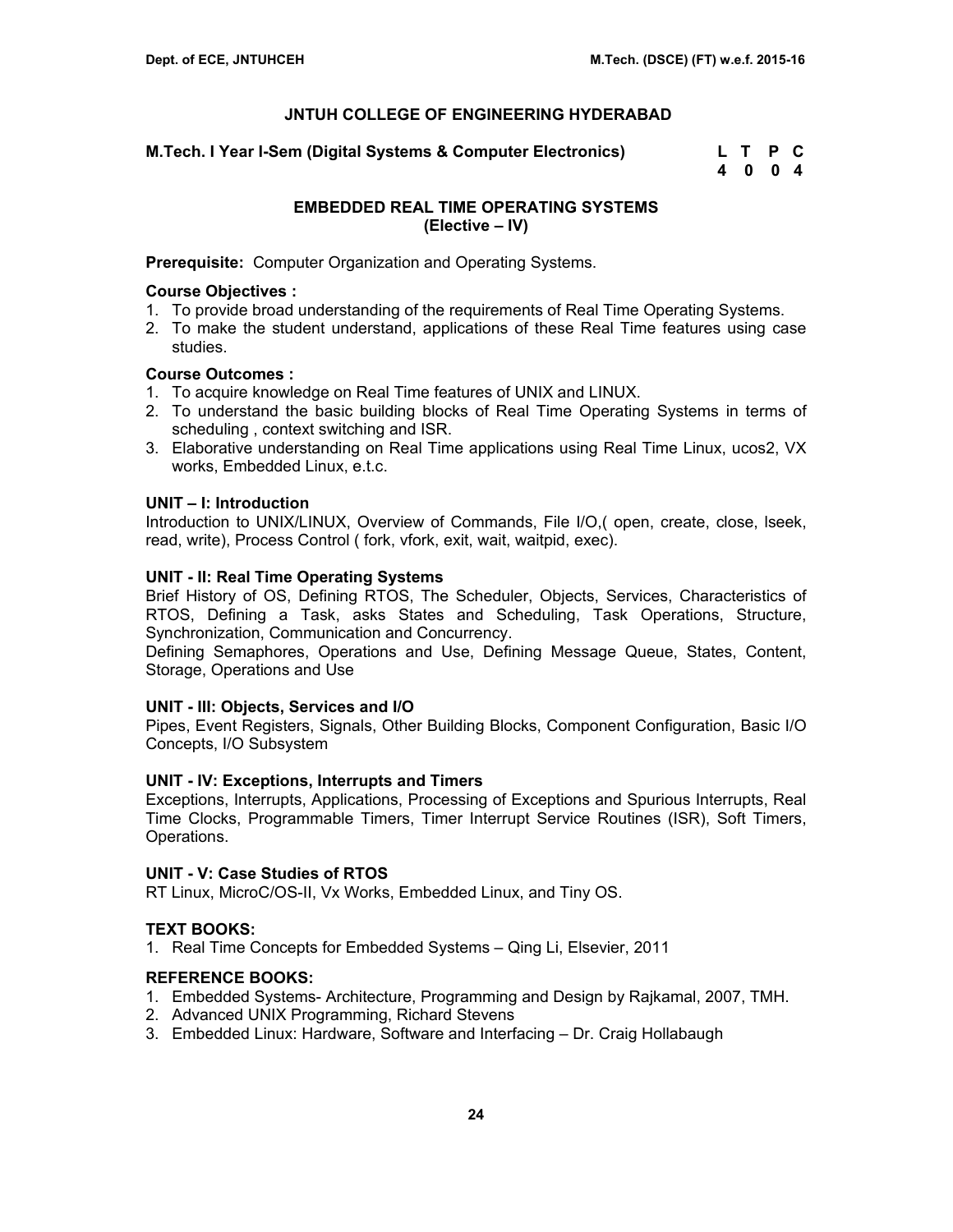**M.Tech. I Year I-Sem (Digital Systems & Computer Electronics) L T P C** 

 **4 0 0 4** 

## **SPEECH AND AUDIO SIGNAL PROCESSING (Elective-IV)**

## **Prerequisite:** Adaptive Signal Processing

## **Course Objectives:**

The objectives of this course are to make the student

- 1. Understand the anatomy and Physiology of Speech Production system and perception model and to design an electrical equivalent of Acoustic model for Speech Production.
- 2. To understand the articulatory and acoustic interpretation of various phonemes and their allophones.
- 3. To analyze the speech in time domain and extract various time domain parameters which can be used for various applications like pitch extraction, end point detection, Speech Compression, Speech Synthesis etc.,
- 4. To study the concept of Homomorphic system and its use in extracting the vocal tract information from speech using Cepstrum which is a bye product of Homomorphic processing of Speech.
- 5. To study various Speech Signal Processing applications viz: Speech Enhancement, Speech Recognition, Speaker Recognition.
- 6. To study various Audio coding techniques based on perceptual modeling of the human ear.

## **Course Outcomes:**

On completion of this course student will be able to

- 1. Model an electrical equivalent of Speech Production system.
- 2. Extract the LPC coefficients that can be used to Synthesize or compress the speech.
- 3. Design a Homomorphic Vocoder for coding and decoding of speech.
- 4. Enhance the speech and can design an Isolated word recognition system using HMM.
- 5. Can extract the features for Automatic speaker recognition system which can used for classification.
- 6. Can design basic audio coding methods for coding the audio signal.

### **Unit – I :**

### **Fundamentals of Digital Speech Processing:**

Anatomy & Physiology of Speech Organs, The Process of Speech Production, The Acoustic theory of speech production- Uniform lossless tube model, effect of losses in vocal tract, effect of radiation at lips, Digital models for speech signals.

**Perception** : Anatomical pathways from the Ear to the Perception of Sound, The Peripheral Auditory system, Hair Cell and Auditory Nerve Functions, Properties of the Auditory Nerve. Block schematics of the Peripheral Auditory system.

## **Unit – II :**

### **Time Domain models for Speech Processing:**

Introduction – Window considerations, Short time energy, average magnitude, average zero crossing rate, Speech vs Silence discrimination using energy and zero crossing, pitch period estimation using a parallel processing approach, the short time autocorrelation function, average magnitude difference function, pitch period estimation using the autocorrelation function.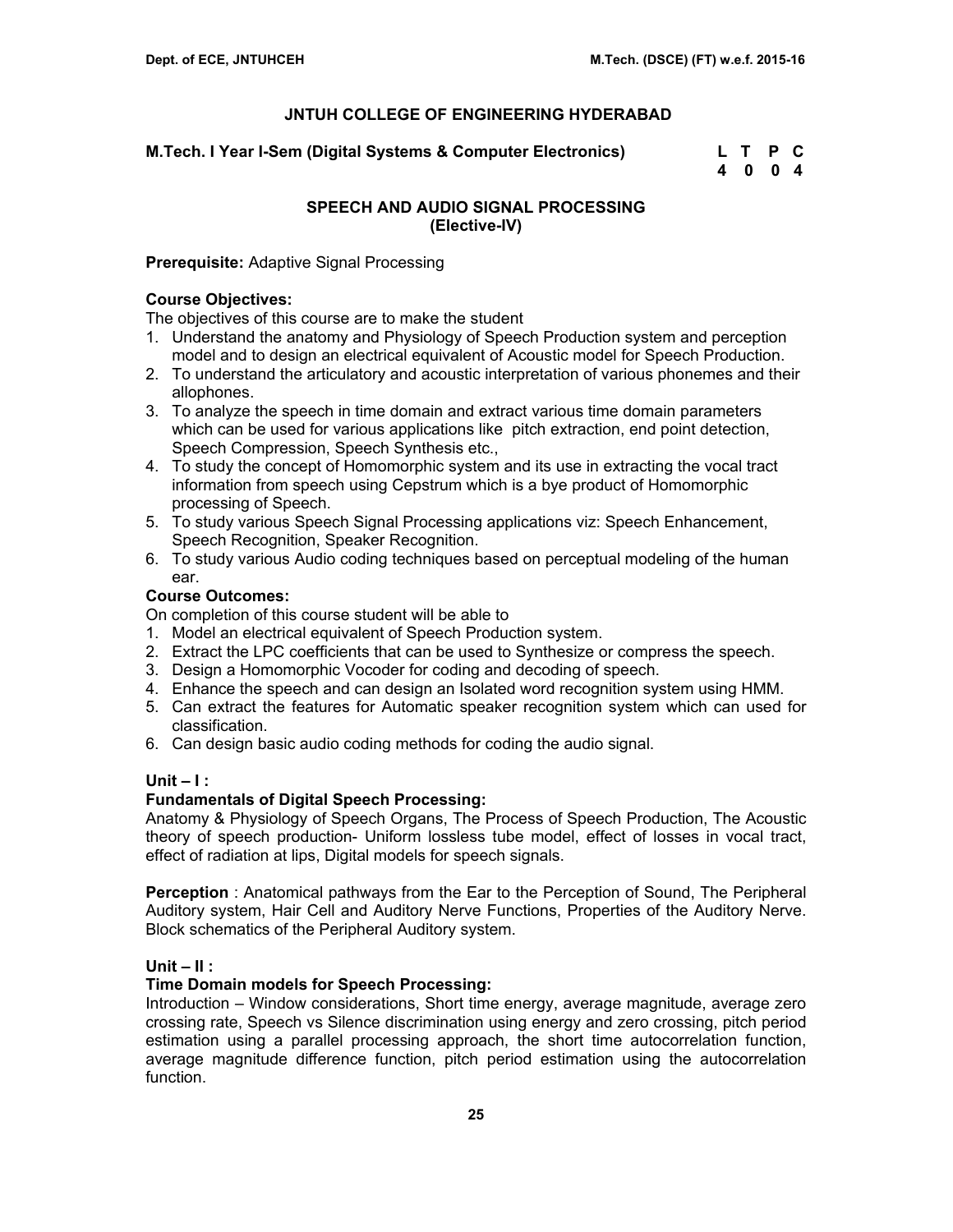### **Linear Predictive Coding (LPC) Analysis :**

Basic principles of Linear Predictive Analysis : The Autocorrelation Method, The Covariance method, Solution of LPC Equations : Cholesky Decomposition Solution for Covariance Method, Durbin's Recursive Solution for the Autocorrelation Equations, comparison between the methods of solution of the LPC Analysis Equations, Applications of LPC Parameters : Pitch Detection using LPC Parameters, Formant Analysis using LPC Parameters.

### **Unit – III :**

### **Homomorphic Speech Processing:**

Introduction , Homomorphic Systems for Convolution : Properties of the Complex Cepstrum, Computational Considerations , The Complex Cepstrum of Speech, Pitch Detection , Formant Estimation, The Homomorphic Vocoder.

## **Speech Enhancement:**

Speech enhancement techniques : Single Microphone Approach, Spectral Subtraction, Enhancement by re-synthesis, Comb filter, Wiener filter, Multi Microphone Approach.

## **Unit – IV:**

## **Automatic Speech Recognition:**

Basic pattern recognition approaches, parametric representation of Speech, Evaluating the similarity of Speech patterns, Isolated digit Recognition System, Continuous word Recognition system. Elements of HMM, Training & Testing of Speech using HMM.

### **Automatic Speaker Recognition:**

Recognition techniques, Features that distinguish speakers, MFCC, delta MFCC, Speaker Recognition Systems: Speaker Verification System , Speaker Identification System, Performance Metrics.

### **Unit – V:**

### **Audio Coding :**

Lossless Audio Coding, Lossy Audio coding, Psychoacoustics , ISO-MPEG-1 Audio coding , MPEG - 2 Audio coding, MPEG - 2 Advanced Audio Coding, MPEG - 4 Audio Coding.

## **TEXT BOOKS:**

- 1. Digital Processing of Speech Signals L.R. Rabiner and S. W. Schafer. Pearson Education.
- 2. Digital Audio Signal Processing Udo Zolzer, 2<sup>nd</sup> Edition, Wiley.
- 3. Speech & Audio Signal Processing- Ben Gold & Nelson Morgan, 1<sup>st</sup> Ed., Wiley

- 1. Discrete Time Speech Signal Processing: Principles and Practice Thomas F. Quateri,  $1<sup>st</sup>$  Ed., PE.
- 2. Digital Processing of Speech Signals. L.R Rabinar and R W Jhaung, 1978, PHI.
- 3. Speech Communications: Human & Machine Douglas O'Shaughnessy,  $2^{nd}$  Ed., EEE Press.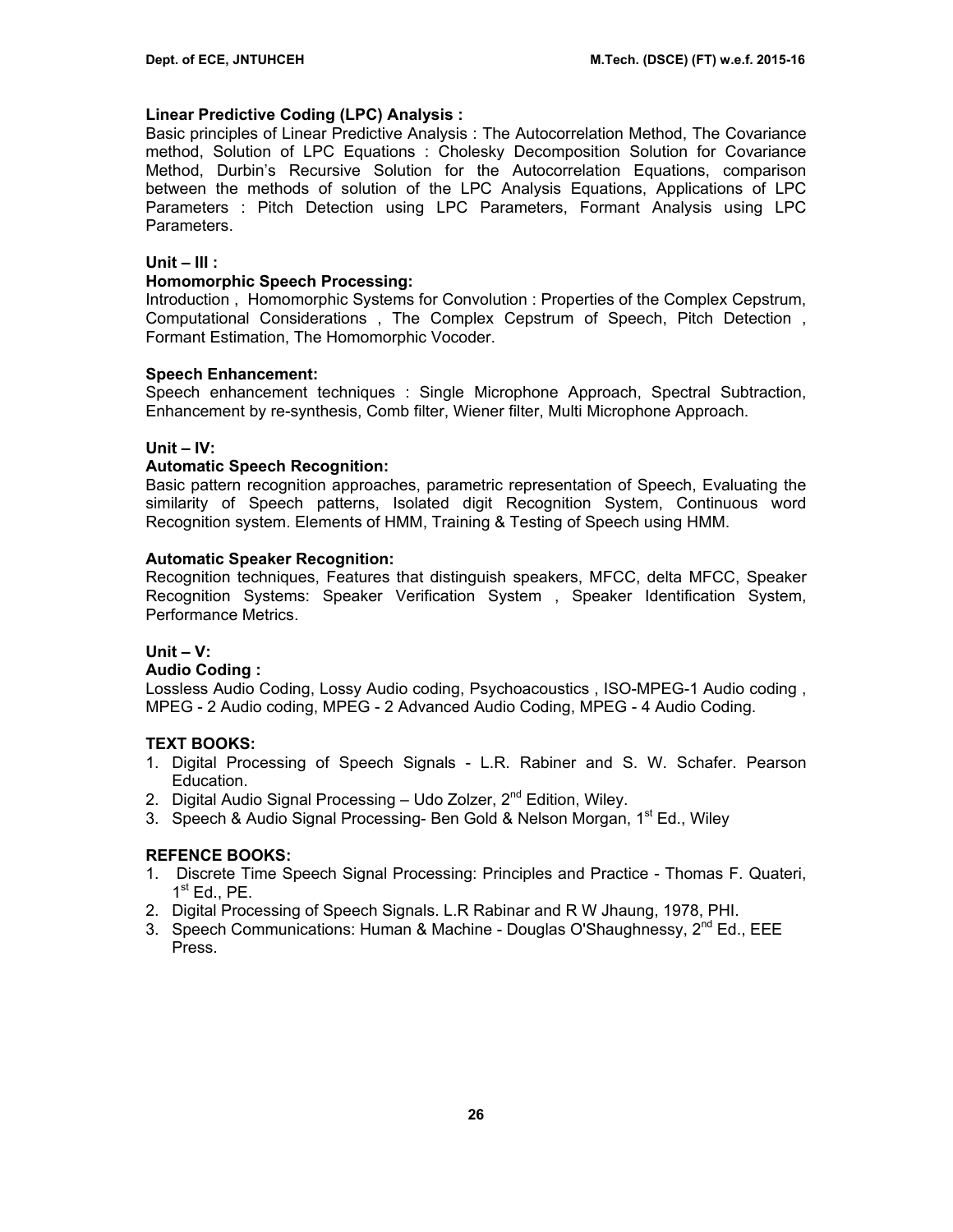**M.Tech. I Year I-Sem (Digital Systems & Computer Electronics) L T P C** 

 **4 0 0 4** 

## **SCRIPTING LANGUAGES (Elective – IV)**

## **Prerequisite :** C Programming Language**.**

## **Course Objectives:**

The goal of the course is to study:

- 1. The principles of scripting languages.
- 2. Motivation for and applications of scripting.
- 3. Difference between scripting languages and non- scripting languages.
- 4. Types of scripting languages.
- 5. Scripting languages such as PERL, TCL/TK, python and BASH.
- 6. Creation of programs in the Linux environment.
- 7. Usage of scripting languages in IC design flow.

## **Course Outcomes:**

Upon learning the course, the student will have the:

- 1. Ability to create and run scripts using PERL/TCl/Python in IC design flow.
- 2. Ability to use Linux environment and write programs for automation of scripts in VLSI tool design flow

### **Unit – 1 : Linux Basics**

Introduction to Linux , File System of the Linux, General usage of Linux kernel & basic commands, Linux users and group, Permissions for file, directory and users, searching a file & directory, zipping and unzipping concepts.

### **Unit – 2 : Linux Networking**

Introduction to Networking in Linux, Network basics & Tools, File Transfer Protocol in Linux, Network file system, Domain Naming Services, Dynamic hosting configuration Protocol & Network information Services.

### **Unit – 3 : Perl Scripting**.

Introduction to Perl Scripting, working with simple values, Lists and Hashes, Loops and Decisions, Regular Expressions, Files and Data in Perl Scripting, References & Subroutines, Running and Debugging Perl, Modules, Object – Oriented Perl.

### **Unit – 4 : Tcl / Tk Scripting**

Tcl Fundamentals, String and Pattern Matching, Tcl Data Structures, Control Flow Commands, Procedures and Scope, Evel, Working with Unix, Reflection and Debugging, Script Libraries, Tk Fundamentals, Tk by examples, The Pack Geometry Manager, Binding Commands to X Events, Buttons and Menus, Simple Tk Widgets, Entry and List box Widgets Focus, Grabs and Dialogs.

### **Unit – 5 : Python Scripting**.

Introduction to Python, using the Python Interpreter, More Control Flow Tools, Data Structures, Modules, Input and Output, Errors and Exceptions, Classes, Brief Tour of the Standard Library.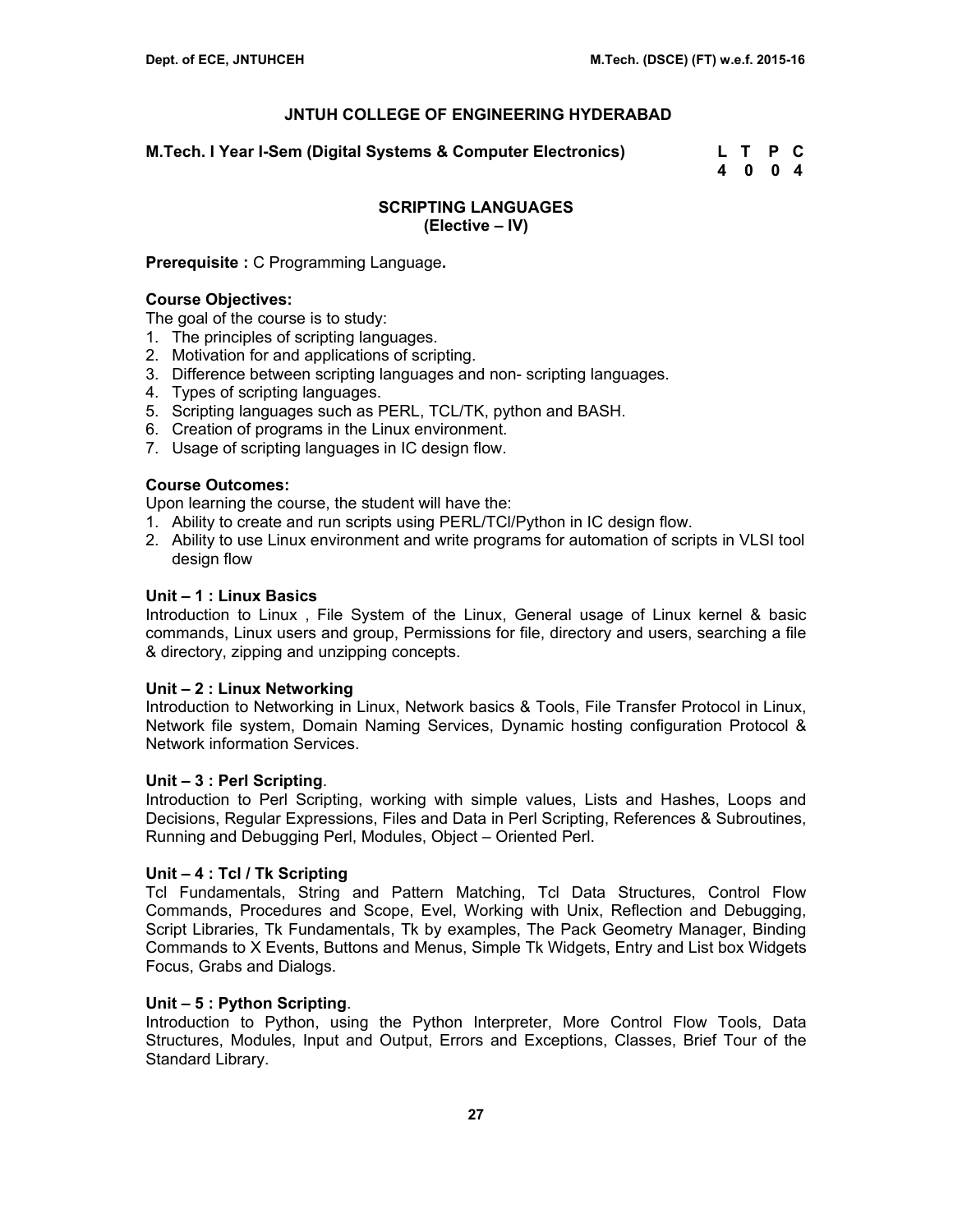## **Text Books** :

- 1. Python Tutorial by Guido Van Rossum, Fred L. Drake Jr. editor , Release 2.6.4
- 2. Practical Programming in Tcl and Tk by Brent Welch, Updated for Tcl 7.4 and Tk 4.0.
- 3. Teach Yorself Perl in 21 days by David Till.
- 4. Red Hat Enterprise Linux 4 : System Administration Guide Copyright, 2005 Red Hat Inc.

## **Reference Books**:

- 1. Learning Python  $-2^{nd}$  Ed., Mark Lutz and David Ascher, 2003, O'Reilly.
- 2. Perl in 24 Hours 3<sup>rd</sup> Ed., Clinton Pierce, 2005, Sams Publishing.
- 3. Learning Perl  $-4^{th}$  Ed. Randal Schwartz, Tom Phoenix and Brain d foy. 2005.
- 4. Jython Essentials Samuele Pedroni and Noel Pappin.2002. O'Reilly.
- 5. Programming Perl Larry Wall, Tom Christiansen and John Orwant, 3<sup>rd</sup> Edition, O'Reilly, 2000. (ISBN 0596000278)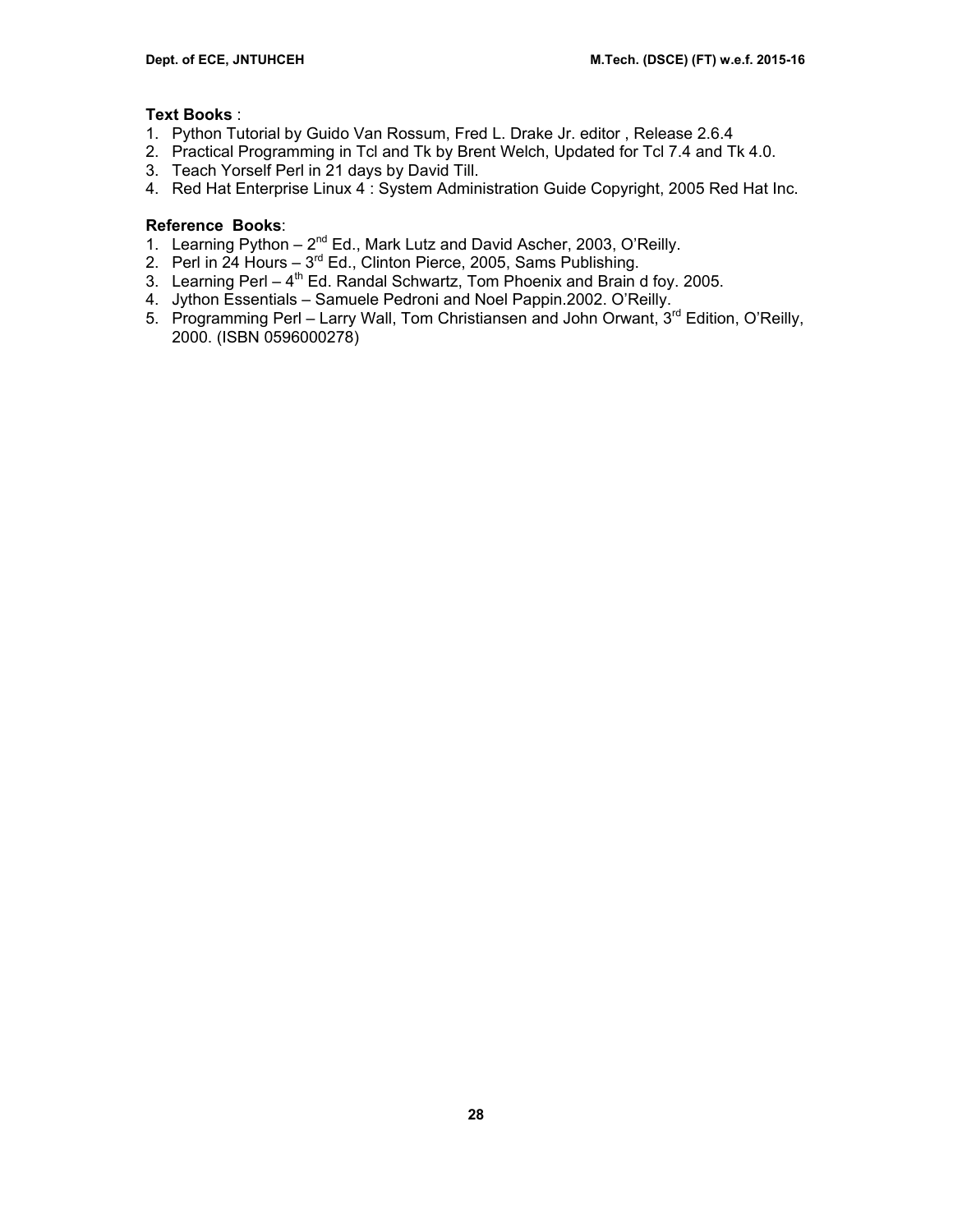**M.Tech. I Year I-Sem (Digital Systems & Computer Electronics) L T P C** 

 **0 0 4 2** 

### **DIGITAL SYSTEM DESIGN LABORATORY**

**I.** Student has to design his/her user defined library components by using and standard HDL simulator and Synthesis tool for target FPGA device.

### **II. Combinational Logic Circuits**

- $\triangleright$  Generic Multiplexer.
- ¾ Generic Priority Encoder.
- $\triangleright$  Design of RAM Memory.
- ¾ Code Converters.

### **Combinational Arithmetic circuits**

- $\triangleright$  Ripple Carry Adder.
- $\triangleright$  Carry-Look ahead adder.
- $\triangleright$  Signed and Unsigned Adders.
- $\triangleright$  Signed and Unsigned Subtractors.
- $\triangleright$  N-bit Comparator.
- $\triangleright$  N bit Arithmetic Logic Unit.
- $\triangleright$  Parallel Signed and unsigned Multipliers.
- $\triangleright$  Dividers.

### **III. Sequential Circuits**

- $\triangleright$  Shift Register with Load.
- $\triangleright$  Switch Debouncer.
- $\triangleright$  Timer.
- ¾ Fibonacci Series Generator.
- $\triangleright$  Frequency Meters.
- $\triangleright$  Student has to design his/her user Library consisting of following circuits / components. ( use any Standard HDL simulator and synthesis tool for a target FPGA device available in Lab.)

#### **The library components required :**

- 1. Adders, Subtractors, Multiplexers , Decoders, Encoders, code converters, n-bit adders Ripple Carry adders, carry – look ahead adder , n-bit comparator , n-bit ALU, Multipliers, MAC units.
- 2. Different Latches & Flip-flops, shift Registers, Converters, Sequence generators, Sequence detector, 2D-memory devices, clock generators, clock dividers, e.t.c
- 3. At the end each student has to design an application hardware using these components in library.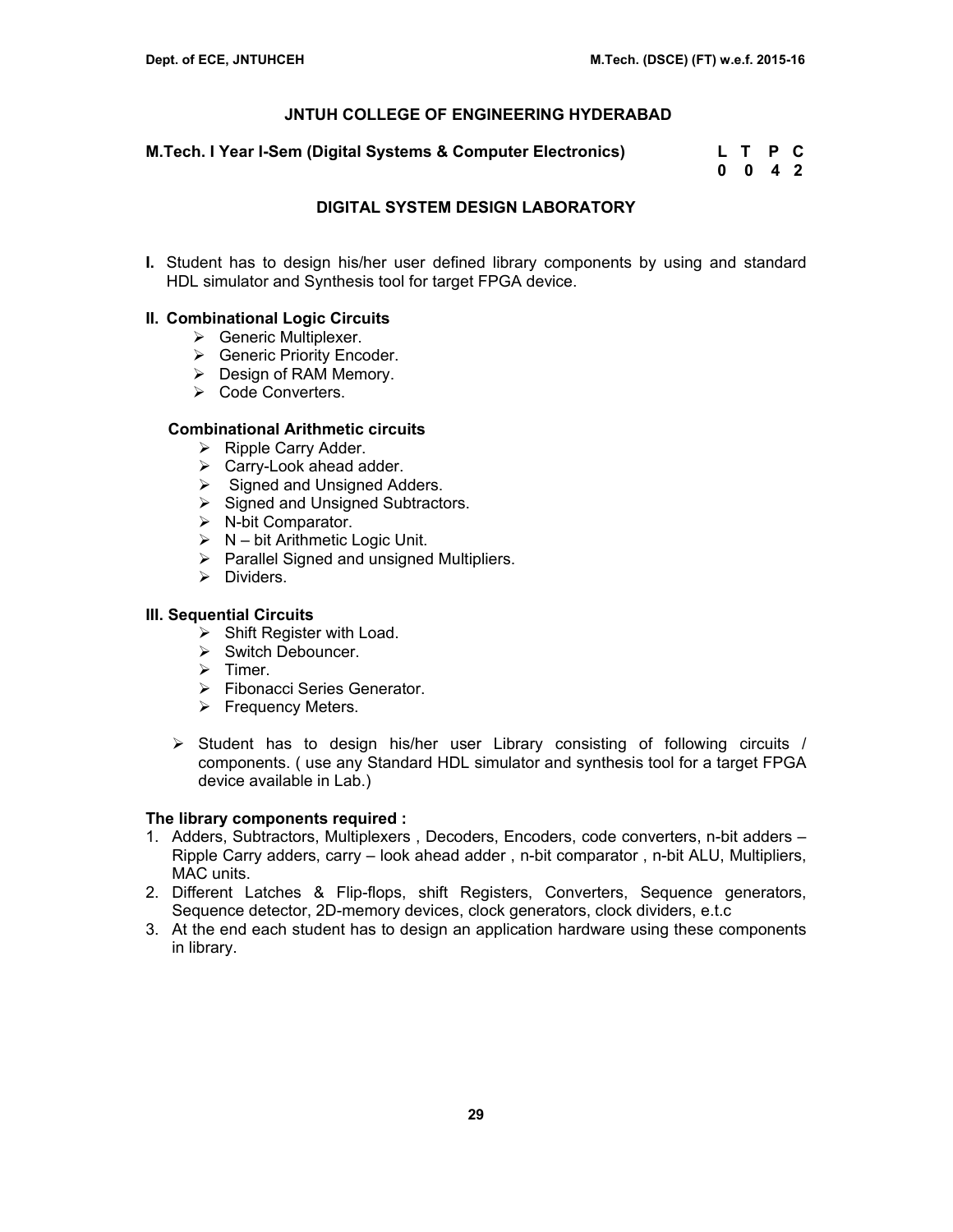**M.Tech. I Year II-Sem (Digital Systems & Computer Electronics) L T P C** 

 **4 0 0 4** 

## **ADVANCED COMPUTER ARCHITECTURE**

**Prerequisite:** Computer Organization and Operating Systems.

## **Course Objectives:**

- 1. Explains instruction set architectures from a design perspective, including memory addressing, operands, and control flow.
- 2. Explains different classifications of instruction set architectures
- 3. Explains the advanced concepts such as instruction level parallelism, , out-of-order execution, chip-multiprocessing and the related issues of data hazards, branch costs, hardware prediction
- 4. Examine software support for ILP, including VLIW and similar approaches
- 5. Teach memory hierarchy design issues, including caching and virtual memory approaches
- 6. Explains multiprocessor and parallel processing architectures
- 7. Gives the organization and design of contemporary processor architectures
- 8. As the current trend in computer architecture is towards chip-multiprocessing, the architecture of shared memory multiprocessors and chip level interconnect (network-onchip) will be covered as future scope.

## **Course Outcomes:**

A student who has met the objectives of the course will be able to:

- 1. Understand advanced computer architecture aspects
- 2. Describe and explain instruction level parallelism with static scheduling, out-of-order execution and network-on-chip architectures
- 3. Understand the architecture and limitations of chip-multiprocessing
- 4. Explain in detail about time-predictable computer architecture
- 5. Understand the operation of modern CPUs including pipelining, memory systems and busses.
- 6. Design and emulate a single cycle or pipelined CPU by given specifications using Hardware Description Language (HDL).
- 7. Write reports and make presentations of computer architecture projects

## **UNIT- I: Fundamentals of Computer Design**

Fundamentals of Computer design, Changing faces of computing and task of computer designer, Technology trends, Cost price and their trends, measuring and reporting performance, quantitative principles of computer design, Amdahl's law. Instruction set principles and examples- Introduction, classifying instruction set- memory addressing- type and size of operands, operations in the instruction set.

### **UNIT – II: Pipelines**

Introduction ,basic RISC instruction set ,Simple implementation of RISC instruction set, Classic five stage pipe line for RISC processor, Basic performance issues in pipelining , Pipeline hazards, Reducing pipeline branch penalties.

### **Memory Hierarchy Design**

Introduction, review of ABC of cache, Cache performance , Reducing cache miss penalty, Virtual memory.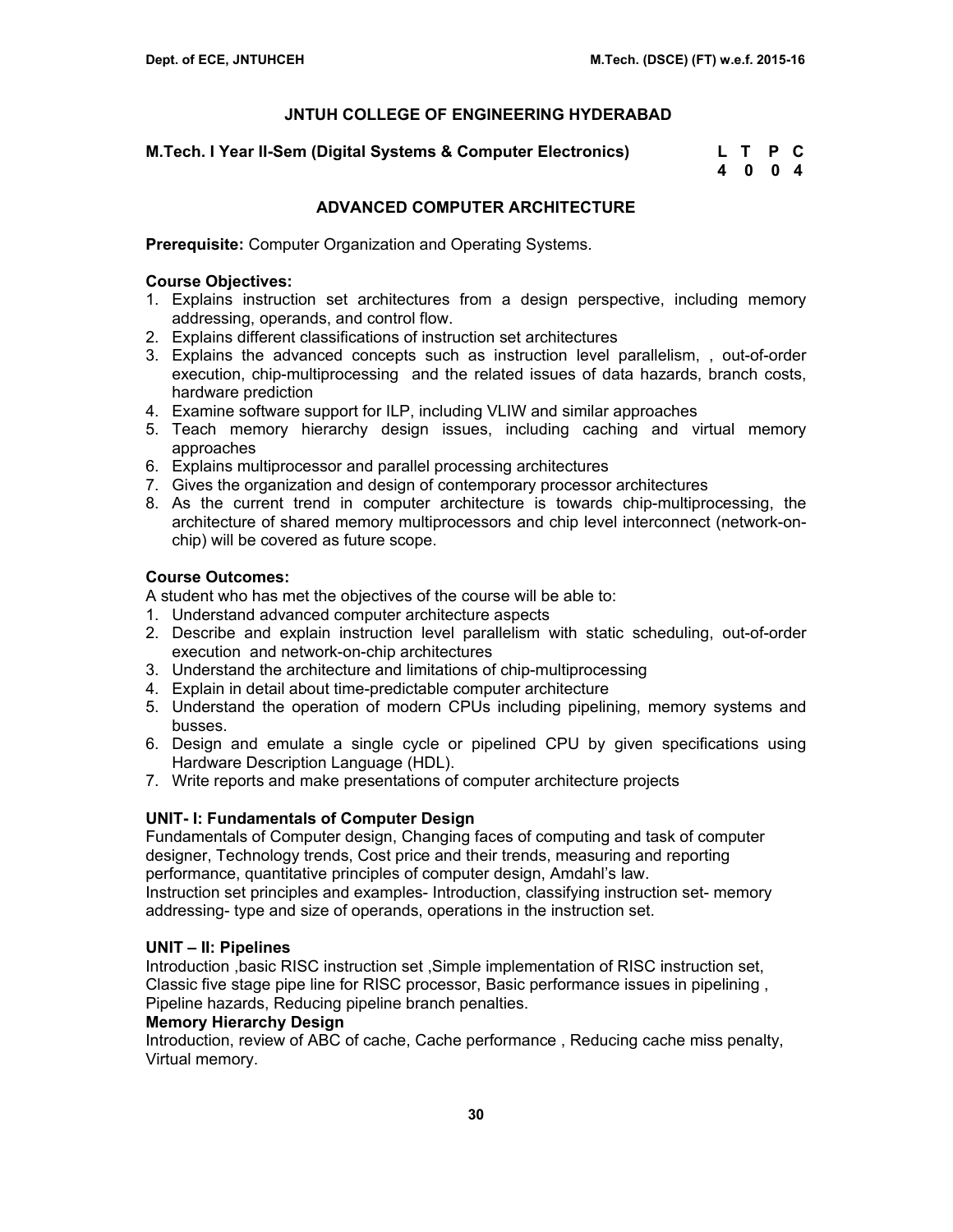### **UNIT - III: Instruction Level Parallelism the Hardware Approach**

Instruction-Level parallelism, Dynamic scheduling, Dynamic scheduling using Tomasulo's approach, Branch prediction, high performance instruction delivery- hardware based speculation.

### **ILP Software Approach**

Basic compiler level techniques, static branch prediction, VLIW approach, Exploiting ILP, Parallelism at compile time, Cross cutting issues -Hardware verses Software.

### **UNIT – IV: Multi Processors and Thread Level Parallelism**

Multi Processors and Thread level Parallelism- Introduction, Characteristics of application domain, Systematic shared memory architecture, Distributed shared – memory architecture, Synchronization.

### **UNIT – V: Inter Connection and Networks**

Introduction, Interconnection network media, Practical issues in interconnecting networks, Examples of inter connection, Cluster, Designing of clusters.

### **Intel Architecture**

Intel IA- 64 ILP in embedded and mobile markets Fallacies and pit falls

### **TEXT BOOKS:**

1. John L. Hennessy, David A. Patterson, Computer Architecture: A Quantitative Approach, 3rd Edition, An Imprint of Elsevier.

- 1. John P. Shen and Miikko H. Lipasti, Modern Processor Design : Fundamentals of Super Scalar Processors
- 2. Computer Architecture and Parallel Processing ,Kai Hwang, Faye A.Brigs., MC Graw Hill.,
- 3. Advanced Computer Architecture A Design Space Approach, Dezso Sima, Terence Fountain, Peter Kacsuk ,Pearson ed.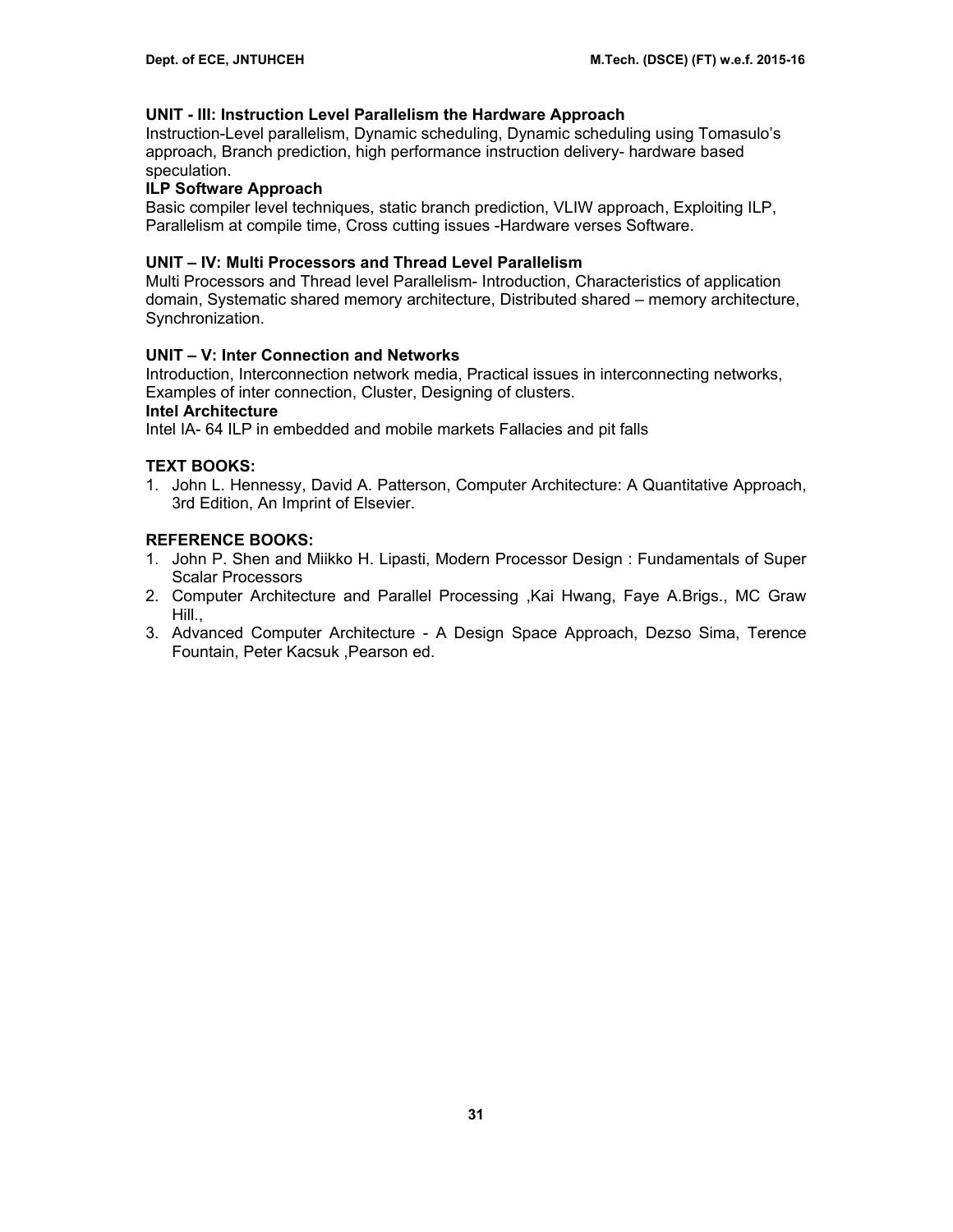**M.Tech. I Year II-Sem (Digital Systems & Computer Electronics) L T P C** 

 **4 0 0 4** 

## **DESIGN OF FAULT TOLERANT SYSTEMS**

**Prerequisite:** Digital System Design with PLDs

## **Course Objectives:**

- 1) To provide broad understanding of fault diagnosis and tolerant design Approach.
- 2) To illustrate the framework of test pattern generation using semi and full automatic approach.

## **Course Outcomes:**

- 1) To acquire the knowledge of fundamental concepts in fault tolerant design.
- 2) To acquire the knowledge of design requirements of self check-in circuits
- 3) To acquire the knowledge of test pattern generation using LFSR
- 4) To acquire the knowledge of design for testability rules and techniques for combinational circuits
- 5) To acquire the knowledge of scan architectures.
- 6) To acquire the knowledge of design of built-in-self test.

**UNIT-I: Fault Tolerant Design:** Basic concepts: Reliability concepts, Failures & faults, Reliability and Failure rate, Relation between reliability and mean time between failure, maintainability and availability, reliability of series, parallel and parallel-series combinational circuits.

Fault Tolerant Design: Basic concepts-static, dynamic, hybrid, triple modular redundant system (TMR), 5MR reconfiguration techniques, Data redundancy, Time redundancy and software Redundancy concepts. [TEXTBOOK-1]

**UNIT-II: Self Checking circuits & Fail safe Design:** Self Checking Circuits: Basic concepts of self checking circuits, Design of Totally self checking checker, Checkers using m out of n codes, Berger code, Low cost residue code.

Fail Safe Design: Strongly fault secure circuits, fail safe design of sequential circuits using partition theory and Berger code, totally self checking PLA design. [TEXTBOOK-1]

**UNIT-III: Design for Testability:** Design for testability for combinational circuits: Basic concepts of Testability, Controllability and observability, The Reed Muller's expansion technique, use of control and syndrome testable designs.

### **Design for testability by means of scan:**

Making circuits Testable, Testability Insertion, Full scan DFT technique- Full scan insertion, flip-flop Structures, Full scan design and Test, Scan Architectures-full scan design, Shadow register DFT, Partial scan methods, multiple scan design, other scan designs.[TEXTBOOK-2]

## **UNIT-IV: Logic Built-in-self-test:**

BIST Basics-Memory-based BIST,BIST effectiveness, BIST types, Designing a BIST, Test Pattern Generation-Engaging TPGs, exhaustive counters, ring counters, twisted ring counter, Linear feedback shift register, Output Response Analysis-Engaging ORA's, One's counter, transition counter, parity checking, Serial LFSRs, Parallel Signature analysis, BIST architectures-BIST related terminologies, A centralised and separate Board-level BIST architecture, Built-in evaluation and self test(BEST), Random Test socket(RTS), LSSD Onchip self test, Self –testing using MISR and SRSG, Concurrent BIST, BILBO, Enhancing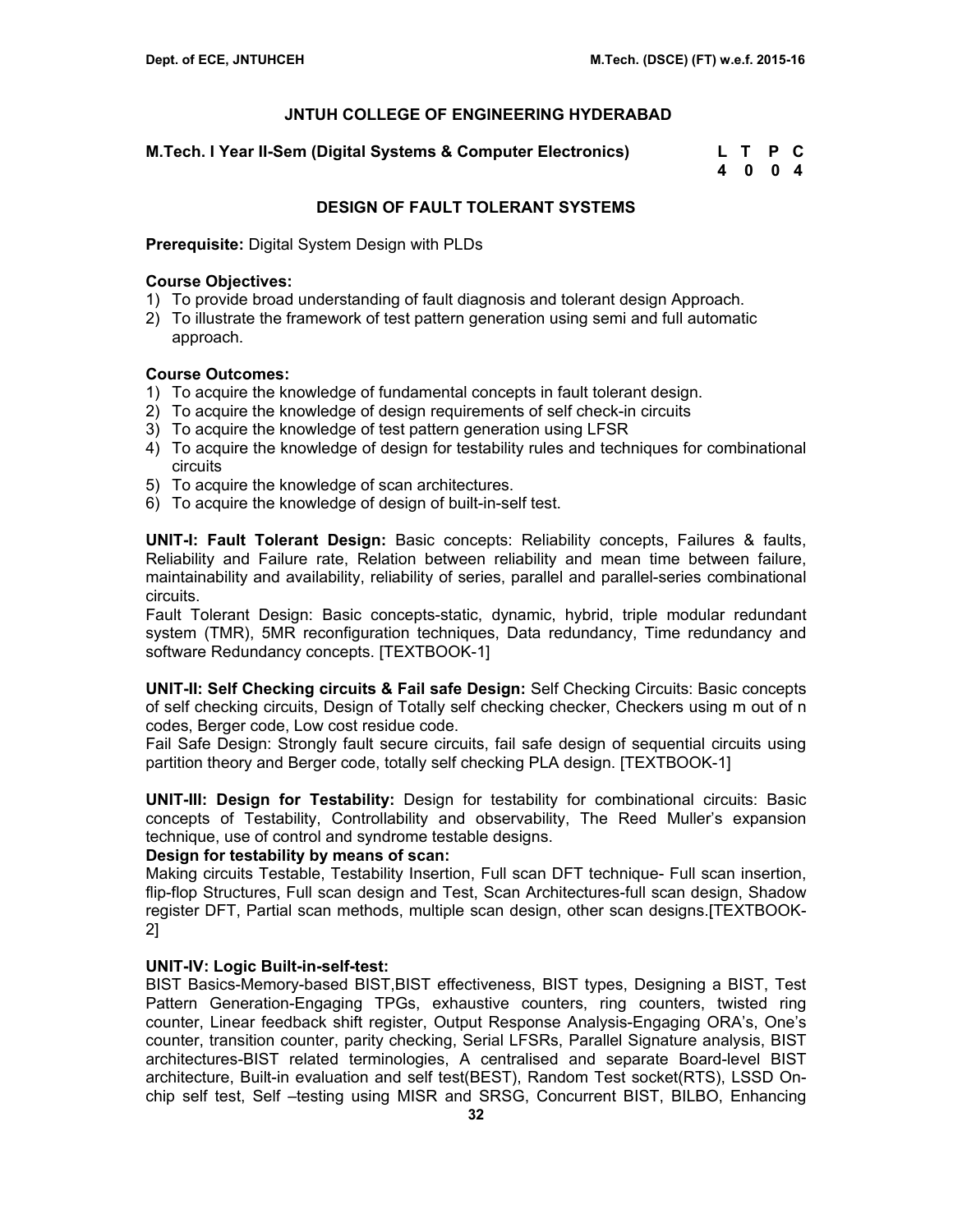coverage, RT level BIST design-CUT design, simulation and synthesis, RTS BIST insertion, Configuring the RTS BIST, incorporating configurations in BIST, Design of STUMPS, RTS and STUMPS results. [TEXTBOOK-2]

## **UNIT-V: Standard IEEE Test Access Methods:**

Boundary Scan Basics, Boundary scan architecture- Test access port, Boundary scan registers, TAP controller, the decoder unit, select and other units, Boundary scan Test Instructions-Mandatory instructions, Board level scan chain structure-One serial scan chain, multiple-scan chain with one control test port, multiple-scan chains with one TDI,TDO but multiple TMS, Multiple-scan chain, multiple access port, RT Level boundary scan-inserting boundary scan test hardware for CUT, Two module test case, virtual boundary scan tester, Boundary Scan Description language. [TEXTBOOK-2]

## **TEXTBOOKS:**

- 1. Fault Tolerant & Fault Testable Hardware Design- Parag K.Lala, 1984,PHI
- 2. Digital System Test and Testable Design using HDL models and Architectures Zainalabedin Navabi, Springer International Edition.

## **REFERENCES:**

- 1. Digital Systems Testing and Testable Design-Miron Abramovici, Melvin A.Breuer and Arthur D. Friedman, Jaico Books
- 2. Essentials of Electronic Testing- Bushnell & Vishwani D.Agarwal,Springers.
- 3. Design for Test for Digital IC's and Embedded Core Systems- Alfred L. Crouch, 2008, Pearson Education.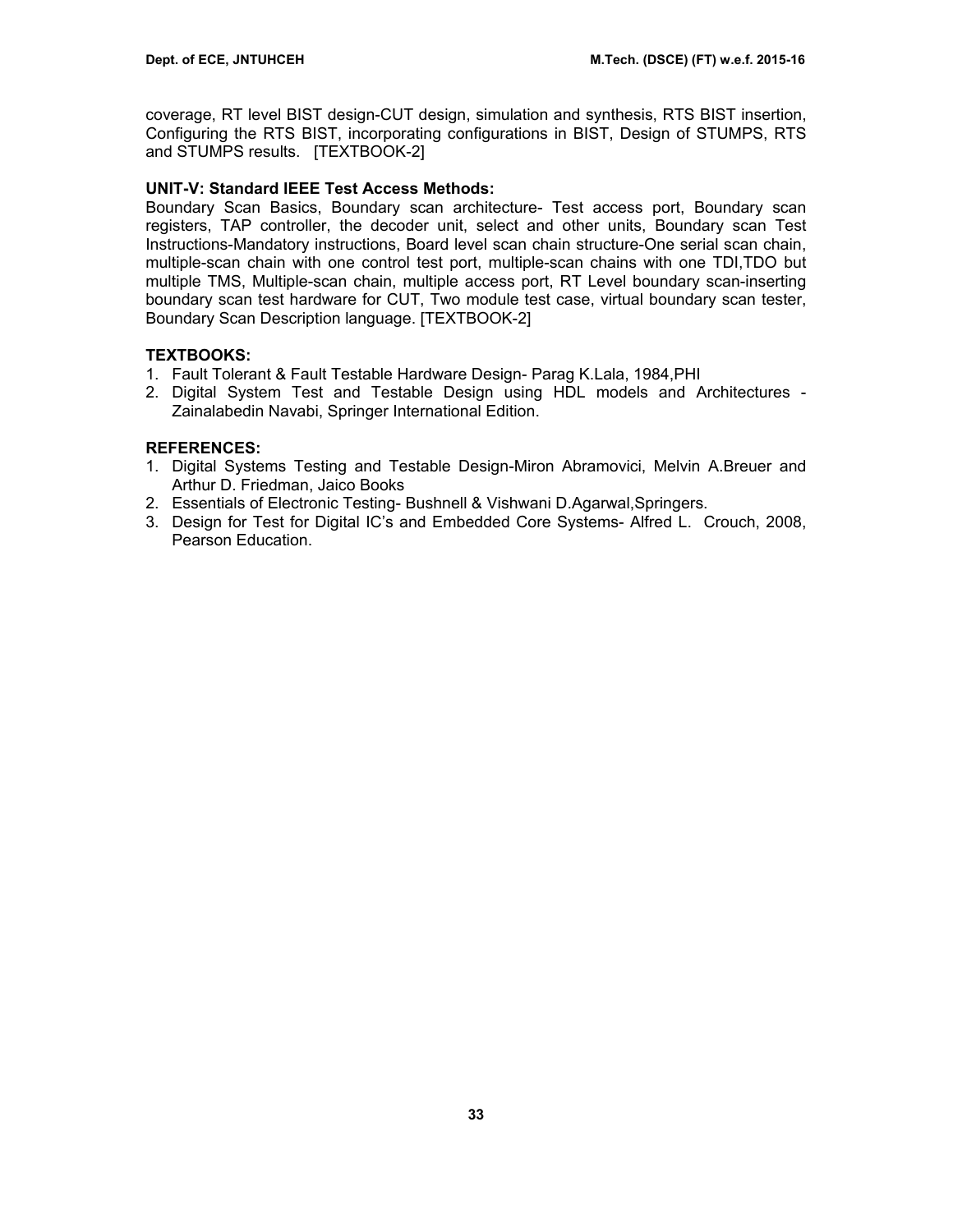**M.Tech. I Year II-Sem (Digital Systems & Computer Electronics) L T P C** 

 **4 0 0 4** 

## **ADVANCED COMPUTER NETWORKS**

**(Elective – V)** 

**Prerequisite:** Computer Networks

## **Course Objectives:**

- 1. To study the WLAN and WPAN architecture and protocols
- 2. To know about WiMAX services, 802.16 standard, cellular telephony & satellite networks.
- 3. To study the techniques to improve QoS.in Networks
- 4. To learn about the basic concepts of Ad hoc wireless Networks
- 5. To know about various Routing Protocols in Ad hoc Networks.
- 6. To learn the concepts of Wireless Sensor Networks, architecture and various data dissemination and data gathering techniques

## **Course Outcomes:**

At the end of the course, the student will be able to:

- 1. Acquire the knowledge about Wireless LANs, Bluetooth and WiMAX standards, architecture and their sub-layers.
- 2. Understand congestion control mechanisms and techniques to improve Quality of Service in switched networks
- 3. Get the basic concepts of Ad hoc wireless networks and its protocols and issues related to QoS, energy management, scalability and Security.
- 4. Explain about Wireless Sensor Network architecture, data dissemination & data gathering techniques and will be able to address the issues and challenges in designing Sensor Networks.

### **Unit I**

**Wireless LANs:** Architectural Comparison, Characteristics, Access Control, IEEE 802.11 Project: Architecture, MAC Sub layer, Addressing Mechanism, Physical Layer

**Bluetooth:** Architecture, Bluetooth Layers

**WiMAX:** Services, IEEE Project 802.16, Cellular Telephony: operation,1G,2G,3G,4G, Satellite Networks, GEO, MEO and LEO Satellites

### **Unit II**

**Congestion Control and Quality of Service:** Data Traffic, Congestion, Congestion Control, Quality of Service, Techniques to Improve QoS, Integrated Services, Differentiated Services, QoS in Switched Networks

**Queue Management:** Passive-Drop trial, Drop front, Random drop, Active- early Random drop, Random Early detection.

## **Unit III**

**AD HOC WIRELESS NETWORKS**: Introduction, Cellular and Ad hoc Wireless Networks, Application of Ad Hoc Wireless Networks, Issues in Ad Hoc Wireless Networks, Medium Access Scheme, Routing, Multicasting, Transport Layer Protocols, Pricing Scheme, Quality of Service Provisioning, Self-Organization, Security, Addressing and Service Discovery, Energy Management, Scalability, Deployment Considerations, Ad Hoc Wireless Internet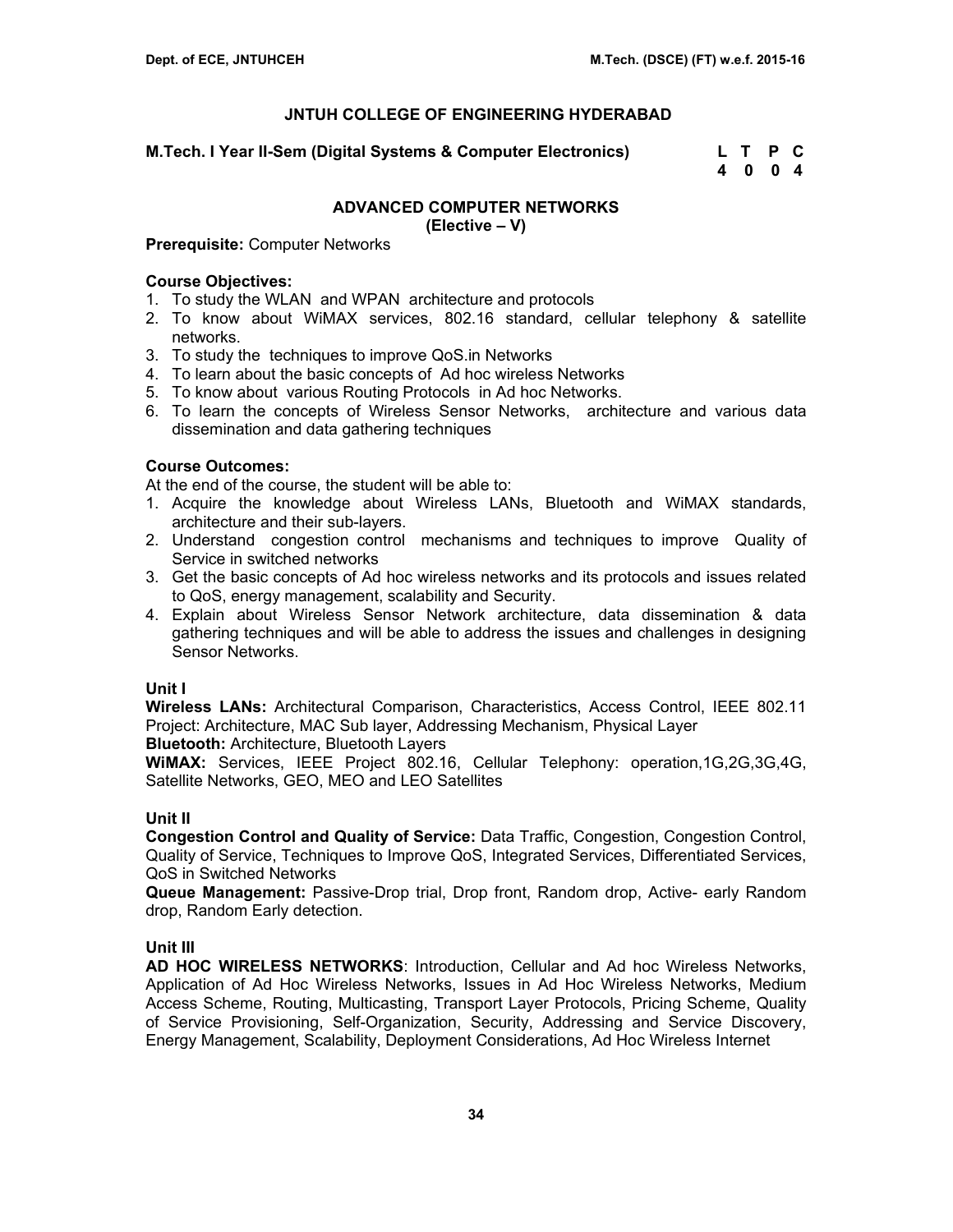### **Unit IV**

### **Quality of Service in Ad Hoc Wireless Networks:**

Introduction, Real Time Traffic Support in Ad Hoc Wireless Networks, QoS Parameters in Ad Hoc Wireless Network, Issues and Challenges in providing QoS in Ad Hoc Wireless Networks, Classification of QoS Solutions: MAC Layer Solutions, Cluster TDMA, IEEE 802.11e, DBASE, Network Layer Solutions, QoS Routing Protocols, Ticket Based QoS Routing Protocol, Predictive Location Based QoS routing protocol, Trigger Based Distributed QoS Routing Protocol, QoS enabled AODV Routing Protocol, Bandwidth QoS Routing Protocol, On Demand QoS Routing Protocol, On Demand Link-State Multipath QoS Routing Protocol, Asynchronous Slot Allocation Strategies. QoS Frameworks for Ad Hoc Wireless Networks.

### **Unit V**

### **Wireless Sensor Networks**

Introduction, Application of Sensor Network , Comparison with Ad hoc Wireless Networks, Issues and challenges in Designing a Sensor Network, Sensor Network Architecture, Layer Architecture, Cluster Architecture, Data Dissemination Flooding, Gossiping, Rumor Routing, Sequential Assignment Routing, Direct Diffusion, Sensor Protocols for Information via Negotiation, Cost- Field Approach, Geography Hash Table, Small Minimum Energy Communication Network, Data Gathering, Direct Transmission, Power Efficient Gathering for Sensor Information Systems, Binary Scheme, Chain Based Three-Level Scheme.

### **TEXT BOOKS:**

- 1. Ad Hoc Wireless Networks: Architectures and Protocols C. Siva Ram Murthy and B.S.Manoj, 2004, PHI
- 2. Data Communications and Networking B. A.Forouzan, 5th , 2013, TMH.

- 1. Data Communications and Computer Networks Prakash C. Gupta, 2006, PHI.
- 2. Data and Computer Communications William Stallings, 8th ed., 2007, PHI.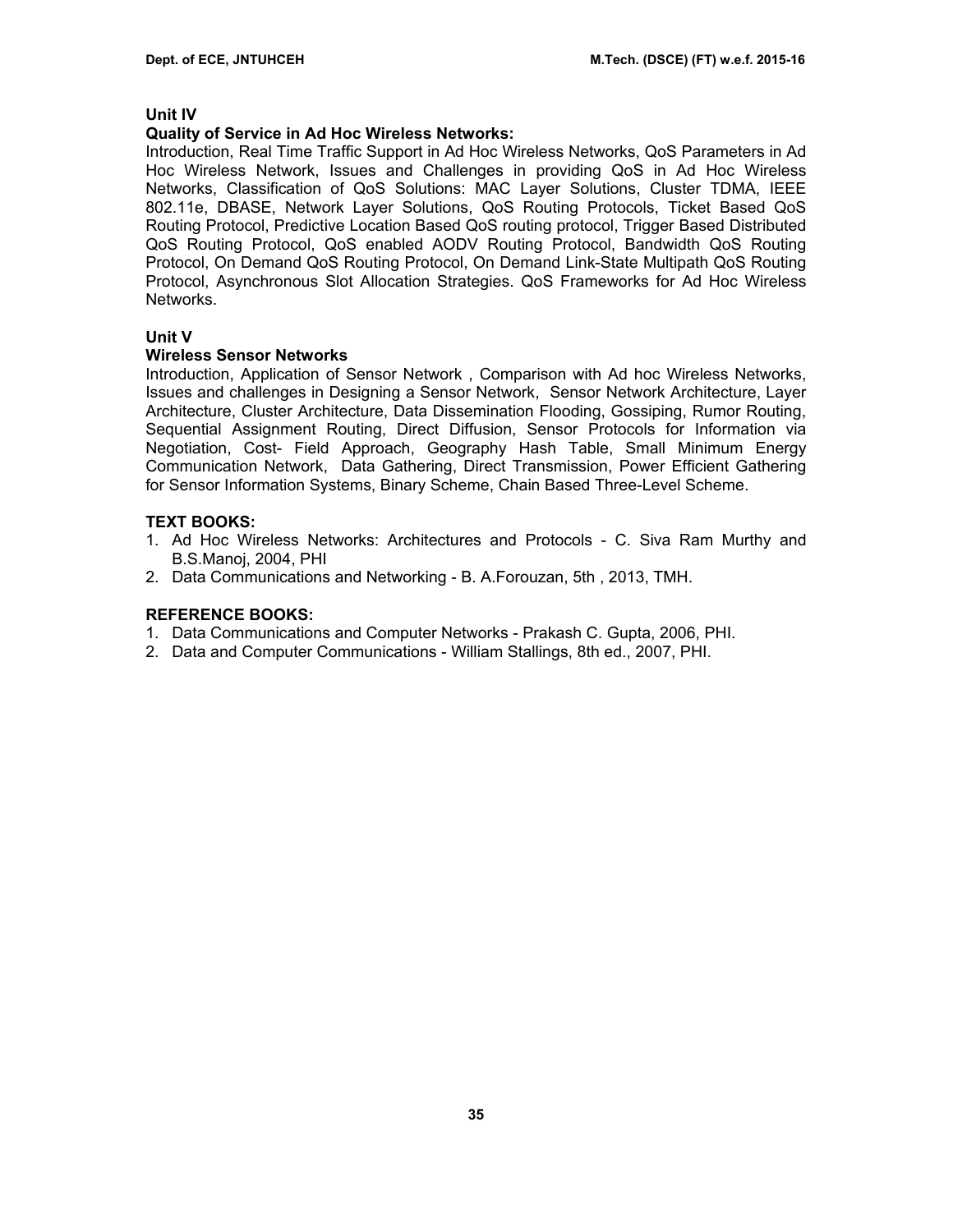**M.Tech. I Year II-Sem (Digital Systems & Computer Electronics) L T P C** 

 **4 0 0 4** 

#### **SYSTEM ON CHIP ARCHITECTURE (Elective - V)**

**Prerequisite:** Embedded System Design

### **Course Objectives:**

1) To introduce the architectural features of system on chip.

2) To imbibe the knowledge of customization using case studies.

### **Course Outcomes:**

1) Expected to understand SOC Architectural features.

- 2) To acquire the knowledge on processor selection criteria and limitations
- 3) To acquires the knowledge of memory architectures on SOC.
- 4) To understands the interconnection strategies and their customization on SOC.

### **UNIT – I:**

### **Introduction to the System Approach**

System Architecture, Components of the system, Hardware & Software, Processor Architectures, Memory and Addressing. System level interconnection, An approach for SOC Design, System Architecture and Complexity.

### **UNIT – II:**

### **Processors**

Introduction , Processor Selection for SOC, Basic concepts in Processor Architecture, Basic concepts in Processor Micro Architecture, Basic elements in Instruction handling. Buffers: minimizing Pipeline Delays, Branches, More Robust Processors, Vector Processors and Vector Instructions extensions, VLIW Processors, Superscalar Processors.

### **UNIT – III:**

#### **Memory Design for SOC:**

Overview of SOC external memory, Internal Memory, Size, Scratchpads and Cache memory, Cache Organization, Cache data, Write Policies, Strategies for line replacement at miss time, Types of Cache, Split  $-1$ , and  $D -$  Caches, Multilevel Caches, Virtual to real translation , SOC Memory System , Models of Simple Processor – memory interaction.

#### **UNIT - IV:**

### **Interconnect Customization and Configuration**

Inter Connect Architectures, Bus: Basic Architectures, SOC Standard Buses , Analytic Bus Models, Using the Bus model, Effects of Bus transactions and contention time. SOC Customization: An overview, Customizing Instruction Processor, Reconfiguration Technologies, Mapping design onto Reconfigurable devices, Instance- Specific design, Customizable Soft Processor, Reconfiguration - overhead analysis and trade-off analysis on reconfigurable Parallelism.

### **UNIT – V:**

### **Application Studies / Case Studies**

SOC Design approach, AES algorithms, Design and evaluation, Image compression – JEPG compression.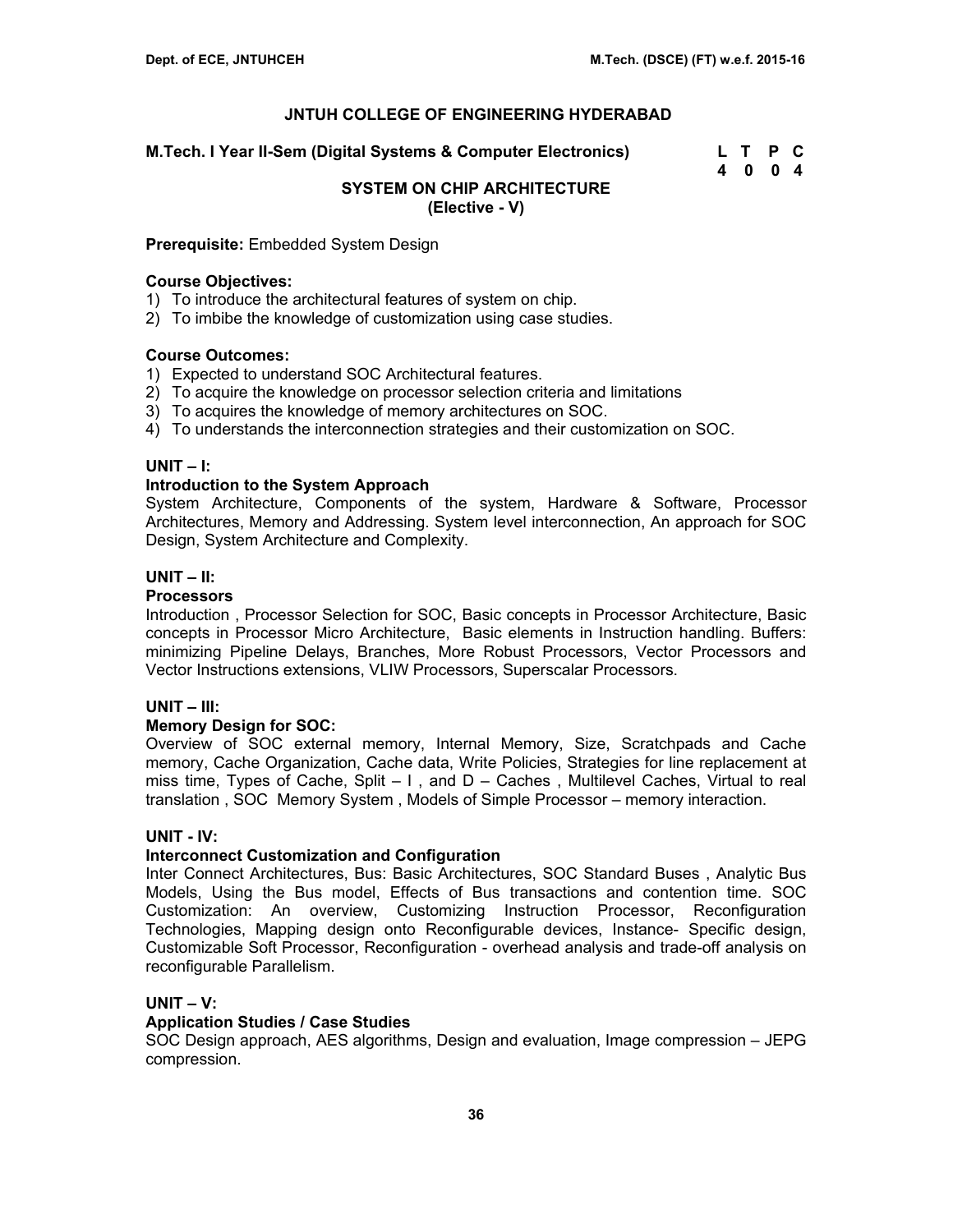## **TEXT BOOKS:**

- 1. Computer System Design System-on-Chip by Michael J. Flynn and Wayne Luk, Wiely India Pvt. Ltd.
- 2. ARM System on Chip Architecture Steve Furber  $-2^{nd}$  Eed., 2000, Addison Wesley Professional.

- 1. Design of System on a Chip: Devices and Components Ricardo Reis,  $1<sup>st</sup> Ed.$ , 2004, Springer
- 2. Co-Verification of Hardware and Software for ARM System on Chip Design (Embedded Technology) – Jason Andrews – Newnes, BK and CDROM
- 3. System on Chip Verification Methodologies and Techniques –Prakash Rashinkar, Peter Paterson and Leena Singh L, 2001, Kluwer Academic Publishers.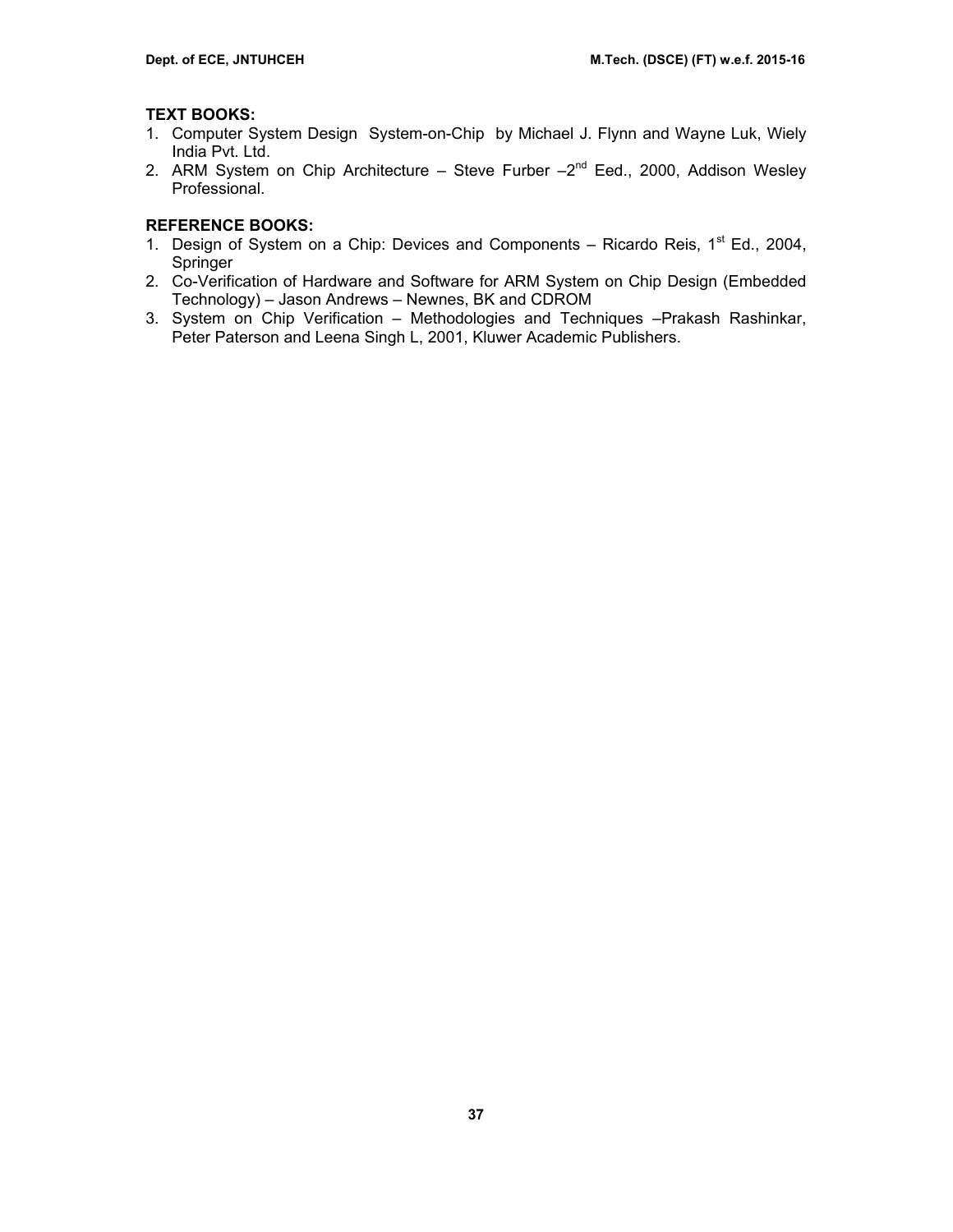**M.Tech. I Year II-Sem (Digital Systems & Computer Electronics) L T P C** 

 **4 0 0 4** 

## **LOW POWER VLSI DESIGN (Elective – V)**

### **Prerequisite:** VLSI

### **Course Objectives**:

The objectives of this course are to:

- 1. Identify sources of power in an IC.
- 2. Identify the power reduction techniques based on technology independent and technology dependent Power dissipation mechanism in various MOS logic style.
- 3. Identify suitable techniques to reduce the power dissipation.
- 4. Design adders, Multipliers and memory circuits with low power dissipation.

## **Course Outcomes:**

- 1. The student will get to know the basics and advanced techniques in low power design which is a hot topic in today's market where the power plays major role.
- 2. The reduction in power dissipation by an IC earns a lot including reduction in size, cost and etc.

## **UNIT –I: Fundamentals:**

Need for Low Power Circuit Design, Sources of Power Dissipation – Switching Power Dissipation, Short Circuit Power Dissipation, Leakage Power Dissipation, Glitching Power Dissipation, Short Channel Effects –Drain Induced Barrier Lowering and Punch Through, Surface Scattering, Velocity Saturation, Impact Ionization, Hot Electron Effect.

### **UNIT –II: Low-Power Design Approaches:**

**Low-Power Design through Voltage Scaling –** VTCMOS circuits, MTCMOS circuits, Architectural Level Approach –Pipelining and Parallel Processing Approaches.

### **Switched Capacitance Minimization Approaches:**

System Level Measures, Circuit Level Measures, Mask level Measures.

### **UNIT –III: Low-Voltage Low-Power Adders:**

Introduction, Standard Adder Cells, CMOS Adder's Architectures – Ripple Carry Adders, Carry Look- Ahead Adders, Carry Select Adders, Carry Save Adders, Low-Voltage Low-Power Design Techniques –Trends of Technology and Power Supply Voltage, Low-Voltage Low-Power Logic Styles.

### **UNIT –IV: Low-Voltage Low-Power Multipliers:**

Introduction, Overview of Multiplication, Types of Multiplier Architectures, Braun Multiplier, Baugh- Wooley Multiplier, Booth Multiplier, Introduction to Wallace Tree Multiplier.

### **UNIT –V: Low-Voltage Low-Power Memories:**

Basics of ROM, Low-Power ROM Technology, Future Trend and Development of ROMs, Basics of SRAM, Memory Cell, Precharge and Equalization Circuit, Low-Power SRAM Technologies, Basics of DRAM, Self-Refresh Circuit, Future Trend and Development of DRAM.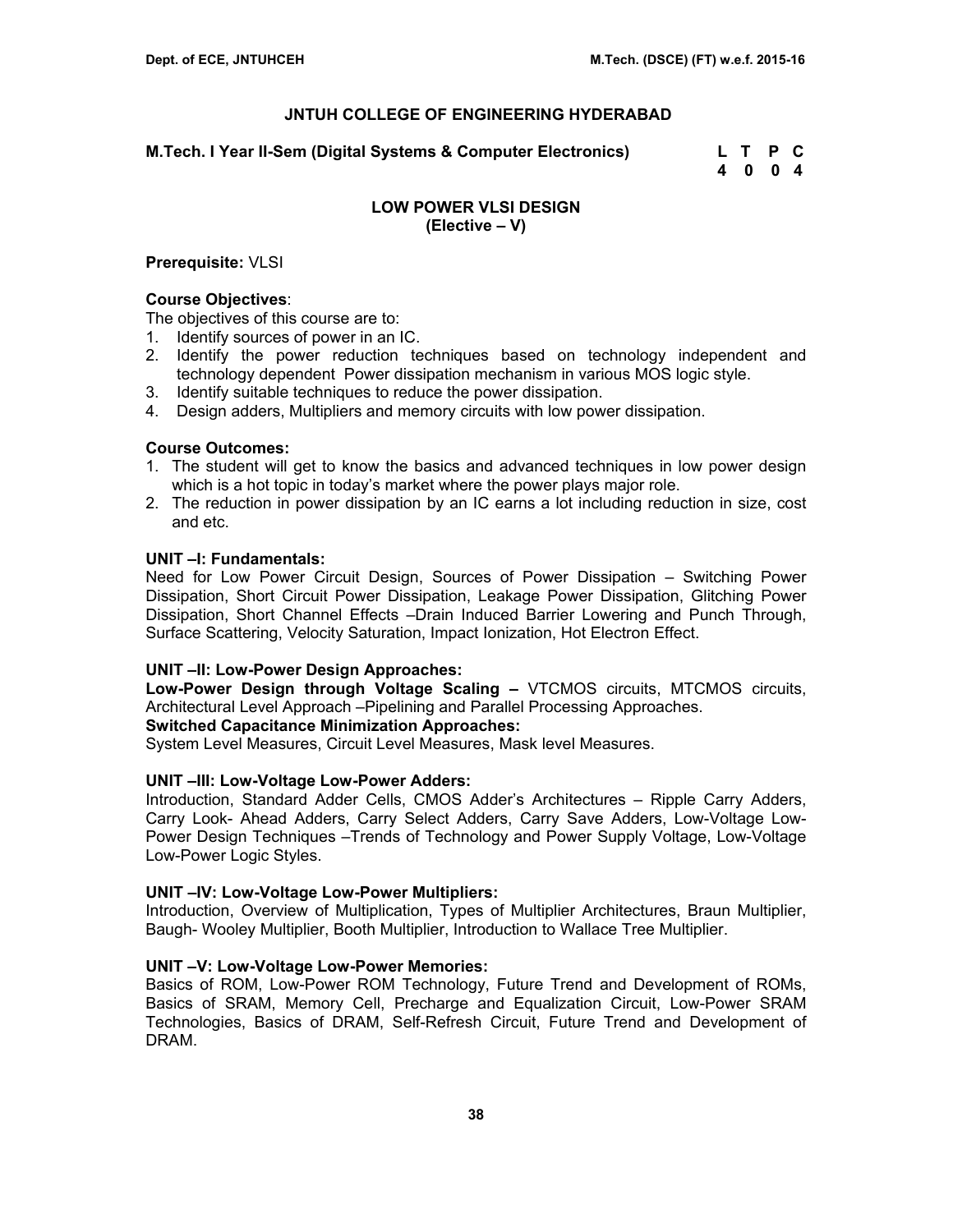## **TEXT BOOKS:**

- 1. CMOS Digital Integrated Circuits Analysis and Design Sung-Mo Kang, Yusuf Leblebici, TMH, 2011.
- 2. Low-Voltage, Low-Power VLSI Subsystems Kiat-Seng Yeo, Kaushik Roy, TMH Professional Engineering.

- 1. Introduction to VLSI Systems: A Logic, Circuit and System Perspective Ming-BO Lin, CRC Press, 2011
- 2. Low Power CMOS Design Anantha Chandrakasan, IEEE Press/Wiley International, 1998.
- 3. Low Power CMOS VLSI Circuit Design Kaushik Roy, Sharat C. Prasad, John Wiley & Sons, 2000.
- 4. Practical Low Power Digital VLSI Design Gary K. Yeap, Kluwer Academic Press, 2002.
- 5. Low Power CMOS VLSI Circuit Design A. Bellamour, M. I. Elamasri, Kluwer Academic Press, 1995.
- 6. Leakage in Nanometer CMOS Technologies Siva G. Narendran, AnathaChandrakasan, Springer, 2005.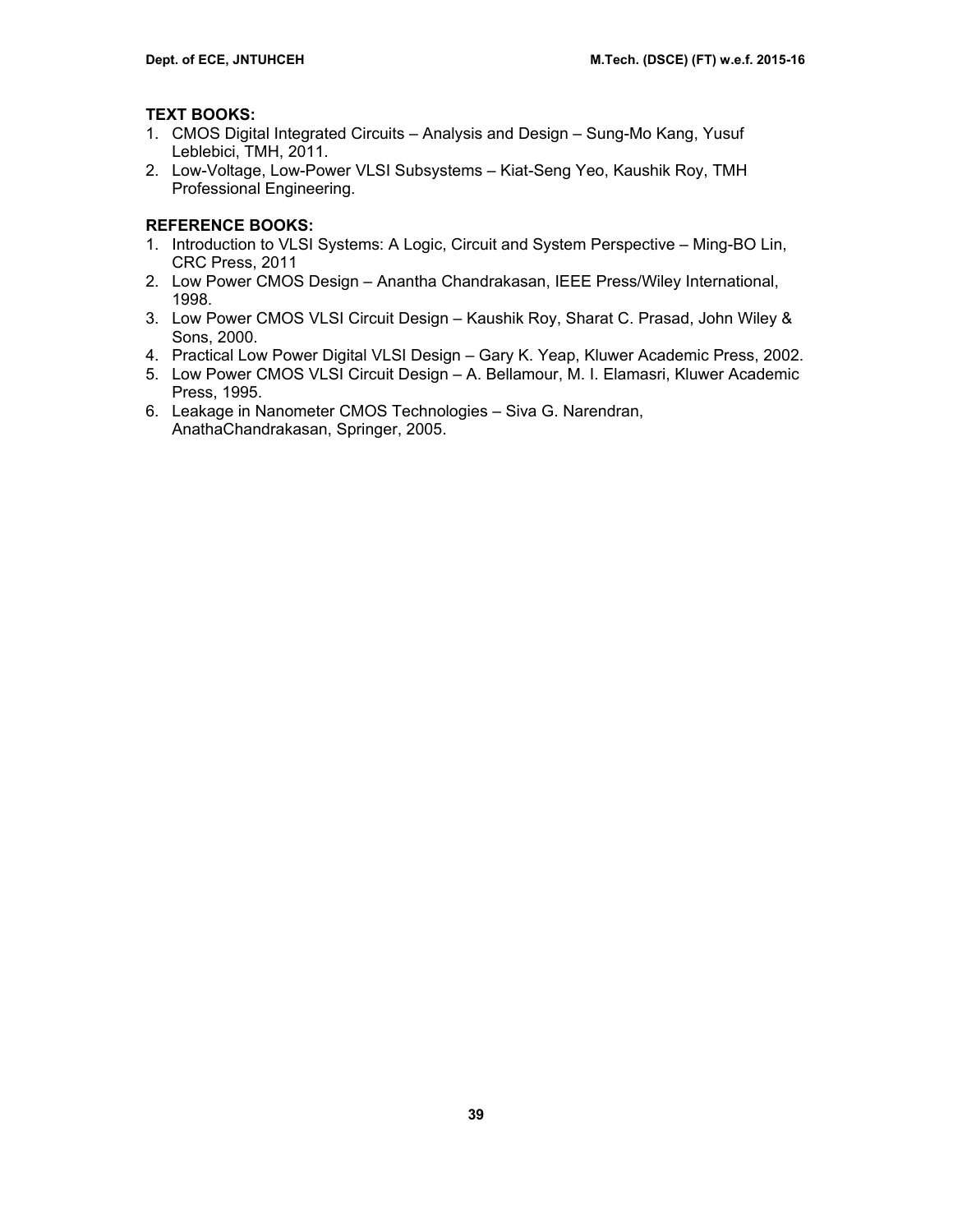**M.Tech. I Year II-Sem (Digital Systems & Computer Electronics) L T P C** 

 **4 0 0 4** 

## **AD-HOC AND WIRELESS SENSOR NETWORKS (Elective - VI)**

### **Prerequisite:** Wireless Sensor Networks

## **Course Objectives:**

- 1. To study the fundamentals of wireless Ad-Hoc Networks.
- 2. To study the operation and performance of various Adhoc wireless network protocols.
- 3. To study the architecture and protocols of Wireless sensor networks.

## **Course Outcomes:**

- 1. Students will be able to understand the basis of Ad-hoc wireless networks.
- 2. Students will be able to understand design, operation and the performance of MAC layer protocols of Adhoc wireless networks.
- 3. Students will be able to understand design, operation and the performance of routing protocol of Adhoc wireless network.
- 4. Students will be able to understand design, operation and the performance of transport layer protocol of Adhoc wireless networks.
- 5. Students will be able to understand sensor network Architecture and will be able to distinguish between protocols used in Adhoc wireless network and wireless sensor networks.

## **UNIT - I:**

## **Wireless LANs and PANs**

Introduction, Fundamentals of WLANS, IEEE 802.11 Standards, HIPERLAN Standard, Bluetooth, Home RF.

### **AD HOC WIRELESS NETWORKS**

Introduction, Issues in Ad Hoc Wireless Networks.

## **UNIT - II:**

## **MAC Protocols**

Introduction, Issues in Designing a MAC protocol for Ad Hoc Wireless Networks, Design goals of a MAC Protocol for Ad Hoc Wireless Networks, Classifications of MAC Protocols, Contention - Based Protocols, Contention - Based Protocols with reservation Mechanisms, Contention – Based MAC Protocols with Scheduling Mechanisms, MAC Protocols that use Directional Antennas, Other MAC Protocols.

### **UNIT - III: Routing Protocols**

Introduction, Issues in Designing a Routing Protocol for Ad Hoc Wireless Networks, Classification of Routing Protocols, Table –Driven Routing Protocols, On – Demand Routing Protocols, Hybrid Routing Protocols, Routing Protocols with Efficient Flooding Mechanisms, Hierarchical Routing Protocols, Power – Aware Routing Protocols.

## **UNIT – IV: Transport Layer Protocols**

Introduction, Issues in Designing a Transport Layer Protocol for Ad Hoc Wireless Networks, Design Goals of a Transport Layer Protocol for Ad Hoc Wireless Networks, Classification of Transport Layer Solutions, TCP Over Ad Hoc Wireless Networks, Other Transport Layer Protocol for Ad Hoc Wireless Networks.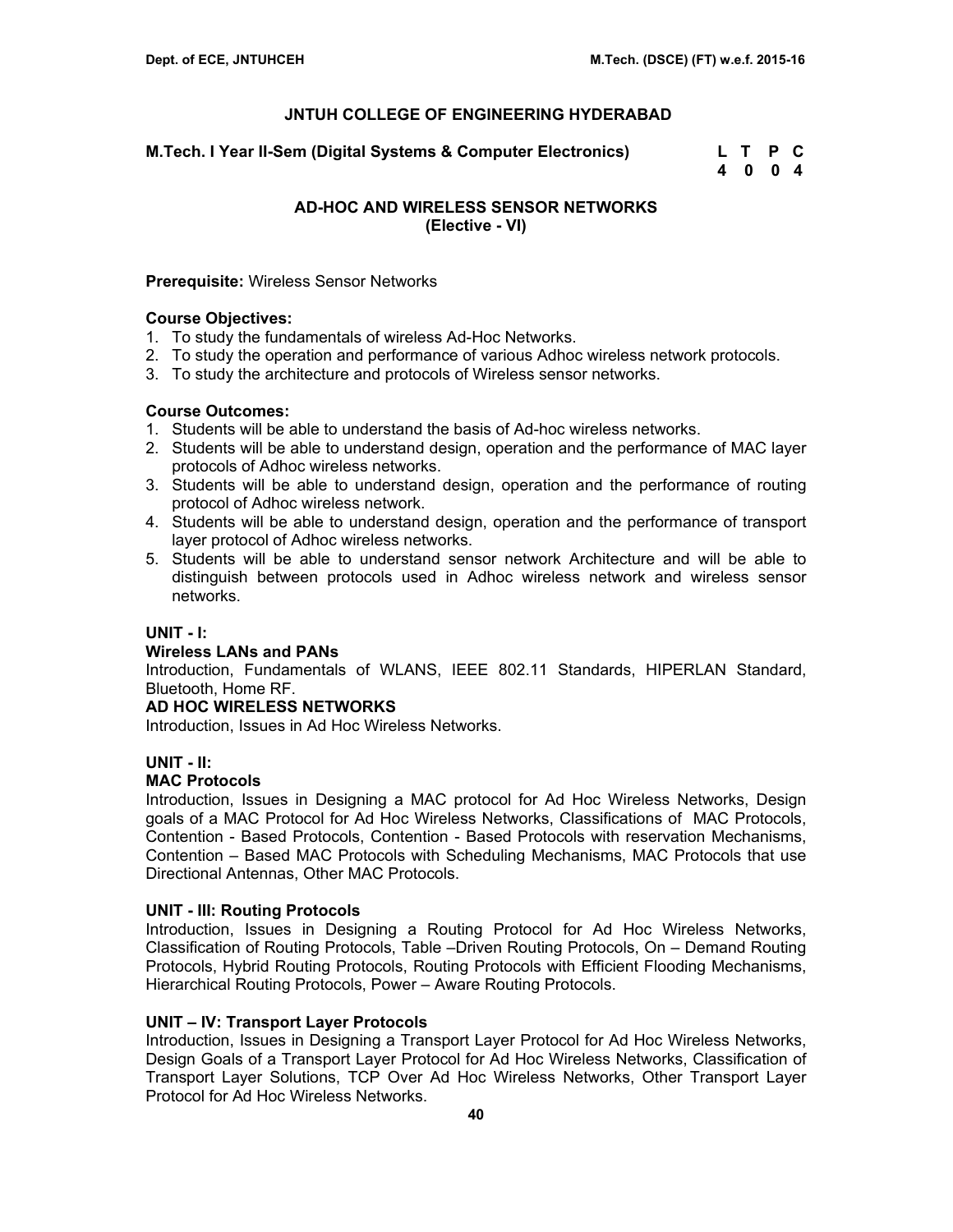## **UNIT – V:**

### **Wireless Sensor Networks**

Introduction, Sensor Network Architecture, Data Dissemination, Data Gathering, MAC Protocols for Sensor Networks, Location Discovery, Quality of a Sensor Network, Evolving Standards, Other Issues.

## **TEXT BOOKS:**

- 1. Ad Hoc Wireless Networks: Architectures and Protocols C. Siva Ram Murthy and B.S.Manoj, 2004, PHI.
- 2. Wireless Ad- hoc and Sensor Networks: Protocols, Performance and Control Jagannathan Sarangapani, CRC Press.

- 1. Ad- Hoc Mobile Wireless Networks: Protocols & Systems, C.K. Toh, 1<sup>st</sup> Ed. Pearson Education.
- 2. Wireless Sensor Networks C. S. Raghavendra, Krishna M. Sivalingam, 2004, Springer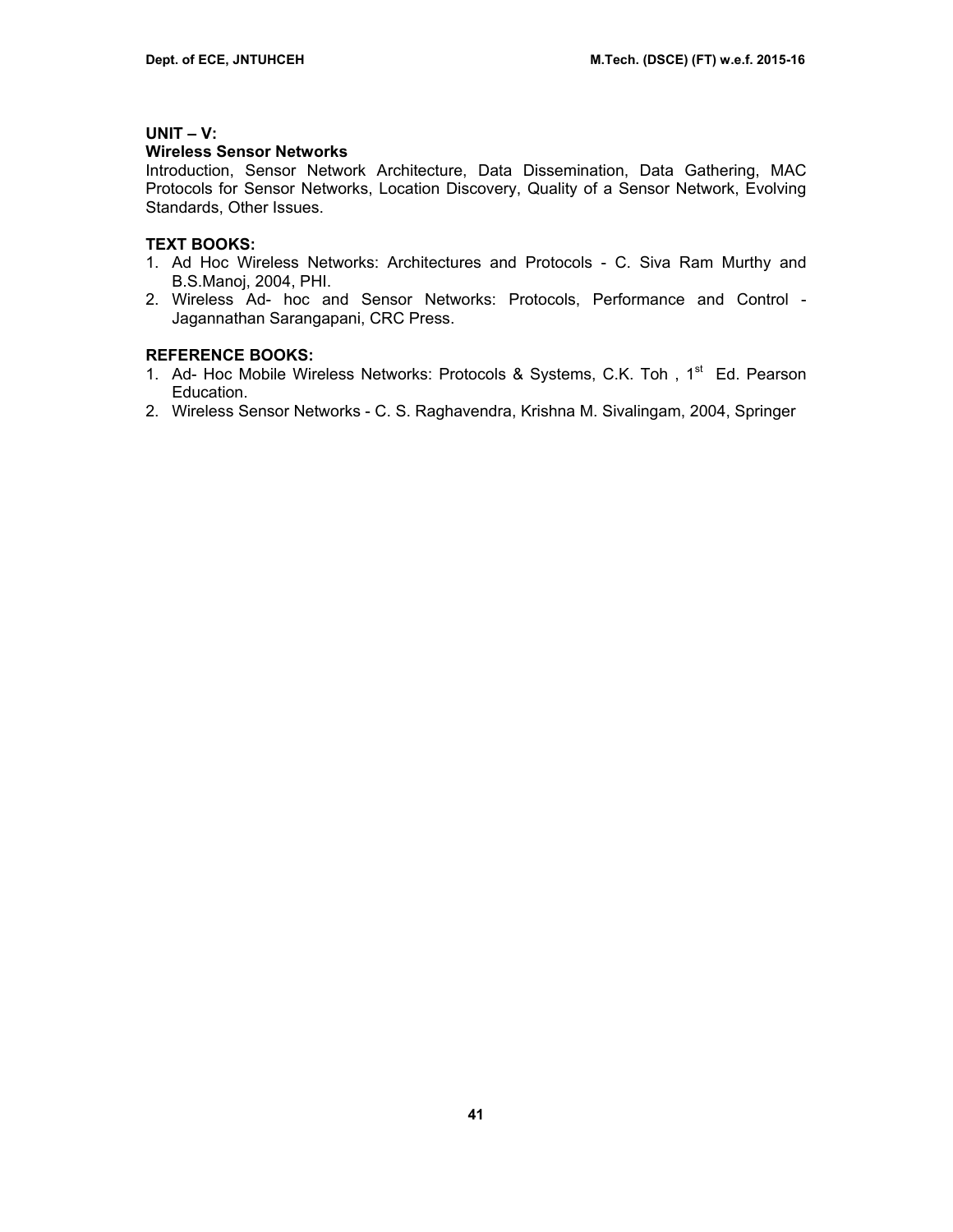**M.Tech. I Year II-Sem (Digital Systems & Computer Electronics) L T P C** 

 **4 0 0 4** 

# **CMOS MIXED SIGNAL DESIGN**

**(Elective – VI)** 

**Prerequisite:** Analog Electronics

## **Course Objectives:**

The objectives of this course are to:

- 1. Introduce circuit design concepts for basic building blocks used in mixed‐signal integrated circuit designs.
- 2. Provide students with the skills to design mixed‐signal integrated circuits with these building blocks.
- 3. Understand design and operation of basic analog circuits
- 4. Know mixed signal circuits like DAC, ADC, PLL etc.
- 5. Design and analysis of switched capacitor circuits
- 6. Analysis basic data conversion algorithms and circuits.

## **Course Outcomes:**

At the completion of this course, each student will have demonstrated proficiency in:

- 1. Designing CMOS analog circuits to achieve performance specifications;
- 2. Analyzing CMOS based switched capacitor circuits;
- 3. Understanding basics of data converters
- 4. Understanding mixed-signal design flow

## **UNIT -I:**

### **Switched Capacitor Circuits:**

Introduction to Switched Capacitor circuits- basic building blocks, Operation and Analysis, Non-ideal effects in switched capacitor circuits, Switched capacitor integrators first order filters, Switch sharing, biquad filters.

## **UNIT -II:**

### **Phased Lock Loop (PLL):**

Basic PLL topology, Dynamics of simple PLL, Charge pump PLLs-Lock acquisition, Phase/Frequency detector and charge pump, Basic charge pump PLL, Non-ideal effects in PLLs-PFD/CP non-idealities, Jitter in PLLs, Delay locked loops, applications

## **UNIT -III:**

### **Data Converter Fundamentals:**

DC and dynamic specifications, Quantization noise, Nyquist rate D/A converters- Decoder based converters, Binary-Scaled converters, Thermometer-code converters, Hybrid converters

### **UNIT -IV:**

### **Nyquist Rate A/D Converters:**

Successive approximation converters, Flash converter, Two-step A/D converters, Interpolating A/D converters, Folding A/D converters, Pipelined A/D converters, Timeinterleaved converters.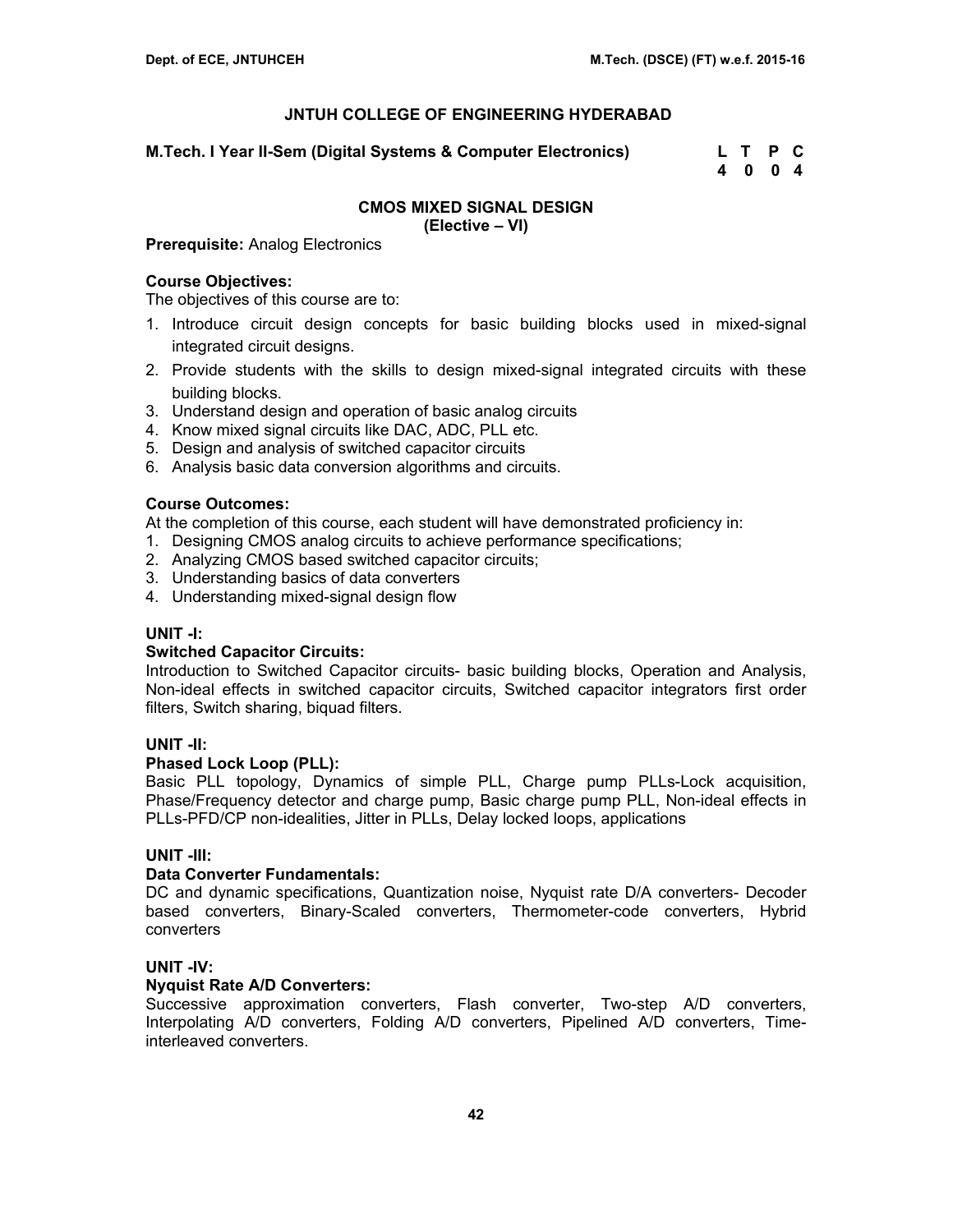## **UNIT -V:**

### **Oversampling Converters:**

Noise shaping modulators, Decimating filters and interpolating filters, Higher order modulators, Delta sigma modulators with multibit quantizers, Delta sigma D/A

## **TEXT BOOKS:**

- 1. Design of Analog CMOS Integrated Circuits- Behzad Razavi, TMH Edition, 2002
- 2. CMOS Analog Circuit Design Philip E. Allen and Douglas R. Holberg, Oxford University Press, International Second Edition/Indian Edition, 2010.
- 3. Analog Integrated Circuit Design- David A. Johns,Ken Martin, Wiley Student Edition, 2013

- 1. CMOS Integrated Analog-to- Digital and Digital-to-Analog converters-Rudy Van De Plassche, Kluwer Academic Publishers, 2003
- 2. Understanding Delta-Sigma Data converters-Richard Schreier, Wiley Interscience, 2005.
- 3. CMOS Mixed-Signal Circuit Design R. Jacob Baker, Wiley Interscience, 2009.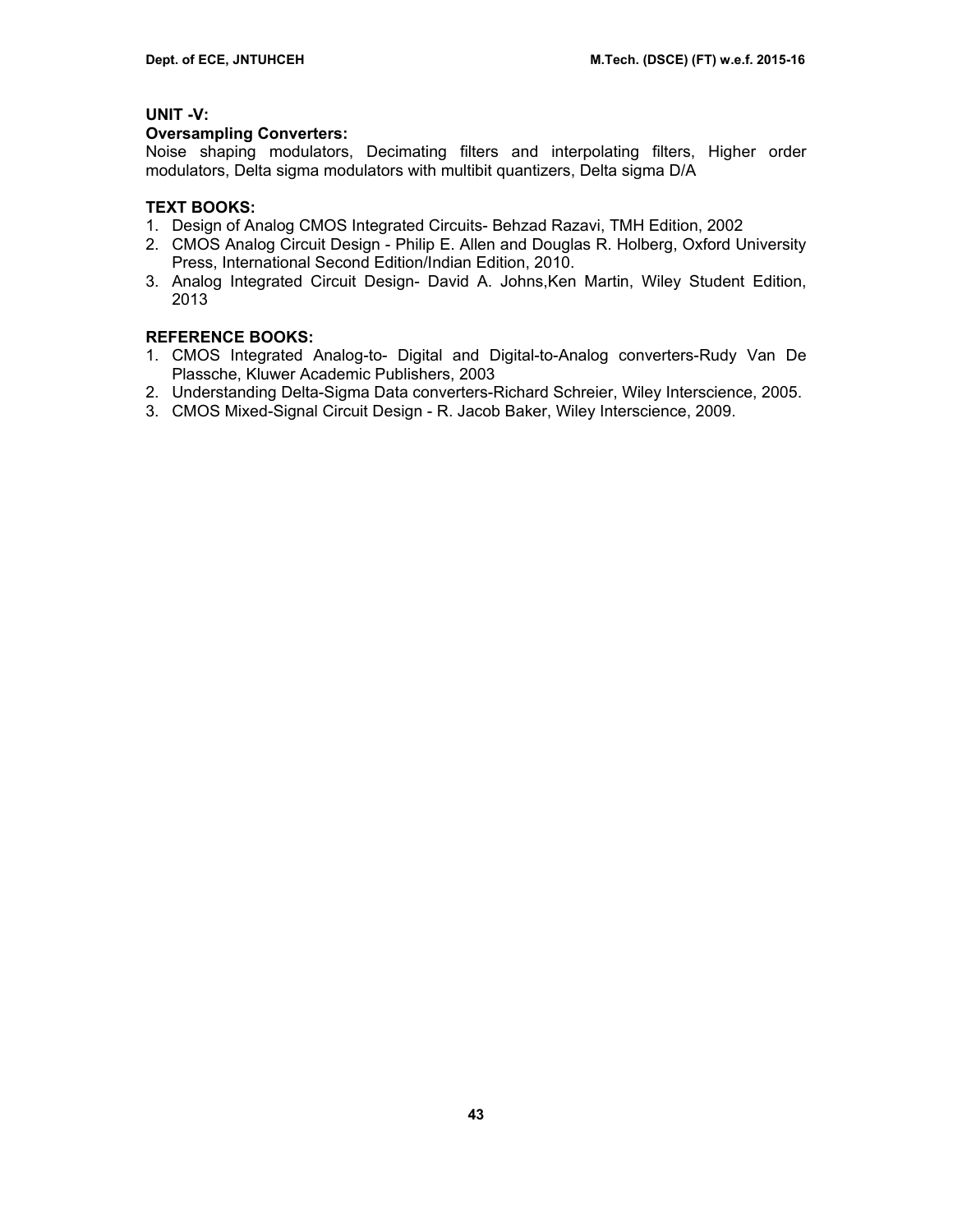**M.Tech. I Year II-Sem (Digital Systems & Computer Electronics) L T P C** 

 **4 0 0 4** 

### **ALGORITHMS FOR VLSI DESIGN AUTOMATION (Elective-VI)**

**Prerequisite:** VLSI

**Course Objectives:** The objectives of this course are to

- 1. To provide knowledge on broad spectrum of issues related to design automation of VLSI circuits.
- 2. To provide exposure to various tools and their applications in design automation.

### **Course Outcomes**:

- 1. Expected to learn graph theory and its applications.
- 2. To understand the methods of combinational circuit optimization.
- 3. To learn optimization approaches in synthesis and verification.
- 4. To expose design automation using FPGA.
- 5. To study elaborately on physical design automation.

### **UNIT I :**

**PRELIMINARIES :** Introduction to Design Methodologies, Design Automation tools, Algorithmic Graph Theory, Computational complexity, Tractable and Intractable problems.

### **UNIT II :**

## **GENERAL PURPOSE METHODS FOR COMBINATIONAL OPTIMIZATION**

Backtracking, Branch and Bound, Dynamic Programming, Integer Linear Programming, Local Search, Simulated Annealing, Tabu search, Genetic Algorithms.

### **UNIT III :**

### **LAYOUT COMPACTION, PLACEMENT, FLOORPLANNING AND ROUTING**

Problems, Concepts and Algorithms. MODELLING AND SIMULATION Gate Level Modelling and Simulation, Switch level Modelling and Simulation.

### **UNIT IV :**

**LOGIC SYNTHESIS AND VERIFICATION :** Basic issues and Terminology, Binary-Decision diagrams, Two-Level logic Synthesis

HIGH-LEVEL SYNTHESIS

Hardware Models, Internal representation of the input Algorithm, Allocation, Assignment and Scheduling, Some Scheduling Algorithms, Some aspects of Assignment problem, High-level Transformations.

### **UNIT V :**

### **PHYSICAL DESIGN AUTOMATION OF FPGAs :**

FPGA technologies, Physical Design cycle for FPGAs, partitioning and Routing for segmented and staggered Models.

### **PHYSICAL DESIGN AUTOMATION OF MCMs**

MCM technologies, MCM physical design cycle, Partitioning, Placement - Chip Array based and Full Custom Approaches, Routing – Maze routing, Multiple stage routing, Topologic routing, Integrated Pin – Distribution and routing, Routing and Programmable MCMs.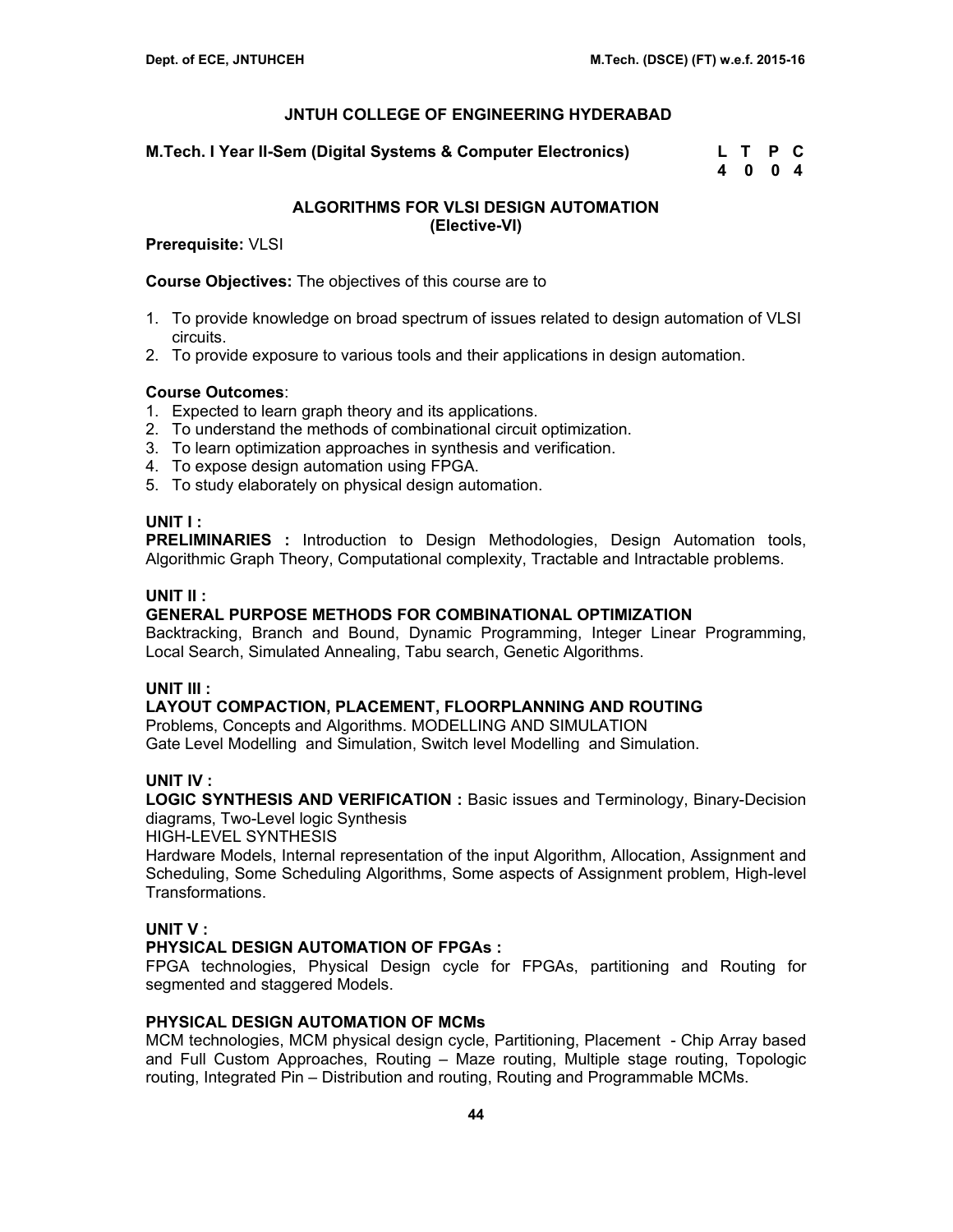## **TEXT BOOKS**

- 1. Algorithms for VLSI Design Automation, S.H.Gerez, 1999, WILEY Student Edition, John wiley & Sons (Asia) Pvt. Ltd.
- 2. Algorithms for VLSI Physical Design Automation Naveed Sherwani, 3rd Ed., 2005, Springer International Edition.

- 1. Computer Aided Logical Design with Emphasis on VLSI Hill & Peterson, 1993, Wiley.
- 2. Modern VLSI Design :Systems on silicon Wayne Wolf, 2nd ed., 1998, Pearson Education Asia.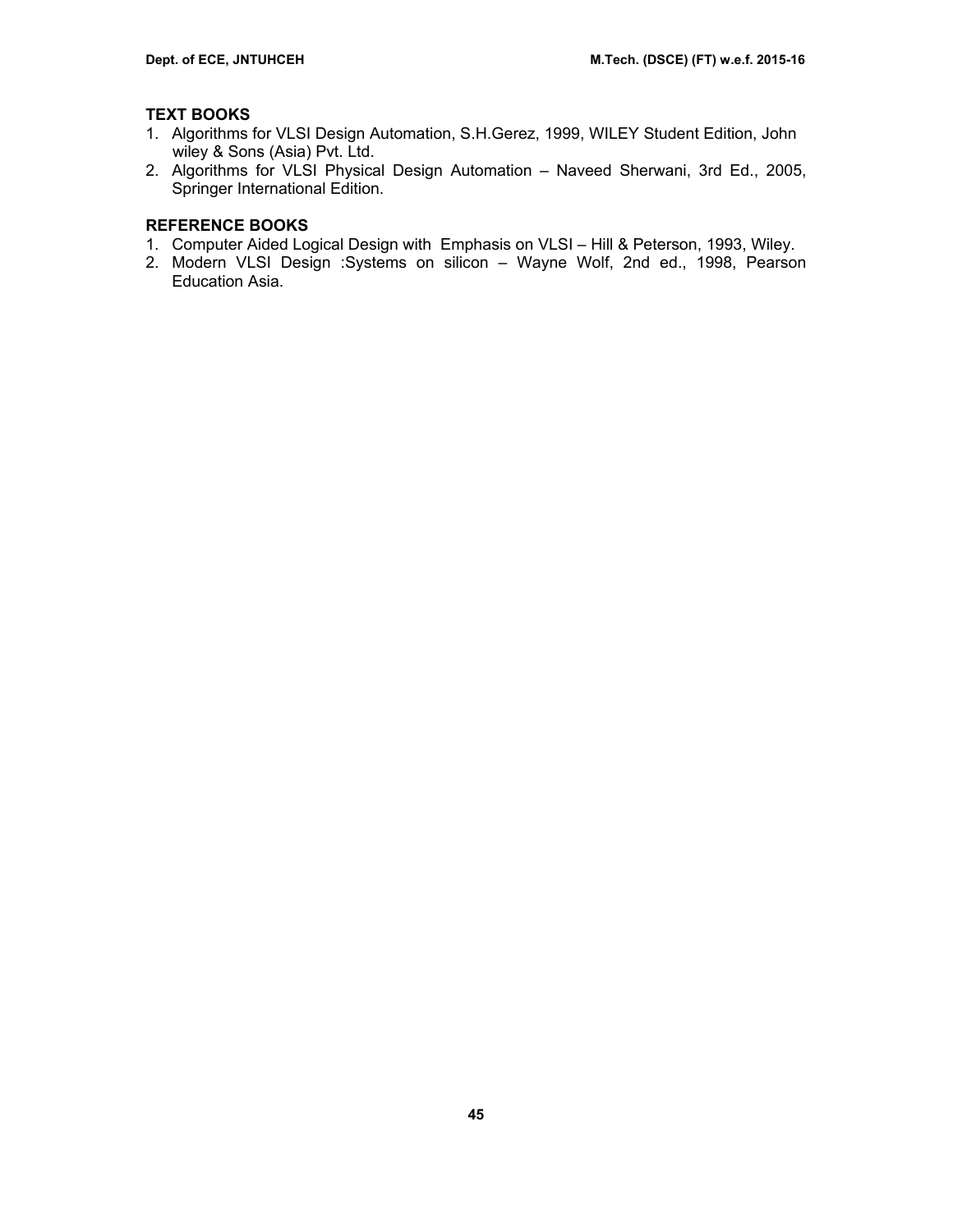**M.Tech. I Year II-Sem (Digital Systems & Computer Electronics) L T P C** 

 **4 0 0 4** 

## **HIGH SPEED NETWORKS (Elective - VII)**

### **Prerequisite:** Computer Networks

### **Course Objectives:**

At the end of the course, the students will be able to:

- 1. understand of switching and data transmission.
- 2. Familiarize the students with the error correction and detection techniques.
- 3. Understanding of basic principles of Multiple Access, Frame Relay and ATM
- 4. Obtain the knowledge of Logical Addressing, Transport layer protocols, congestion control mechanism and Domain Name System
- 5. Gain an expertise in areas like Logical Network Design and routing protocols.

### **Course Outcomes:**

After completing this course the student must demonstrate the knowledge and ability to

- 1. Independently understand the basic data transmission and data link layer concepts.
- 2. Understand and explain error correction and detection.
- 3. Analyze the details of network layer protocols and transport layer protocols
- 4. Design different types of network topologies.
- 5. Analyze and compare various routing protocols.

## **UNIT I**

### **Switching and Data Transmission**

ISO-OSI reference model. TCP/IP reference model, Circuit-switched networks, Datagram networks, Virtual-circuit networks, Structure of a switch, Telephone network, Dial-up modems, Digital Subscriber line, Cable TV networks

### **Data Link Layer**

**Error Detection and Correction:** Introduction, Block coding, Linear Block codes, Cyclic codes, Checksum - **Data Link Control:** Framing, Flow and Error control, Protocols, Noiseless channels, Noisy channels, HDLC, Point-to-Point Protocol

## **UNIT II**

**Multiple Access:** Random Access, Controlled Access, Channelization – **Connecting Devices:** Connecting LANs, Backbone Networks, Virtual LANs.

### **High Speed Networks**

**Frame Relay**: Packet-Switching Networks, Frame Relay Networks – **Asynchronous Transfer Mode (ATM)** : ATM Protocol Architecture, ATM Logical Connections, ATM Cells, ATM Service Categories, ATM Adaptation Layer (AAL)- **High-Speed LANs** : The Emergence of High-Speed LANs, Ethernet, Fiber Channel, Wireless LANs.

## **UNIT III**

### **Network Layer**

**Logical Addressing:** IPv4 Addresses, IPv6 Addresses, - **Internet Protocol:**  Internetworking, IPv4, IPv6, Transition from IPv4 to IPv6 - **Network Delivery - Routing:**  Forwarding, Unicast Routing Protocols, Multicast Routing Protocols

## **Transport Layer and Application Layer**

**Protocols:** Process-to-Process delivery, User Datagram Protocol (UDP), TCP, SCTP - **Congestion control:** Data traffic, Congestion, Congestion control, Quality of Service.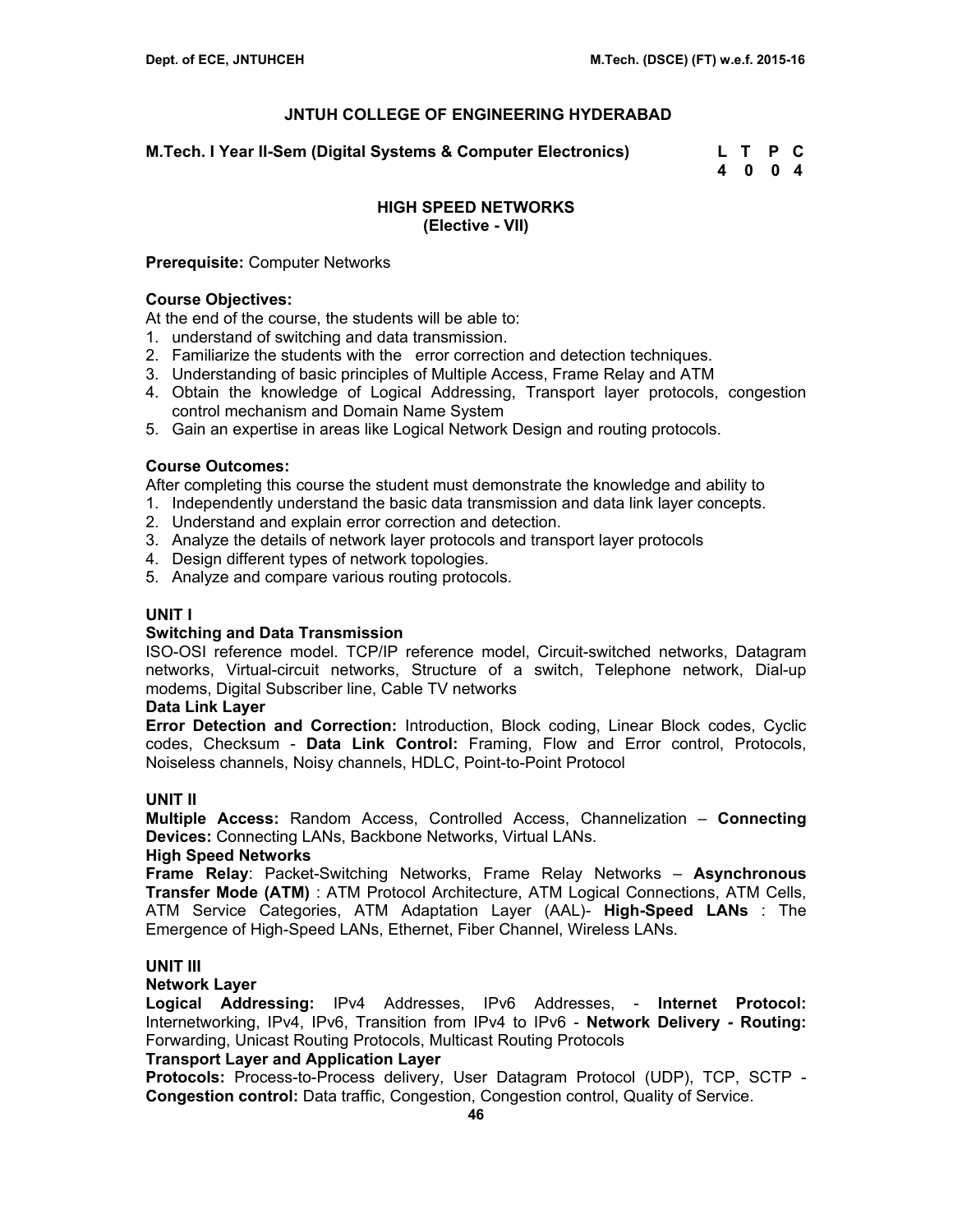### **UNIT IV**

**Domain Name System:** Name space, Domain Name Space, Distribution of Name Space, DNS in the internet, Resolution, DNS messages, E-mail

## **Needs and Goals for Network Design**

**Analyzing Business Goals and Constraints: Using** a Top-Down Network Design Constraints, Analyzing Business Goals, Analyzing Business constraints – **Analyzing Technical Goals & Tradeoffs:** Scalability, Availability, Network Performance, Security, Manageability, Usability, Adaptability, Affordability, Making Network Design Tradeoffs – **Characterizing Network Traffic:** Characterizing Traffic Flow, Traffic Load, Traffic Behavior, Quality of Service Requirements \

### **UNIT V**

## **Logical Network Design**

**Designing Network Design:** Hierarchical Network Design, Redundant Network Design Topologies, Modular Network Design, Designing a Campus Network Design Topology, Designing the Enterprise Edge Topology, Secure Network Design Topologies

**Designing Models for Addressing and Naming:** Guidelines for Assigning Network Layer Addresses, Using a Hierarchical Model for Assigning Addresses, Designing a Model for Naming.

### **Selecting Switching and Routing Protocols**

Selecting Bridging & Switching Protocols, Spanning Tree Protocol Enhancements - **Selecting Routing Protocols:** Characterizing Routing protocols, IP Routing, Novell NetWare Routing, Using Multiple Routing Protocols in an Internet work

## **Text Books:**

- 1. Data Communications and Networking, *Behrouz A. Forouzan*, Fourth Edition, Tata McGraw Hill
- 2. High Speed Networks and Internets Performance and Quality of Service, *William Stallings,* Second Edition, Pearson Education.
- 3. Top-Down Network Design, *Priscilla Oppenheimer,* Second Edition, Pearson Education (CISCO Press)

## **Reference Books:**

- 1. Guide to Networking Essentials, *Greg Tomsho,Ed Tittel, David Johnson,*Fifth Edition, Thomson.
- 2. Computer Networks, *Andrew S. Tanenbaum*, Fourth Edition, Prentice Hall.
- 3. An Engineering Approach to Computer Networking *, S.Keshav,* Pearson Education.
- 4. Campus Network Design Fundamentals, *Diane Teare, Catherine Paquet,* Pearson Education (CISCO Press)
- 5. Computer Communications Networks, Mir, Pearson Education.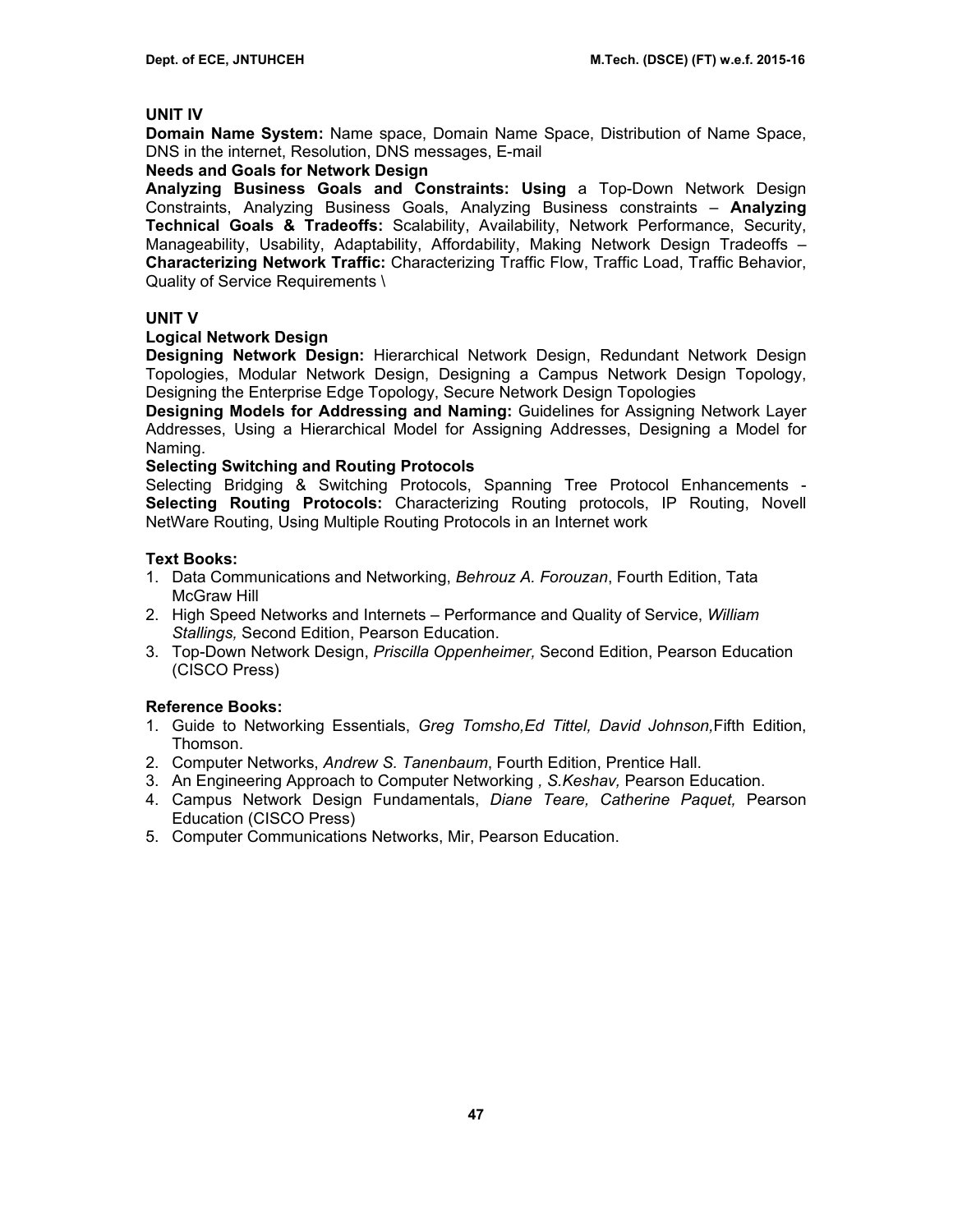**M.Tech. I Year II-Sem (Digital Systems & Computer Electronics) L T P C** 

 **4 0 0 4** 

## **DIGITAL SIGNAL PROCESSORS AND CONTROLLERS (Elective – VII)**

**Prerequisite:** Digital Signal Processing, Microprocessors and Microcontrollers

## **Course Objectives:**

- 1. To provide a comprehensive understanding of various programs of Digital Signal Processors.
- 2. To distinguish between the architectural differences of ARM and DSPs along with floating point capabilities.

## **Course Outcomes :**

The students are

- 1. Expected to learn various Digital Signal Processors and their architectural features.
- 2. Explore the ARM development towards the functional capabilities of Digital Signal Processing.
- 3. Expected to work with ASM level programing using the instruction set.
- 4. To explore the selection criteria of DSP / ARM processors by understanding the functional level trade off issues.

## **UNIT-I: Introduction to Digital Signal Processing:**

Introduction, A digital Signal – Processing system, the sampling process, Discrete time sequences, Discrete Fourier Transform (DFT) and Fast Fourier Transform (FFT), linear timeinvariant systems, Digital filters, Decimation and interpolation.

### **Architectures for Programmable DSP devices:**

Basic Architectural features, DSP computational building blocks, Bus Architecture and Memory, Data addressing capabilities, Address generation UNIT, programmability and program execution, speed issues, features for external interfacing. [TEXTBOOK-1]

## **UNIT-II: Programmable Digital Signal Processors:**

Commercial Digital signal-processing Devices, Data Addressing modes of TMS320C54XX processors, memory space of TMS320C54XX processors, program control, TMS320C54XX instructions and programming, On-Chip peripherals, Interrupts of TMS320C54XX processors, Pipeline operation of TMS320C54XX processors. [TEXTBOOK-1]

### **UNIT-III: Architecture of ARM Processors:**

Introduction to the architecture, Programmer's model- operation modes and states, registers, special registers, floating point registers, Behaviour of the application program status register(APSR)-Integer status flags, Q status flag, GE bits, Memory system-Memory system features, memory map, stack memory, memory protection unit (MPU), Exceptions and Interrupts-what are exceptions?, nested vectored interrupt controller(NVIC), vector table, Fault handling, System control block (SCB), Debug, Reset and reset sequence.

## **Technical Details of ARM Processors:**

General information about Cortex-M3 and cortex M4 processors-Processor type, processor architecture, instruction set, block diagram, memory system, interrupt and exception support, Features of the cortex-M3 and Cortex-M4 Processors-Performance, code density, low power, memory system, memory protection unit, interrupt handling, OS support and system level features, Cortex-M4 specific features, Ease of use, Debug support, Scalability, Compatibility. [TEXTBOOK-2]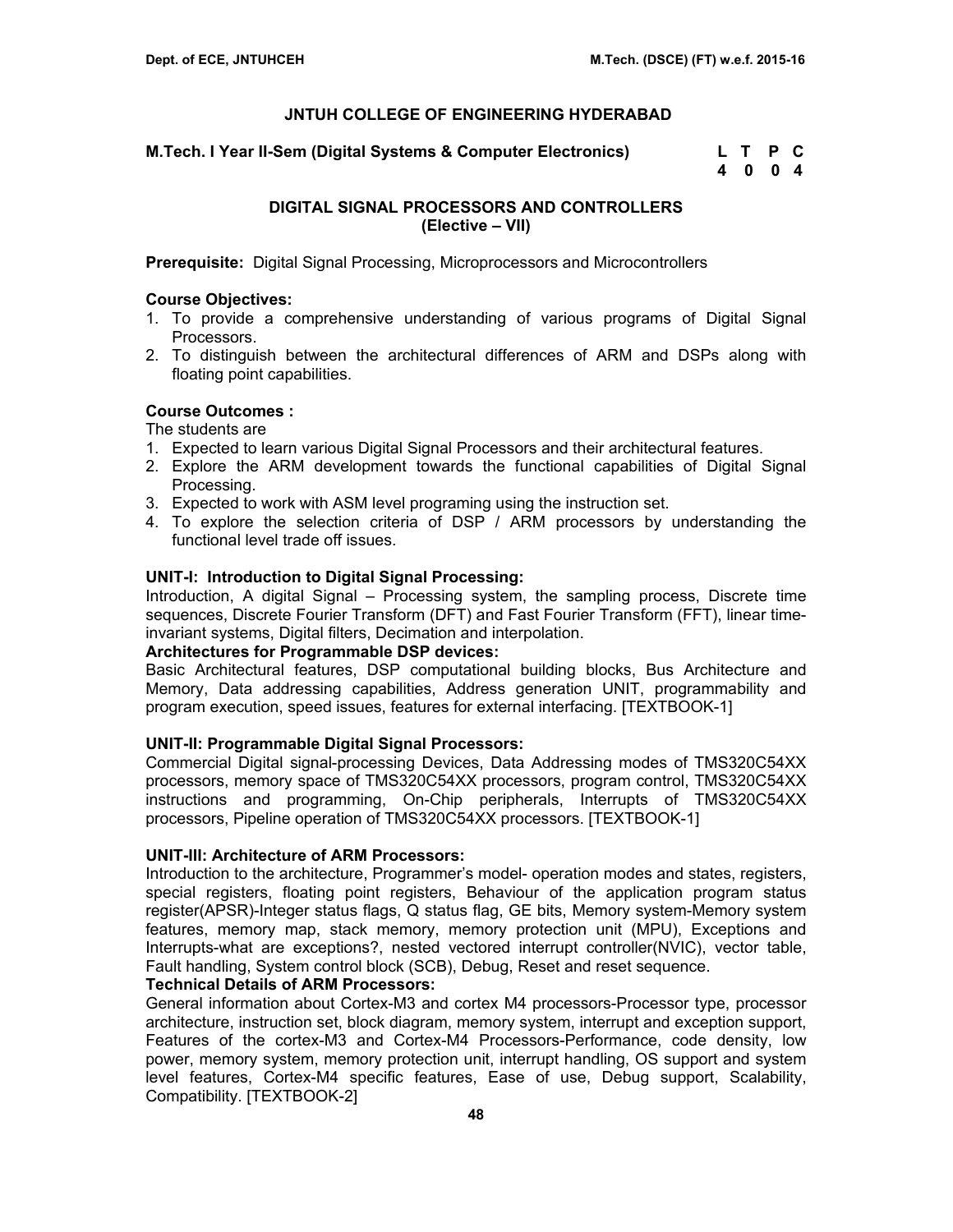## **UNIT-IV:**

**Instruction SET:** Background to the instruction set in ARM Cortex-M Processors, Comparison of the instruction set in ARM Cortex-M Processors, understanding the assembly language syntax, Use of a suffix in instructions, Unified assembly Language (UAL), Instruction set, Cortex-M4-specific instructions, Barrel shifter, Accessing special instructions and special registers in Programming. [TEXTBOOK-2]

**UNIT-V: Floating Point Operations:** About Floating Point Data,Cortex-M4 Floating Point Unit (FPU)- overview, FP registers overview, CPACR register, Floating point register bank, FPSCR, FPU->FPCCR, FPU-> FPCAR, FPU->FPDSCR, FPU->MVFR0, FPU->MVFR1.

### **ARM Cortex-M4 and DSP Applications:**

DSP on a microcontroller, Dot Product example, writing optimised DSP code for the Cortex-M4-Biquad filter, Fast Fourier transform, FIR filter. [TEXTBOOK-2]

## **TEXTBOOKS:**

- 1. Digital Signal Processing- Avtar Singh and S. Srinivasan, Thomson Publications,2004.
- 2. The Definitive Guide to ARM Cortex-M3 and Cortex-M4 Processors by Joseph Yiu, Elsevier Publications, Third edition.

### **REFERENCES:**

1. ARM System Developer's Guide Designing and Optimizing System Software by Andrew N. SLOSS, Dominic SYMES, Chris WRIGHT, Elsevier Publications, 2004.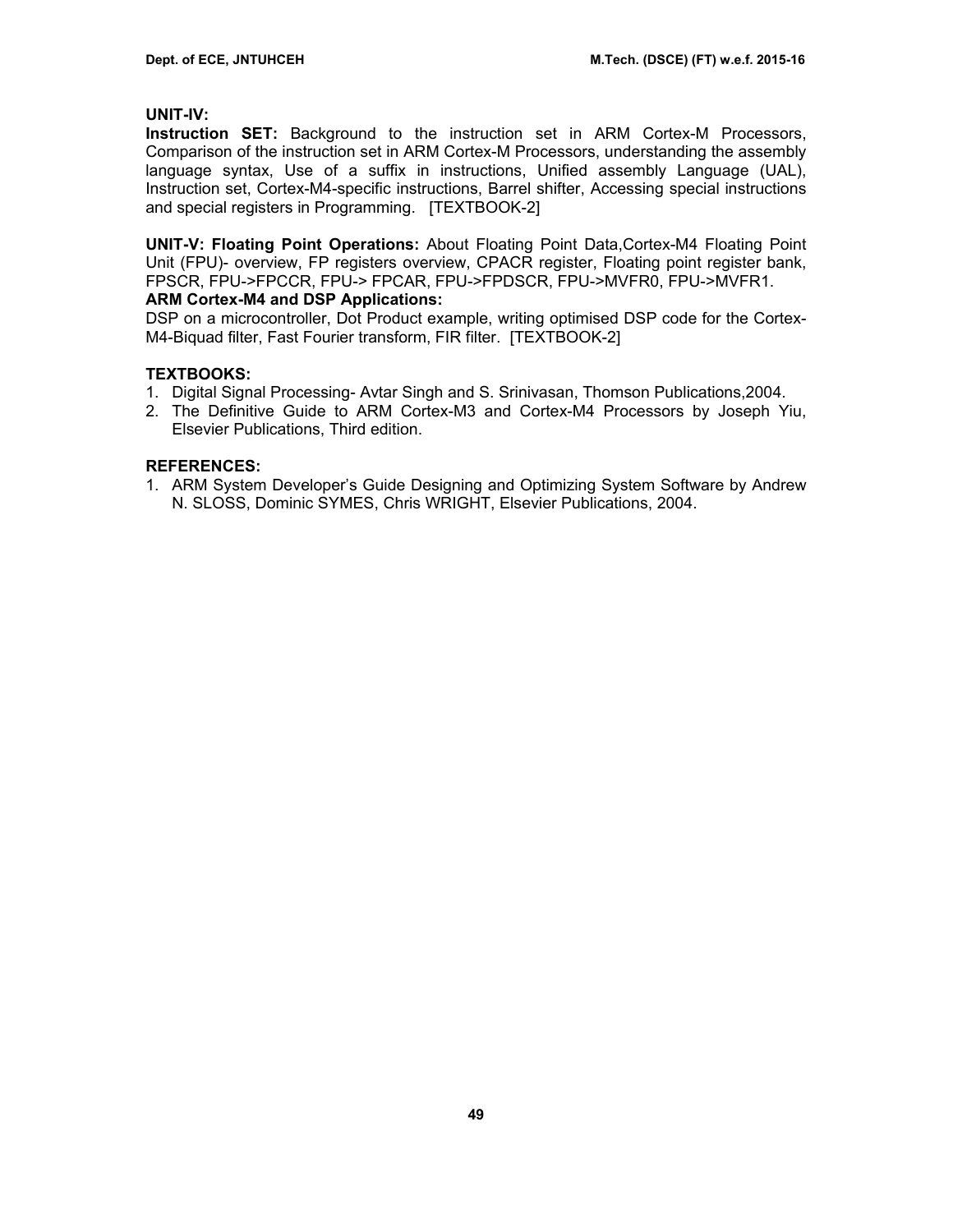**M.Tech. I Year II-Sem (Digital Systems & Computer Electronics) L T P C** 

 **4 0 0 4** 

## **IMAGE AND VIDEO PROCESSING (Elective - VII)**

## **Prerequisite:** Digital Image Processing.

### **Course Objectives:**

- 1. The student will be able to understand the quality improvement methods of Image.
- 2. To study the basic digital image and video filter operations.
- 3. Understand the fundamentals of Image Compression.
- 4. Understand the representation of video.
- 5. Understand the principles and methods of motion estimation.

### **Course Outcomes:**

- 1. The students will learn image representation, filtering, compression.
- 2. Students will learn the basics of video processing, representation, motion estimation.

## **UNIT – I:**

## **Fundamentals of Image Processing and Image Transforms**

Basic steps of Image Processing System Sampling and Quantization of an image, Basic relationship between pixels.

### **Image Segmentation**

Segmentation concepts, Point, Line and Edge Detection, Thresholding, Region based segmentation.

### **UNIT – II:**

### **Image Enhancement**

Spatial domain methods: Histogram processing, Fundamentals of Spatial filtering, Smoothing spatial filters, Sharpening spatial filters.

Frequency domain methods: Basics of filtering in frequency domain, image smoothing, image sharpening, Selective filtering.

### **UNIT – III:**

### **Image Compression**

Image compression fundamentals - Coding Redundancy, Spatial and Temporal redundancy, Compression models: Lossy & Lossless, Huffman coding, , Bit plane coding, Transform coding, Predictive coding, Wavelet coding, Lossy Predictive coding, JPEG Standards.

### **UNIT - IV:**

### **Basic Steps of Video Processing**

Analog Video, Digital Video. Time-Varying Image Formation models: Three-Dimensional Motion Models, Geometric Image Formation, Photometric Image Formation, Sampling of Video signals, Filtering operations.

### **UNIT – V:**

### **2-D Motion Estimation**

Optical flow, General Methodologies, Pixel Based Motion Estimation, Block- Matching Algorithm, Mesh based Motion Estimation, Global Motion Estimation, Region based Motion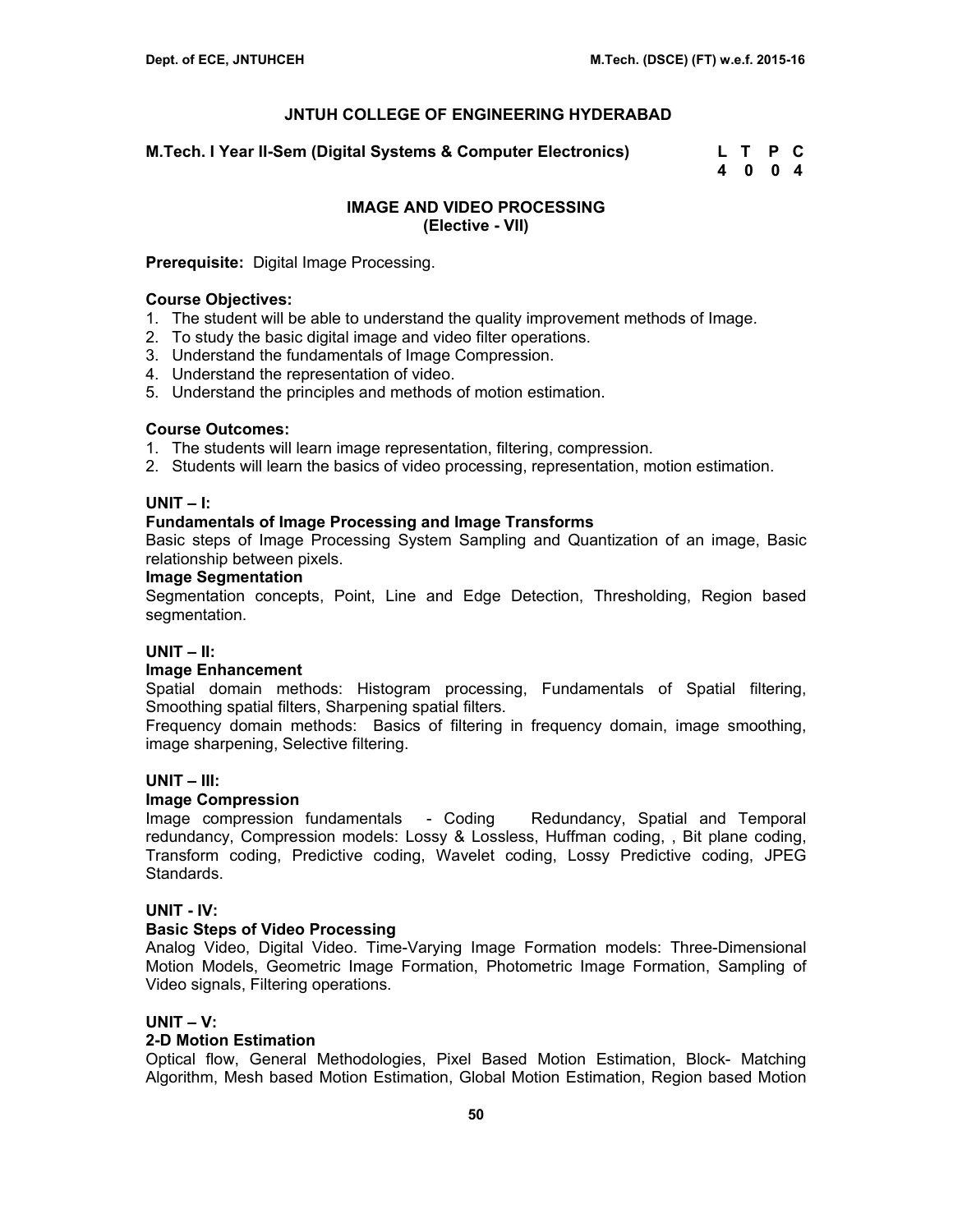Estimation, Multi resolution motion estimation, Waveform based coding, Block based transform coding, Predictive coding, Application of motion estimation in Video coding.

## **TEXT BOOKS:**

- 1. Digital Image Processing Gonzaleze and Woods, 3<sup>rd</sup> ed., Pearson.
- 2. Video Processing and Communication Yao Wang, Joem Ostermann and Ya–quin Zhang.  $1<sup>st</sup> Ed.$ , PH Int.

- 1. Digital Video Processing M. Tekalp, Prentice Hall International
- 2. Digital Image Processing S.Jayaraman, S.Esakkirajan, T.Veera Kumar–TMH, 2009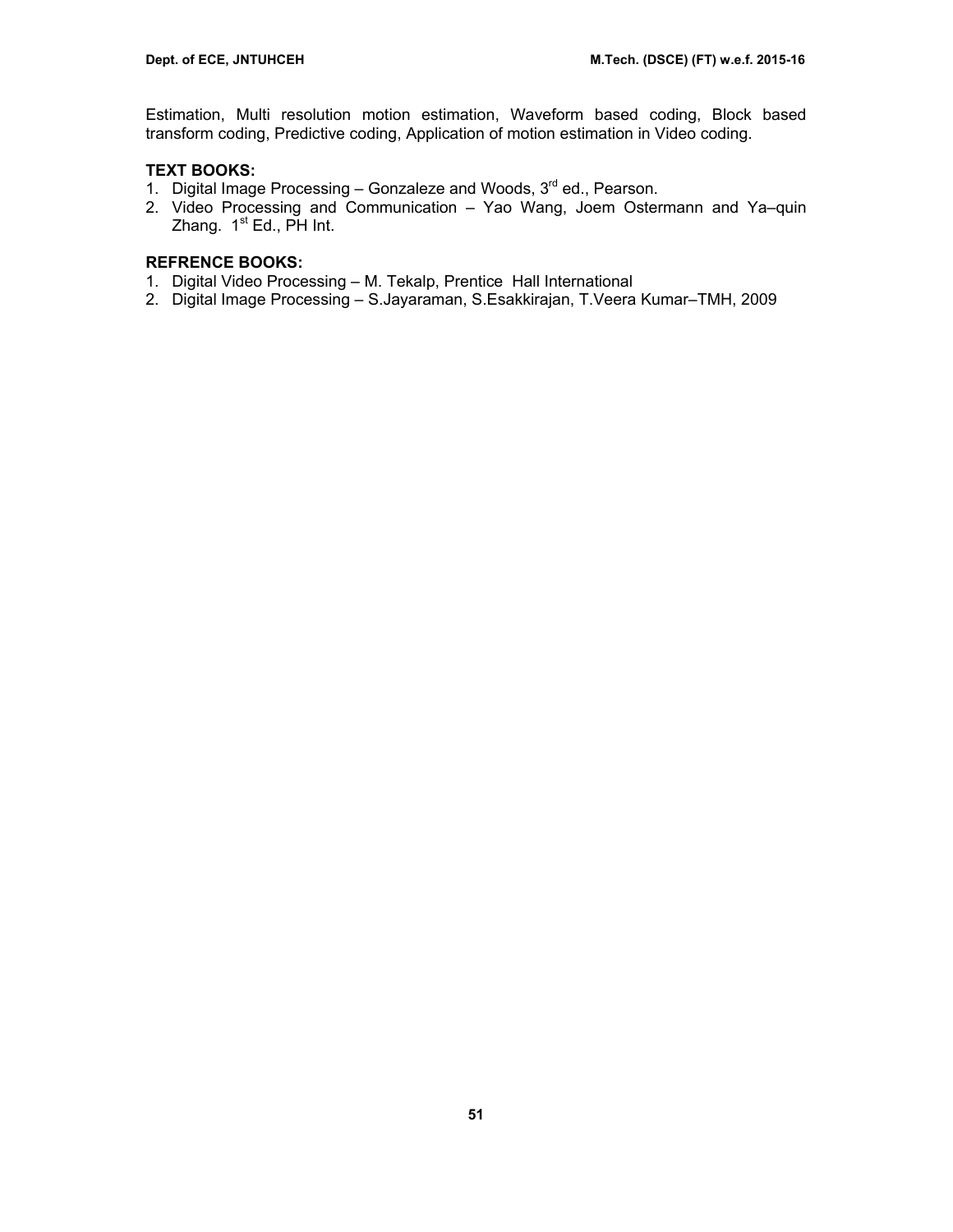**M.Tech. I Year II-Sem (Digital Systems & Computer Electronics) L T P C** 

 **4 0 0 4** 

## **EMBEDDED NETWORKS (Elective – VIII)**

### **Prerequisite:** Computer Networks

### **Course Objectives:**

- 1. To through the light on the requirements of Embedded Networks.
- 2. Understanding the role of various protocols in wired and wireless Embedded Networks.

## **Course Outcomes**:

- 1. To make the students understand various Embedded Network protocols.
- 2. Acquires the knowledge of CAN bus design requirements.
- 3. To make the student aware of Ethernet design principles while building an Embedded Network.
- 4. To acquire the knowledge on the conceptual framework of Wireless Sensor Networks and their design requirements.

## **UNIT –I: Embedded Communication Protocols:**

Embedded Networking: Introduction – Serial/Parallel Communication – Serial communication

protocols -RS232 standard – RS485 – Synchronous Serial Protocols -Serial Peripheral Interface

(SPI) – Inter Integrated Circuits (I2C) – PC Parallel port programming - ISA/PCI Bus protocols – Firewire.

### **UNIT –II: USB and CAN Bus:**

USB bus – Introduction – Speed Identification on the bus – USB States – USB bus communication Packets –Data flow types –Enumeration –Descriptors –PIC 18 Microcontroller USB Interface – C Programs –CAN Bus – Introduction - Frames –Bit stuffing –Types of errors –Nominal Bit Timing – PIC microcontroller CAN Interface –A simple application with CAN.

### **UNIT –III: Ethernet Basics:**

Elements of a network – Inside Ethernet – Building a Network: Hardware options – Cables, Connections and network speed – Design choices: Selecting components –Ethernet Controllers –

Using the internet in local and internet communications – Inside the Internet protocol.

## **UNIT –IV: Embedded Ethernet:**

Exchanging messages using UDP and TCP – Serving web pages with Dynamic Data – Serving web pages that respond to user Input – Email for Embedded Systems – Using FTP – Keeping Devices and Network secure.

### **UNIT –V: Wireless Embedded Networking:**

Wireless sensor networks – Introduction – Applications – Network Topology – Localization – Time Synchronization - Energy efficient MAC protocols –SMAC – Energy efficient and robust routing – Data Centric routing.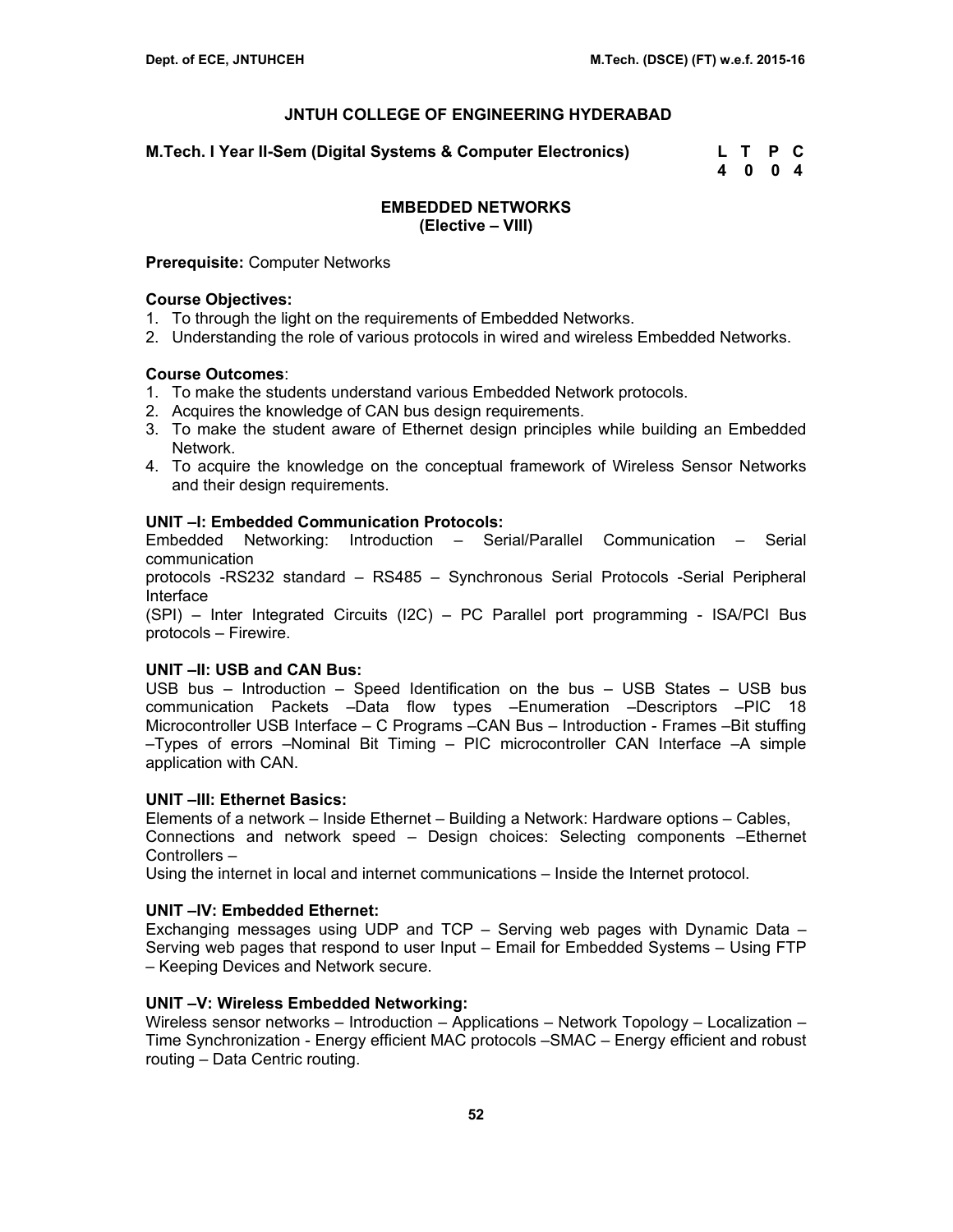## **TEXT BOOKS:**

- 1. Embedded Systems Design: A Unified Hardware/Software Introduction Frank Vahid, Tony Givargis, John & Wiley Publications, 2002
- 2. Parallel Port Complete: Programming, interfacing and using the PCs parallel printer port - Jan Axelson, Penram Publications, 1996.

- 1. Advanced PIC microcontroller projects in C: from USB to RTOS with the PIC18F series Dogan Ibrahim, Elsevier 2008.
- 2. Embedded Ethernet and Internet Complete Jan Axelson, Penram publications, 2003.
- 3. Networking Wireless Sensors Bhaskar Krishnamachari, Cambridge press 2005.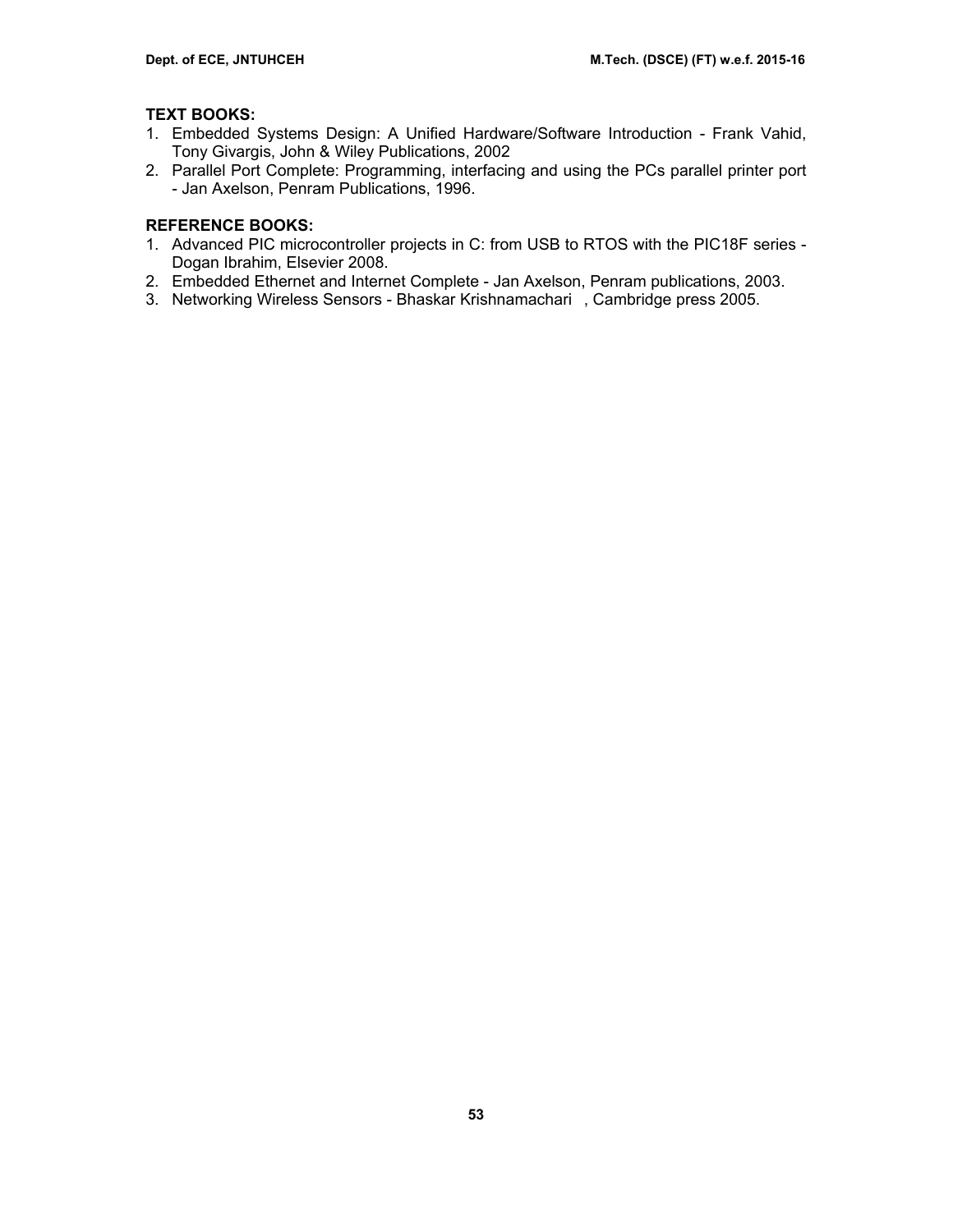**M.Tech. I Year II-Sem (Digital Systems & Computer Electronics) L T P C** 

 **4 0 0 4** 

## **SOFTWARE DEFINED RADIO (Elective-VIII)**

**Prerequisite:** Digital Signal Processing , TCP / IP

### **Course Objectives**:

The objectives of this course is

1. To provide fundamentals and state of the art concepts in software defined radio.

## **Course Outcomes**:

On completion of this course, the students:

- 1. Understand the design principles of software defined radio.
- 2. Understand the analog RF components as front end block in implementation of SDR.
- 3. Understand digital hardware architectures and development methods.
- 4. Understand the radio recourse management in heterogeneous networks.
- 5. Understand the object oriented representation of radio and network resources.

### **UNIT -I:**

**Introduction:** The Need for Software Radios, What is Software Radio, Characteristics and benefits of software radio- Design Principles of Software Radio, RF Implementation issues-The Purpose of RF Front – End, Dynamic Range- The Principal Challenge of Receiver Design – RF Receiver Front- End Topologies- Enhanced Flexibility of the RF Chain with Software Radios- Importance of the Components to Overall Performance- Transmitter Architectures and Their Issues- Noise and Distortion in the RF Chain, ADC and DAC Distortion.

### **UNIT -II:**

**Profile and Radio Resource Management :** Communication Profiles- Introduction, Communication Profiles, Terminal Profile, Service Profile , Network Profile, User Profile, Communication Profile Architecture, Profile Data Structure, XML Structure, Distribution of Profile Data, Access to Profile Data, Management of Communication Profiles, Communication Classmarks, Dynamic Classmarks for Reconfigurable Terminals, Compression and Coding, Meta Profile Data

### **UNIT -III:**

**Radio Resource Management in Heterogeneous Networks :** Introduction, Definition of Radio Resource Management, Radio Resource Units over RRM Phases, RRM Challenges and Approaches, RRM Modelling and Investigation Approaches, Investigations of JRRM in Heterogeneous Networks, Measuring Gain in the Upper Bound Due to JRRM, Circuit-Switched System, Packet-Switched System, Functions and Principles of JRRM, General Architecture of JRRM, Detailed RRM Functions in Sub-Networks and Overall Systems

### **UNIT -IV:**

**Reconfiguration of the Network Elements :** Introduction, Reconfiguration of Base Stations and Mobile Terminals, Abstract Modelling of Reconfigurable Devices, the Role of Local Intelligence in Reconfiguration, Performance Issues, Classification and Rating of Reconfigurable Hardware, Processing Elements, Connection Elements, Global Interconnect Networks, Hierarchical Interconnect Networks, Installing a New Configuration, Applying Reconfiguration Strategies, Reconfiguration Based on Comparison, Resource Recycling,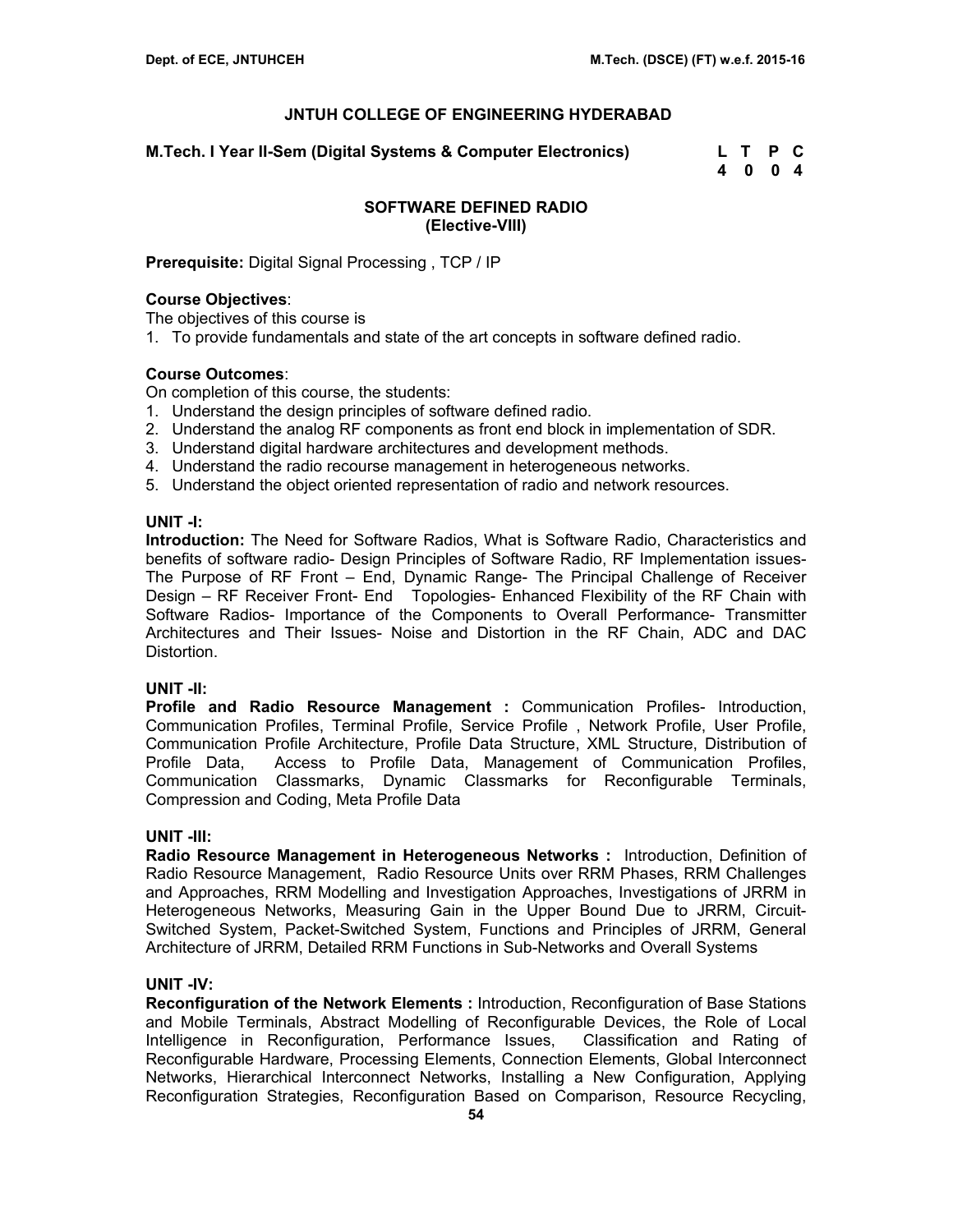Flexible Workload Management at the Physical Layer, Optimised Reconfiguration, Optimisation Parameters and Algorithms, Optimization Algorithms, Specific Reconfiguration Requirements, Reconfiguring Base Stations, Reconfiguring Mobile Terminals

## **UNIT -V:**

**Object – Oriented Representation of Radios and Network Resources:** Networks- Object Oriented Programming- Object Brokers- Mobile Application Environments- Joint Tactical Radio System.

**Case Studies in Software Radio Design:** Introduction and Historical Perspective, SPEAK easy- JTRS, Wireless Information Transfer System, SDR-3000 Digital Transceiver Subsystem, Spectrum Ware, CHARIOT.

## **TEXT BOOKS:**

- 1. Software Defined Radio Architecture System and Functions- Markus Dillinger, Kambiz Madani, WILEY 2003
- 2. Software Defined Radio: Enabling Technologies- Walter Tuttle Bee, 2002, Wiley Publications.

- 2. Software Radio: A Modern Approach to Radio Engineering Jeffrey H. Reed, 2002, PEA Publication.
- 3. Software Defined Radio for 3G Paul Burns, 2002, Artech House.
- 4. Software Defined Radio: Architectures, Systems and Functions Markus Dillinger, Kambiz Madani, Nancy Alonistioti, 2003, Wiley.
- 5. Software Radio Architecture: Object Oriented Approaches to wireless System Enginering – Joseph Mitola, III, 2000, John Wiley & Sons.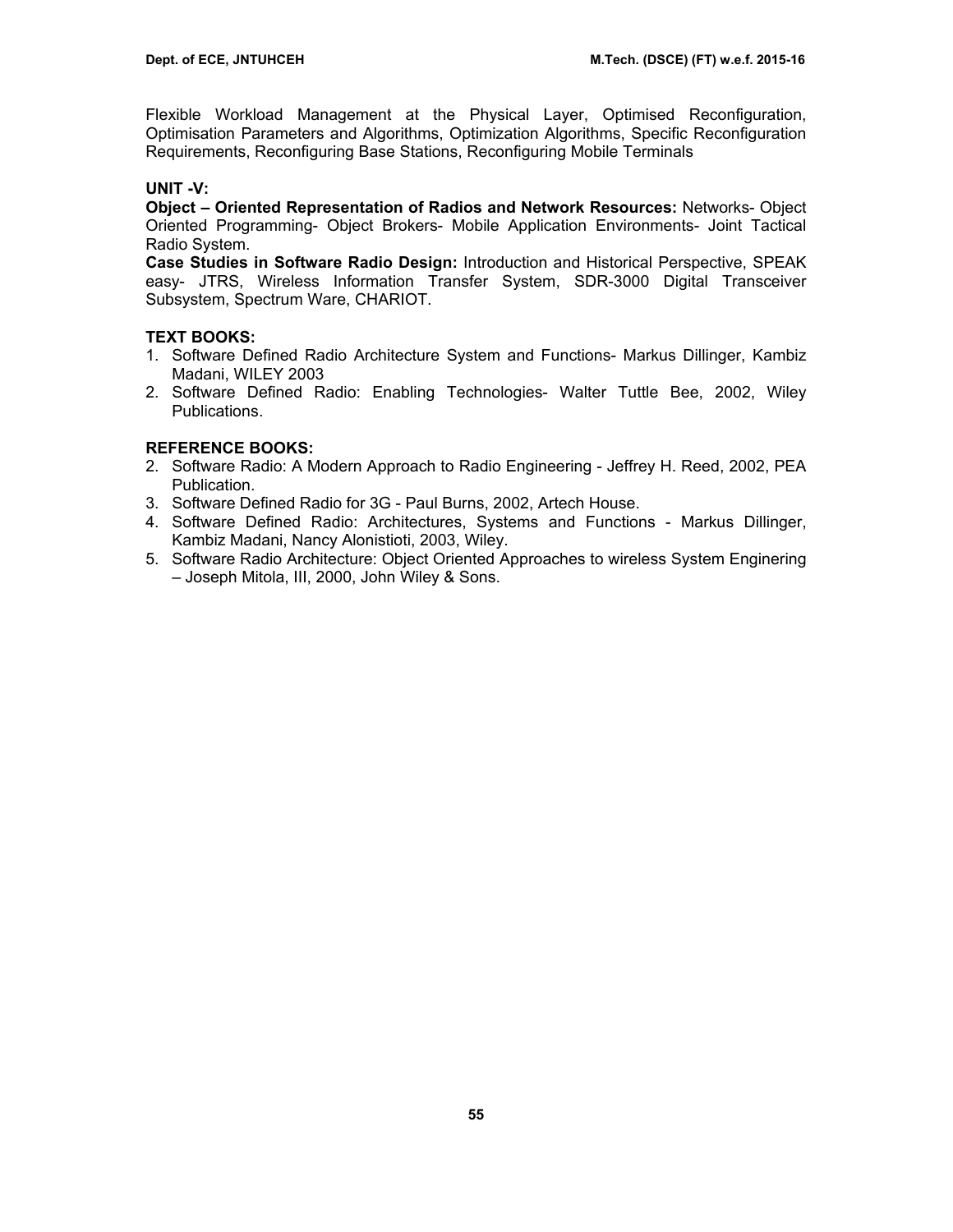**M.Tech. I Year II-Sem (Digital Systems & Computer Electronics) L T P C** 

| L |   | Р | C              |
|---|---|---|----------------|
| 4 | 0 | 0 | $\overline{4}$ |

## **HARDWARE - SOFTWARE CO-DESIGN (Elective – VIII)**

**Prerequisite:** Advanced Computer architecture , Embedded System Design

## **Course Objective:**

- 1. To provide a broad understanding of the specific requirement of Hardware and soft ware integration for embedded system.
- 2. To emphasize on the design specifications and tools in the Hardware Software Codesign.

## **Course Outcomes:**

- 1. To acquire the knowledge on various models of Co-design.
- 2. To explore the interrelationship between Hardware and software in a embedded system
- 3. To acquire the knowledge of firmware development process and tools during Co-design.
- 4. Understand validation methods and adaptability.

### **UNIT –I:**

**Co- Design Issues:** Co- Design Models, Architectures, Languages, A Generic Co-design Methodology. **Co- Synthesis Algorithms:** Hardware software synthesis algorithms: hardware – software partitioning distributed system co-synthesis.

### **UNIT –II:**

**Prototyping and Emulation:** Prototyping and emulation techniques, prototyping and emulation environments, future developments in emulation and prototyping architecture specialization techniques, system communication infrastructure.

### **Target Architectures:**

Architecture Specialization techniques, System Communication infrastructure, Target Architecture and Application System classes, Architecture for control dominated systems (8051-Architectures for High performance control), Architecture for Data dominated systems (ADSP21060, TMS320C60), Mixed Systems.

### **UNIT –III:**

### **Compilation Techniques and Tools for Embedded Processor Architectures:**

Modern embedded architectures, embedded software development needs, compilation technologies, practical consideration in a compiler development environment.

## **UNIT –IV:**

### **Design Specification and Verification:**

Design, co-design, the co-design computational model, concurrency coordinating concurrent computations, interfacing components, design verification, implementation verification, verification tools, interface verification

### **UNIT –V:**

### **Languages for System – Level Specification and Design-I:**

System – level specification, design representation for system level synthesis, system level specification languages,

### **Languages for System – Level Specification and Design-II:**

Heterogeneous specifications and multi language co-simulation, the cosyma system and lycos system.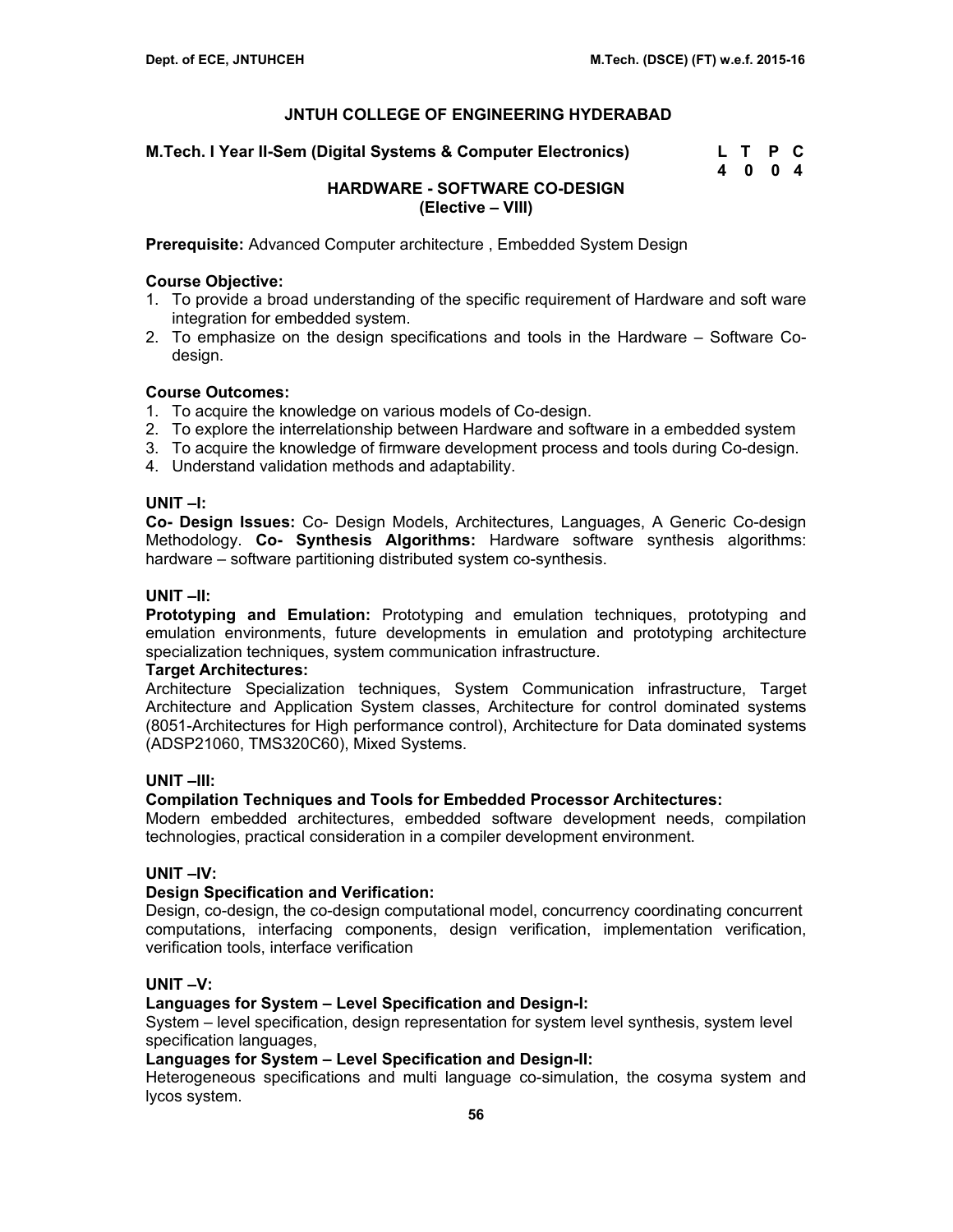## **TEXT BOOKS:**

- 1. Hardware / Software Co- Design Principles and Practice Jorgen Staunstrup, Wayne Wolf –2009, Springer.
- 2. Hardware / Software Co- Design Giovanni De Micheli, Mariagiovanna Sami, 2002, Kluwer Academic Publishers

## **REFERENCE BOOKS:**

1. A Practical Introduction to Hardware/Software Co-design -Patrick R. Schaumont - 2010 – Springer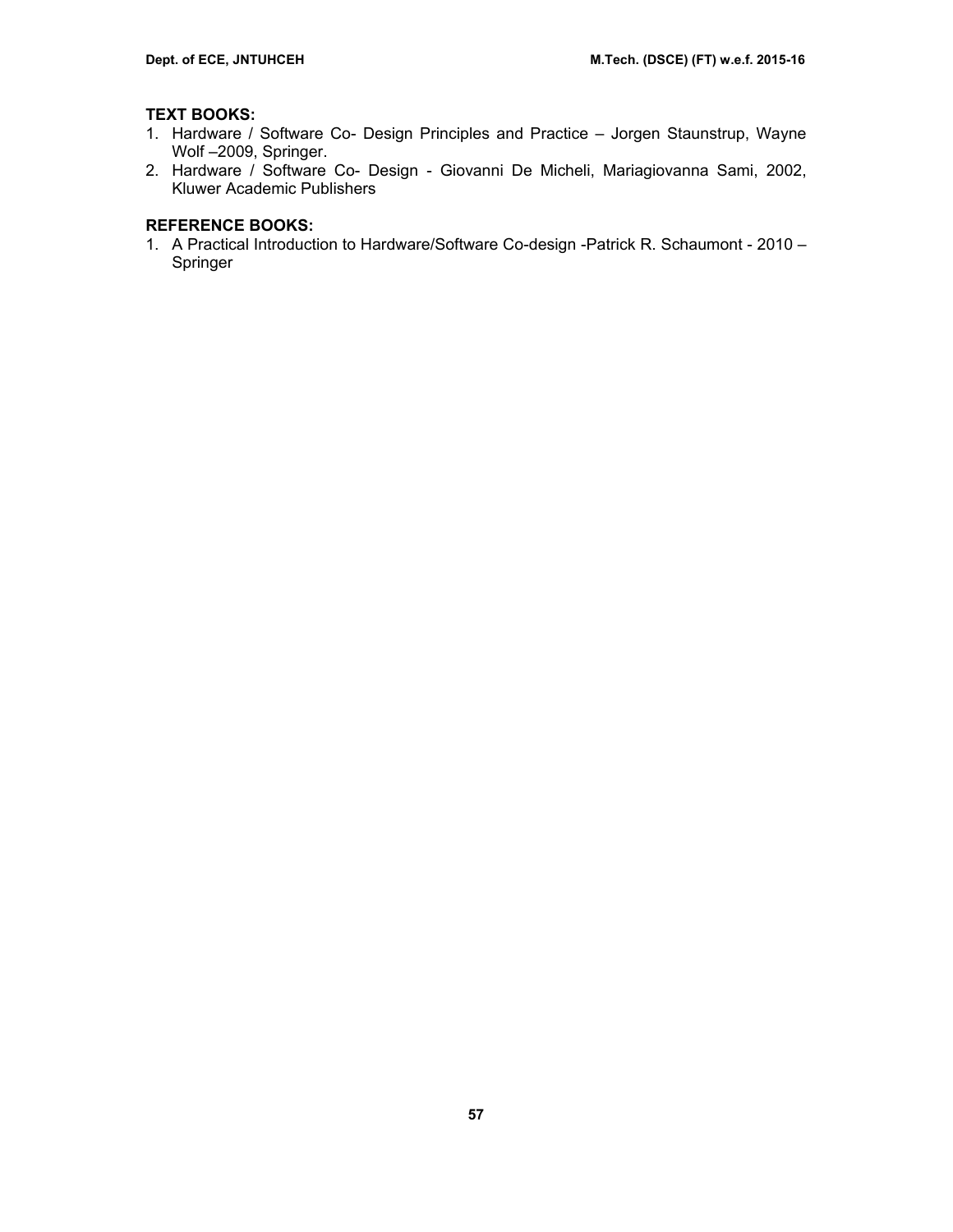**M.Tech. I Year II-Sem (Digital Systems & Computer Electronics) Letter** 

| M.Tech. I Year II-Sem (Digital Systems & Computer Electronics) | L T P C            |  |
|----------------------------------------------------------------|--------------------|--|
|                                                                | $0 \t 0 \t 4 \t 2$ |  |

### **EMBEDDED SYSTEMS LABORATORY**

### **List of Experiments**:

## 1. **Functional Testing Of Devices**

Flashing the OS on to the device into a stable functional state by porting desktop environment with necessary packages.

### 2. **Exporting Display On To Other Systems**

Making use of available laptop/desktop displays as a display for the device using SSH client & X11 display server.

## 3. **GPIO Programming** Programming of available GPIO pins of the corresponding device using native programming language. Interfacing of I/O devices like LED/Switch etc., and testing the functionality.

## 4. **Interfacing Chronos eZ430**

Chronos device is a programmable texas instruments watch which can be used for multiple purposes like PPT control, Mouse operations etc., Exploit the features of the device by interfacing with devices.

## 5. **ON/OFF Control Based On Light Intensity**

Using the light sensors, monitor the surrounding light intensity & automatically turn ON/OFF the high intensity LED's by taking some pre-defined threshold light intensity value.

## 6. **Battery Voltage Range Indicator**

Monitor the voltage level of the battery and indicating the same using multiple LED's (for ex: for 3V battery and 3 led's, turn on 3 led's for 2-3V, 2 led's for 1-2V, 1 led for 0.1-1V & turn off all for 0V)

### 7. **Dice Game Simulation**

Instead of using the conventional dice, generate a random value similar to dice value and display the same using a 16X2 LCD. A possible extension could be to provide the user with option of selecting single or double dice game.

## 8. **Displaying RSS News Feed On Display Interface**

Displaying the RSS news feed headlines on a LCD display connected to device. This can be adapted to other websites like twitter or other information websites. Python can be used to acquire data from the internet.

### 9. **Porting Openwrt To the Device**

Attempt to use the device while connecting to a wifi network using a USB dongle and at the same time providing a wireless access point to the dongle.

### 10. **Hosting a website on Board**

Building and hosting a simple website(static/dynamic) on the device and make it accessible online. There is a need to install server(eg: Apache) and thereby host the website.

### 11. **Webcam Server**

Interfacing the regular usb webcam with the device and turn it into fully functional IP webcam & test the functionality.

### 12**. FM Transmission**

Transforming the device into a regular fm transmitter capable of transmitting audio at desired frequency (generally 88-108 Mhz)

**Note :** Devices mentioned in the above lists include Arduino, Raspbery Pi, Beaglebone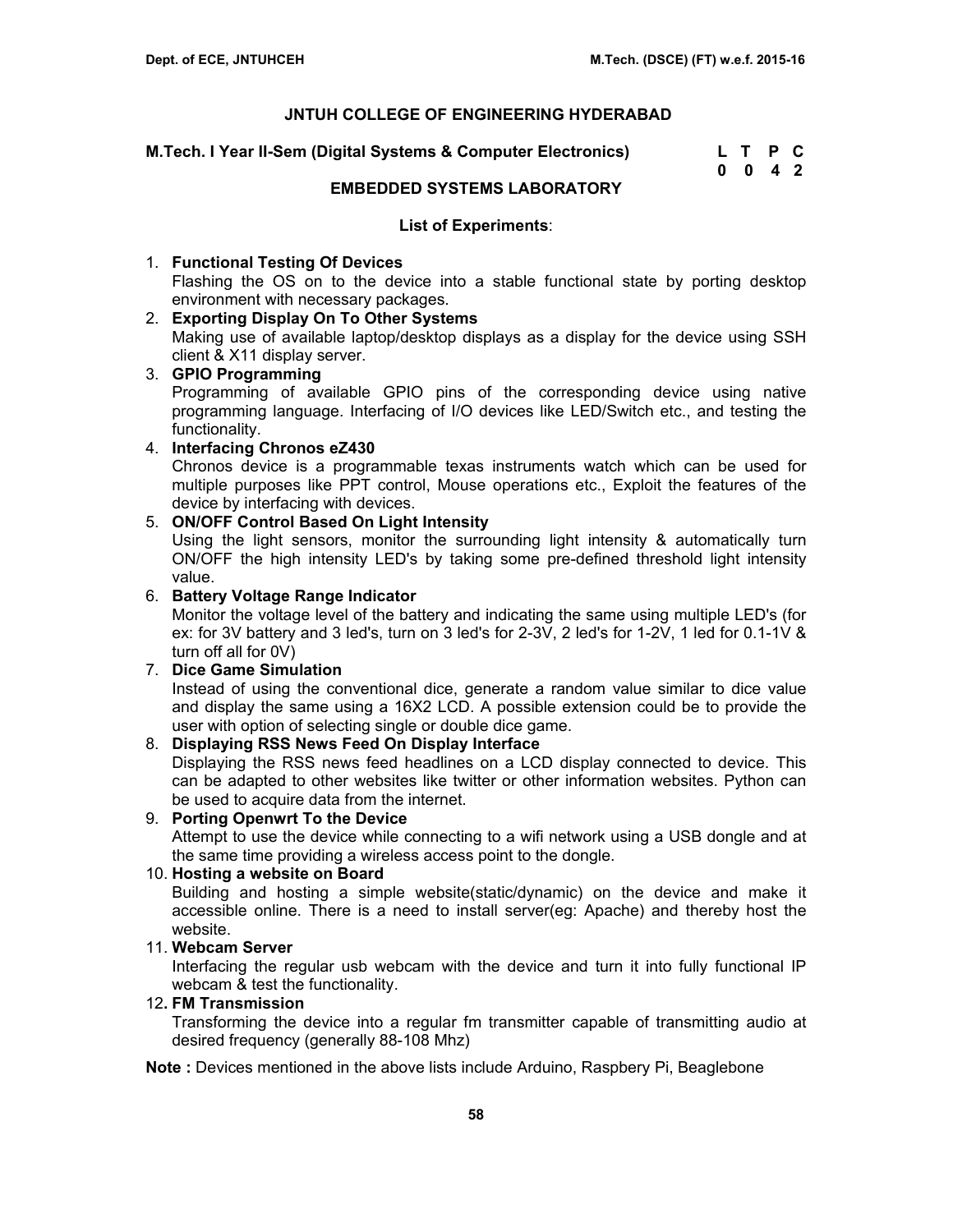**M.Tech. I Year II-Sem (Digital Systems & Computer Electronics) L T P C** 

 **0 0 4 2** 

## **SOFT SKILLS LAB (Activity-based)**

### **Course Objectives**

- $\gg$  To improve the fluency of students in English
- $\gg$  To facilitate learning through interaction
- $\gg$  To illustrate the role of skills in real-life situations with case studies, role plays etc.
- $\geq$  To train students in group dynamics, body language and various other activities which boost their confidence levels and help in their overall personality development
- $\geq$  To encourage students develop behavioral skills and personal management skills
- $\gg$  To impart training for empowerment, thereby preparing students to become successful professionals

### **Learning Outcomes**

- **Developed critical acumen and creative ability besides making them industry- ready.**
- **EXECT Appropriate use of English language while clearly articulating ideas.**
- **EXE** Developing insights into Language and enrich the professional competence of the students.
- **Enable students to meet challenges in job and career advancement.**

## **INTRODUCTION**

Definition and Introduction to Soft Skills – Hard Skills vs Soft Skills – Significance of Soft/Life/Self Skills – Self and SWOT Analysis *and*

- **1. Exercises on Productivity Development** 
	- Effective/ Assertive Communication Skills (Activity based)
	- Time Management (Case Study)
	- Creativity & Critical Thinking (Case Study)
	- Decision Making and Problem Solving (Case Study)
	- Stress Management (Case Study)
- **2. Exercises on Personality Development Skills** 
	- Self-esteem (Case Study)
	- Positive Thinking (Case Study)
	- Emotional Intelligence (Case Study)
	- Team building and Leadership Skills (Case Study)
	- Conflict Management (Case Study)
- **3. Exercises on Presentation Skills** 
	- Netiquette
	- Importance of Oral Presentation Defining Purpose- Analyzing the audience-Planning Outline and Preparing the Presentation- Individual & Group Presentation- Graphical Organizers- Tools and Multi-media Visuals
	- One Minute Presentations (Warming up)
	- PPT on Project Work- Understanding the Nuances of Delivery- Body Language – Closing and Handling Questions – Rubrics for Individual Evaluation (Practice Sessions)
- **4. Exercises on Professional Etiquette and Communication** 
	- Role-Play and Simulation- Introducing oneself and others, Greetings, Apologies, Requests, Agreement & Disagreement….etc.